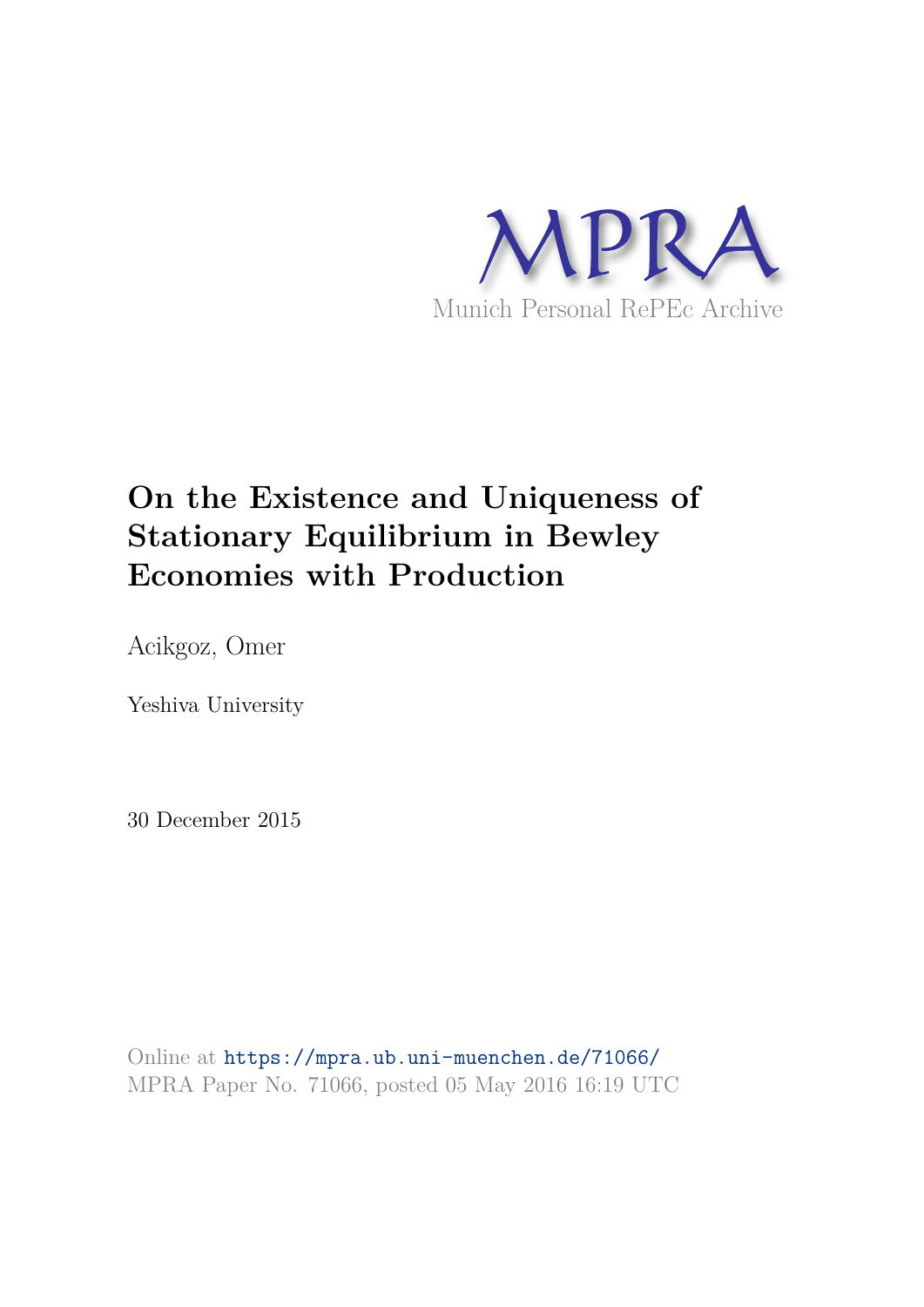# On the Existence and Uniqueness of Stationary Equilibrium in Bewley Economies with Production<sup>∗</sup>

Ömer T. Açıkgöz† Yeshiva University First Draft: December 2015 Current Draft: April 2016

#### **Abstract**

I prove existence of stationary recursive competitive equilibrium in Bewley economies with production under specifications in which (i) utility function is allowed to be unbounded, and (ii) the underlying discrete idiosyncratic productivity process can take any form, aside from mild restrictions. Some of the intermediate results provide theoretical basis for assumptions often made in the quantitative macroeconomics literature. By providing an example, I illustrate that equilibrium is not necessarily unique, even under typical specifications of the model, and discuss the underlying reasons for multiplicity.

## **1 Introduction**

A large body of macroeconomics literature is devoted to the study of income and wealth inequality and their impact on macroeconomic variables. While economic models without frictions proved useful in answering many macroeconomic questions of interest, due to their stark prediction of "no cross-sectional heterogeneity", they fell short of analyzing any sort of inequality.<sup>1</sup> Stepping outside the boundaries of representative-agent/complete-markets paradigm, many economists working on inequality used Bewley (1984, 1986) models to capture the interplay between financial frictions, cross-sectional heterogeneity, and macroeconomic variables. This class of models had been used extensively to analyze excess sensitivity of

<sup>∗</sup>I am grateful to Jess Benhabib, Gaetano Bloise, Alex Citanna, William Hawkins, Jim Kahn, Baris Kaymak, Dirk Krueger, and John Stachurski for their detailed comments on an earlier version of this paper. I also would like to thank seminar participants at Cowles Foundation 12<sup>th</sup> Annual Conference on General Equilibrium and Its Applications for their feedback. An earlier version of this paper circulated under the title "On the Existence of Equilibrium in Bewley Economies with Production".

<sup>†</sup>Department of Economics, Yeshiva University, 500 West 185th St., New York, NY 10033. E-mail: acikgoz@yu.edu.

 $1$ Unless, of course, ex ante heterogeneity is exogenously imposed, for instance, by using heterogeneous preferences.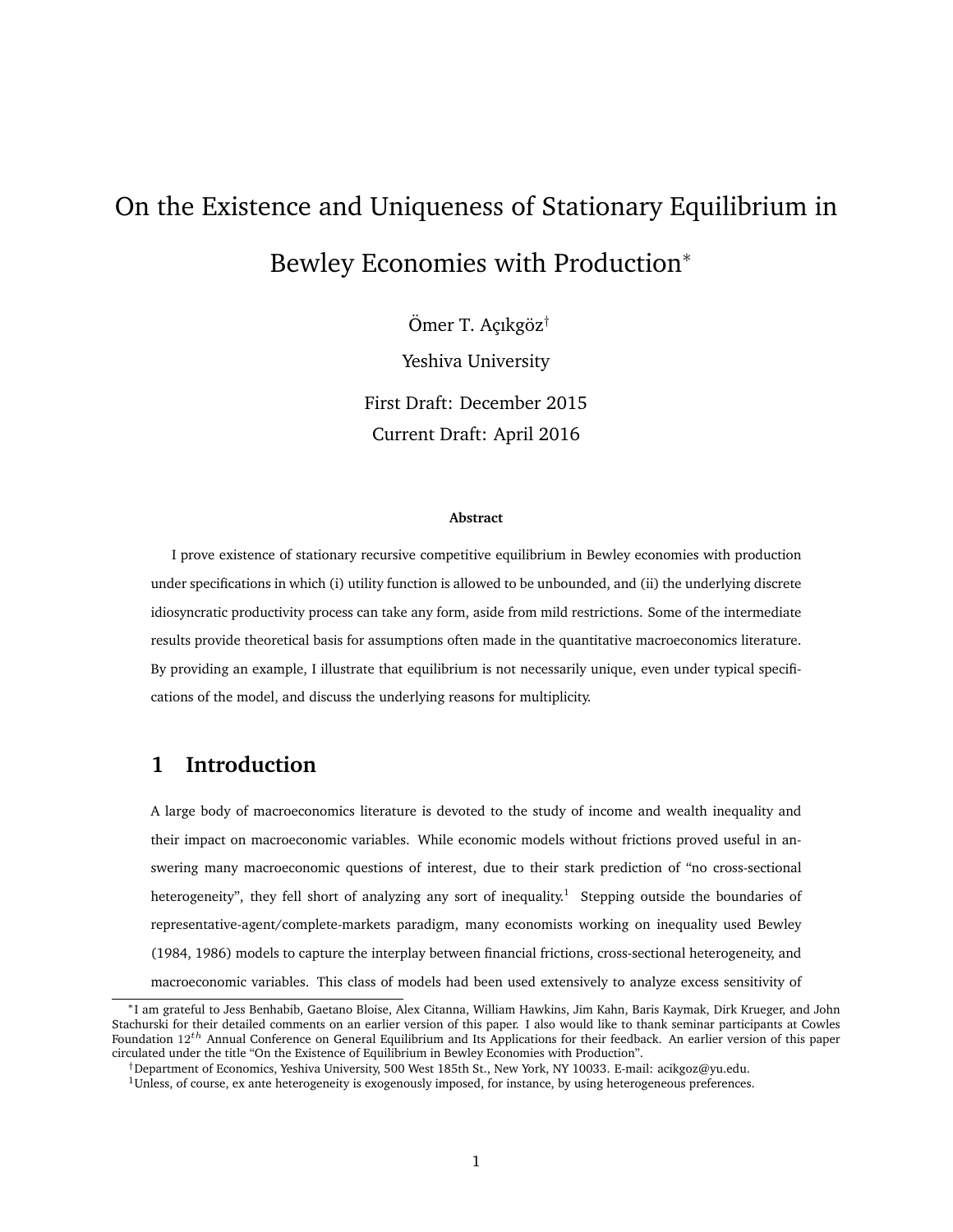consumption to temporary changes in income, equity-premium and "low risk-free rate" puzzles, the relationship between micro and macro estimates of labor supply elasticity, welfare costs of inflation and business cycles, as well as normative and positive implications of income taxation.

Surprisingly, despite this vast literature that dates back to the 1970s, the issue of existence of equilibrium in these models remains unresolved except under restrictive assumptions that do not correspond to those commonly made in actual applications. To the best of my knowledge, a complete proof of existence of stationary recursive competitive equilibrium in the canonical Bewley model with production, i.e. Aiyagari (1994) model, is still missing from the literature. Some proofs are available in slightly different environments and/or under restrictive assumptions such as bounded utility, and i.i.d. shocks. However, even for a "textbook version" of the model that features constant-relative-risk-aversion (CRRA) utility function, or productivity shocks that exhibit some persistence, the existence of an equilibrium is simply *assumed*, but not rigorously established.

Motivated by this shortcoming, in this paper I provide a proof of existence of stationary recursive competitive equilibrium for Aiyagari (1994) model. I relax two of the most restrictive assumptions for practical purposes: (i) the utility function is allowed to be unbounded, both from above, and from below, and (ii) the discrete idiosyncratic productivity process can take any form, aside from the mild restriction that the lowest idiosyncratic productivity state exhibits some persistence.

Several technical challenges are addressed. Since utility function is not necessarily bounded, I do not use traditional Bellman equation-based methods to establish the existence and uniqueness of the solution to the households' problem. Building on several theoretical results in a recent paper by Li and Stachurski (2014), I use Euler equation-based methods, motivated by Coleman (1990) "policy iteration" approach. This approach has the advantage that one can focus on the properties of the marginal utility function, effectively eliminating the need to impose strong restrictions on the *level* of the utility function.

The first step I take to establish existence and uniqueness of a stationary distribution is to generalize a well-known early result of boundedness of state space under i.i.d. shocks, by Schechtman and Escudero (1977). I show that the same property holds under *weaker* assumptions for arbitrary Markov processes. Second, since the Markov process is allowed to be non-monotone, the proof of existence and uniqueness of stationary distribution does not (and cannot) rely on monotonicity of policy functions with respect to idiosyncratic productivity. The key result used in the several steps of the proof is the fact that every household with finite wealth level is eventually borrowing constrained with positive probability. I show that every agent runs down assets in the lowest productivity state independent of whether the household is impatient with respect to the interest rate or not. This follows as a simple consequence of the fact that in the least productive state, the uncertainty faced by the agents only has an upside potential. As long as this state exhibits some persistence, a positive mass of agents must be borrowing constrained in the long run. This property alone imposes a lot of structure on the joint Markov process over assets and labor productivity, in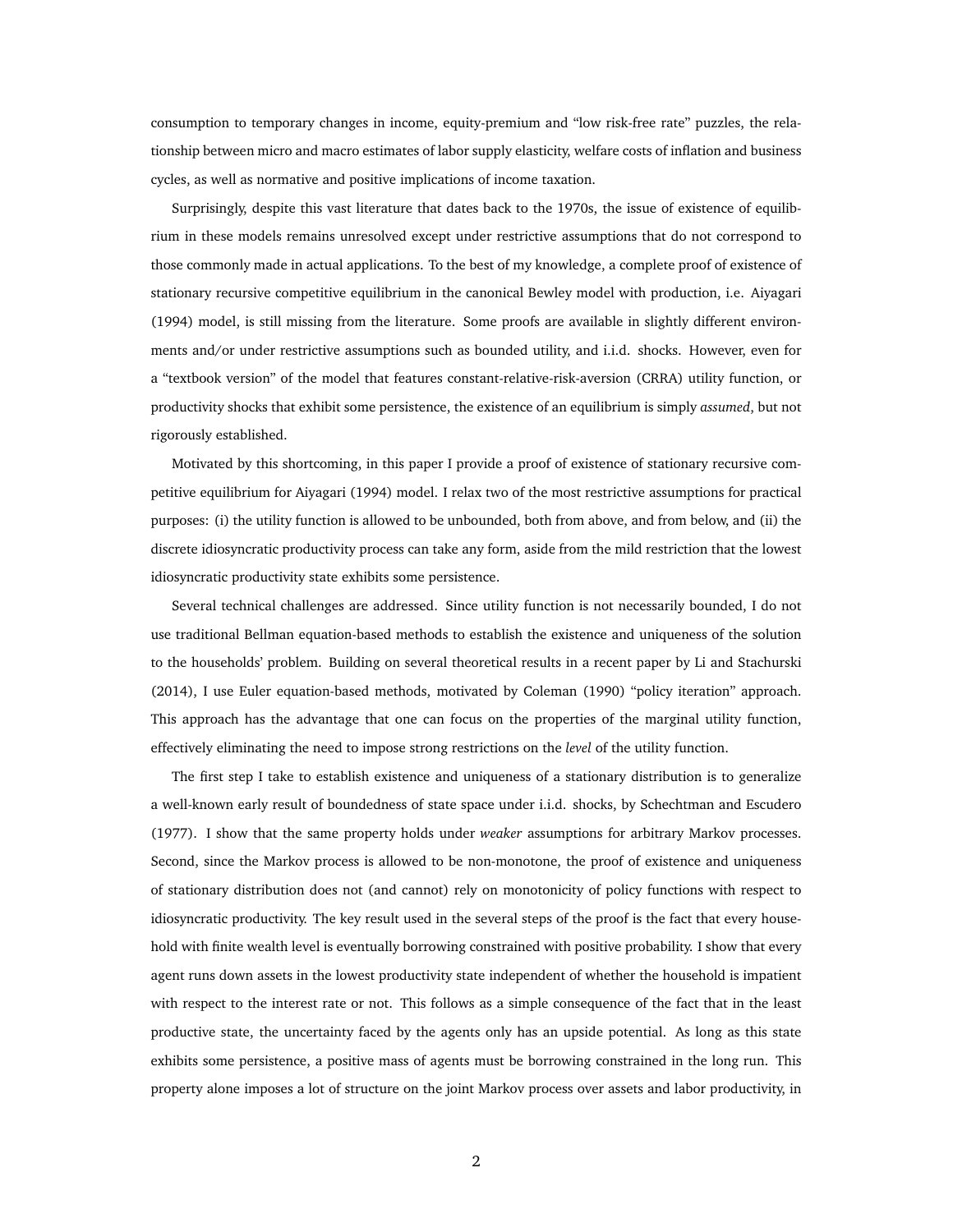fact, it is sufficient for the existence and uniqueness of the stationary distribution.

An intermediate result that is crucial for the main theorem in this paper is that the aggregate supply of capital diverges to infinity when interest rate approaches the inverse of the discount rate. In a seminal paper, Chamberlain and Wilson (2000) proved this result when interest rate (or its expectation) *equals* the inverse of the discount rate. In the literature, it is often stated that the former result follows from the latter, since the stationary distribution is continuous in prices. In the following sections, I argue that this argument, although intuitively correct, is not technically accurate, and I provide a constructive proof that does not rely on the main theorem in Chamberlain and Wilson (2000). The proof isolates the importance of occasionallybinding borrowing constraint and its role in precautionary savings while highlighting the irrelevance of prudence (convex marginal utility) for this outcome. Avoiding Martingale Convergence Theorem makes the divergence result of Chamberlain and Wilson (2000) less of a "black box" by rendering the underlying economic forces more transparent. To the best of my knowledge, this is the first attempt to establish this limit result rigorously without imposing any curvature properties on the marginal utility function.

Next, using very standard neoclassical assumptions on the representative firm's production function, I prove that there exist prices that clear all markets, in particular, that there exists an interest rate that equates firm's demand for capital and supply of capital by the households. The main challenge is that the continuity of the stationary distributions with respect to prices is not sufficient to guarantee that capital supply function is continuous in prices, because the state space is not compact *uniformly* over all prices. To deal with this problem, I find an interval for prices over which the desired uniformity requirement is met, and which must contain an equilibrium interest rate if it exists. Existence of equilibrium then follows by standard continuity arguments.

After presenting the main theorem of existence and cover some of the immediate corollaries, I discuss the relevance of these theoretical results for applications. In particular, I provide closed-form expressions for upper bounds on policy and value functions under CRRA-type utility functions. Using a common specification of the model, I illustrate that there can be multiple equilibria and provide an extensive discussion of the underlying reasons for multiplicity. Even though this possibility was well-known, to the best of my knowledge, this is the first numerical example in the literature.

#### **1.1 Literature Review**

I view my work as complementary to some of the earlier results. For some cases, I provide strict generalizations. An important building block of Bewley models is households' income fluctuation problem. Classical references include Schechtman and Escudero (1977), Sotomayor (1984), Laitner (1979, 1992), Clarida (1987, 1990), Zeldes (1989), Kimball (1990), Deaton (1991), Carroll (1992) among many others.

In the general equilibrium vein, Bewley (1984, 1986) proved existence of monetary equilibrium in an economy with continuum of agents who face idiosyncratic income shocks. The advance of numerical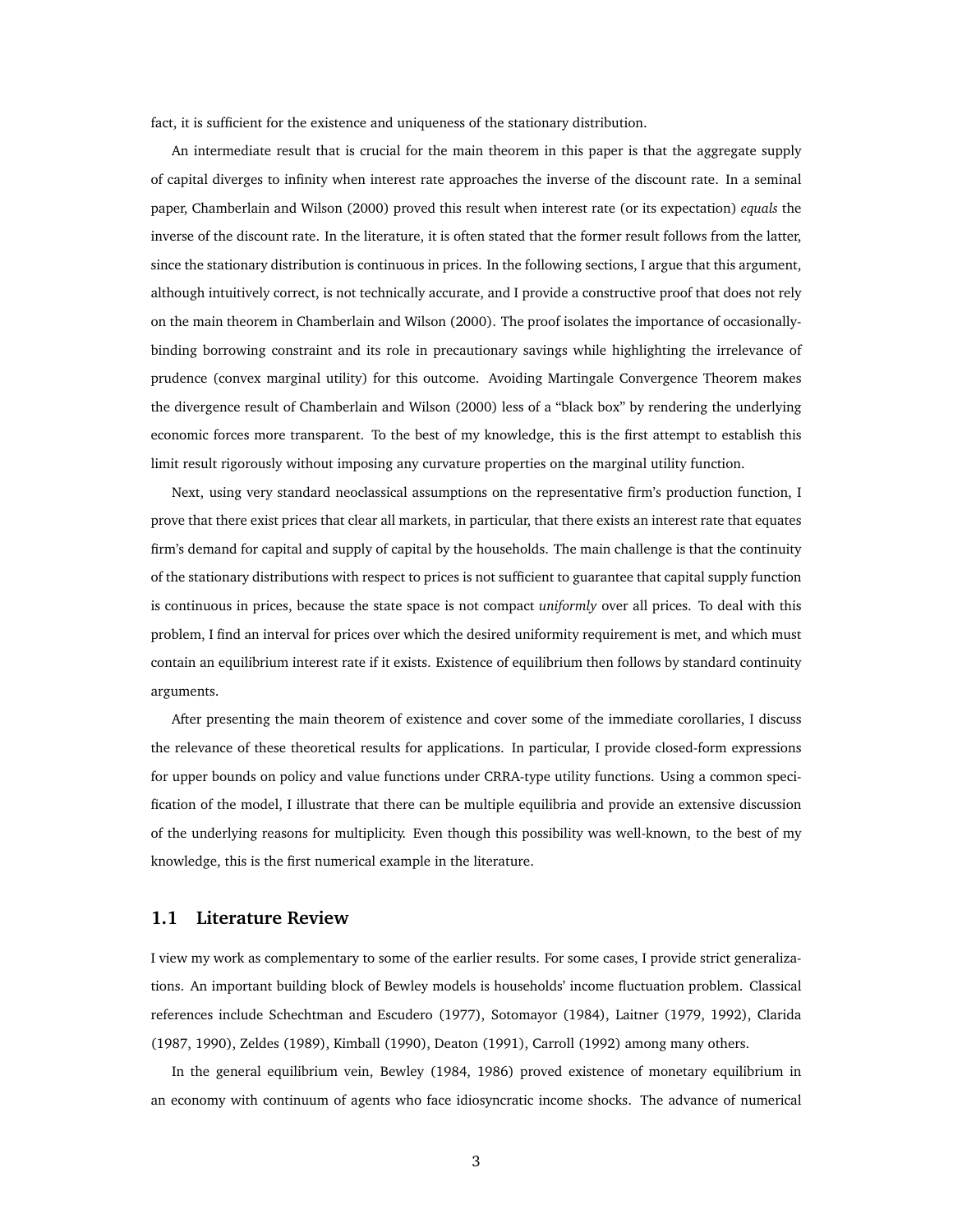methods, and the availability of computational power led to a few very influential papers in the general equilibrium tradition. Huggett (1993) takes a general equilibrium approach in a Bewley model without production. He assumes a two-state Markov process that is restricted to be monotone, and provides rigorous proofs related to existence of stationary distribution. His analysis of general equilibrium is numerical. Aiyagari (1994), in a seminal paper, provided an informal proof of existence of recursive competitive equilibrium under the assumptions of bounded utility and i.i.d. shocks. His numerical implementation features an unbounded utility function and a Markov process for which his results do not apply.

Miao (2002), in a more recent paper, considers a continuous monotone Markov process with a strong smoothness condition. He relaxes "boundedness from below" assumption for the utility function while imposing other curvature restrictions. Among most notable contributions is his careful investigation of whether law of large numbers can be readily applied to a continuum of agents, a point that was largely ignored in the earlier literature on Bewley models. He provides an extensive comparative statics analysis that extend to cases of ex ante heterogeneity among the households.

Marcet, Obiols-Homs, and Weil (2007) incorporate endogenous labor supply choice and show that precautionary motive for savings is dampened for the wealth-rich agents due to a dominant wealth effect on labor supply. In their analysis, they assume that the choice set for assets is exogenously bounded from above and labor productivity is restricted to follow a two-state monotone Markov process.<sup>2</sup> Taking this as a starting point, Zhu (2013) proves existence of equilibrium in this environment, imposing bounded utility, relaxing the two-state and monotonicity assumptions on the Markov process, but instead, assuming the transition matrix is positive everywhere. To complement these results, in section 4, I show that an equilibrium exists even when there is no wealth effect on labor supply. In fact, existence of a stationary equilibrium in an economy with Greenwood-Hercowitz-Huffman (GHH) preferences follows as a corollary to my main theorem.<sup>3</sup>

This is not the first attempt on a proof of existence using unbounded utility. Kuhn (2013) uses the specific, but widely used CRRA utility to establish the existence of recursive competitive equilibrium in a different environment with *permanent*, but i.i.d. income shocks, where stationarity is recovered by an exogenous probability of death.<sup>4</sup>

Acemoglu and Jensen (2015) take a different approach and provide a very inclusive proof of existence that not only applies to Aiyagari (1994) model, but also to models of industry dynamics. However, their theorem of existence only applies to the case of bounded utility and exogenously bounded choice set for assets. On the other hand, their main emphasis is on presenting many novel comparative statics in this

<sup>&</sup>lt;sup>2</sup>The fact that agents optimally choose not to supply labor for large wealth levels eliminates stochasticity of earnings for wealth-rich agents. Interestingly, endogenous labor supply simplifies the existence proof significantly, because the state space is compact even when the interest rate equals the inverse of the discount rate. One can then resort to standard continuity arguments to establish the existence of equilibrium without going through most of the arguments in the next section.

<sup>3</sup>GHH utility index is a monotonic transformation of a quasi-linear function of consumption and leisure, and hence features zero wealth effect on labor supply.

<sup>4</sup>Similar to Marcet, Obiols-Homs, and Weil (2007) and Zhu (2013), in Kuhn's (2013) model, due to exogenous probability of exit, a stationary distribution exists even when the interest rate equals the inverse of the discount rate.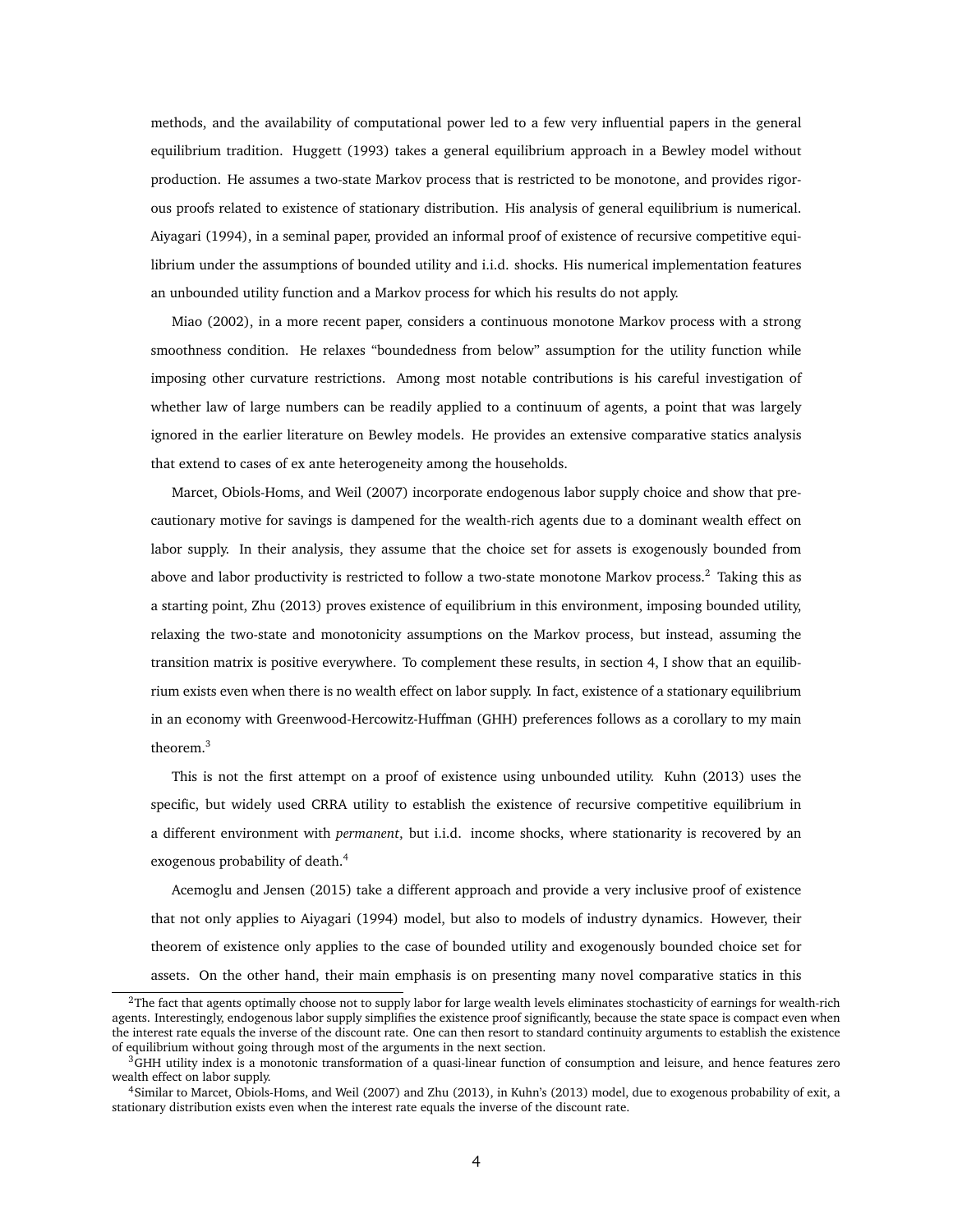model which most likely apply under more general assumptions.

In the next section, I discuss the baseline model in detail and prove some intermediate results related to households' and representative firm's problem. In section 3, I formally define an equilibrium and present the main theorem of its existence. Section 4 discusses some useful extensions that arise frequently in practice. Section 5 provides a discussion of the relevance of the theoretical results for applications. This is followed by an example of non-uniqueness of equilibrium in section 6. Section 7 concludes.

### **2 Model**

Time  $t \in \{0, 1, 2, \ldots\}$  is discrete. There is a continuum of ex-ante identical households of measure one, and a representative competitive firm. There are no aggregate shocks.

#### **2.1 Household's Problem**

I consider a standard optimal savings/income fluctuation problem. In every period, each household is subject to an idiosyncratic labor productivity shock  $e_t \in E = \{e^1, e^2, ..., e^s\}$  with  $0 < \underline{e} = e^1 < e^2 < ... <$  $e^s = \bar{e}$  that follows a discrete, first-order Markov process with the transition matrix P. Let  $(E, E)$  denote the measurable space for labor productivity where  $\mathcal E$  denotes all subsets of E. Let  $(E^t, \mathcal E^t)$  denote the product space of labor productivity shocks up to and including period  $t$ .

Financial markets are incomplete and agents only have access to a single risk-free asset  $a_t$ . Agents are not allowed to borrow, so that constraint  $a_{t+1}\geq 0$  holds for all  $t\geq 0.5$  Let  $A=[0,\infty)$  denote the space for assets. Households discount future at a geometric rate  $\beta \in (0, 1)$ .

Given an initial level of assets  $a$ , labor productivity  $e$ , exogenous and constant interest rate  $r$ , and a wage rate w, the household's problem can be represented as

$$
V(a, e) = \sup_{\{c_t, a_{t+1}\}_{t=0}^{\infty}} \mathbb{E} \sum_{t=0}^{\infty} \beta^t u(c_t)
$$
 (1)

subject to the constraints

 $c_t + a_{t+1} \le (1+r)a_t + we_t$  for all  $t \ge 0$ 

$$
a_{t+1} \ge 0 \text{ for all } t \ge 0
$$

 $c_t$  and  $a_{t+1}$  are  $\mathcal{E}^t$ -measurable for all  $t\geq 0$ 

Given 
$$
a_0 = a
$$
 and  $e_0 = e$ 

I make the following assumption on the utility function:

<sup>&</sup>lt;sup>5</sup>In section 4.1, I relax this assumption as an extension to the baseline model.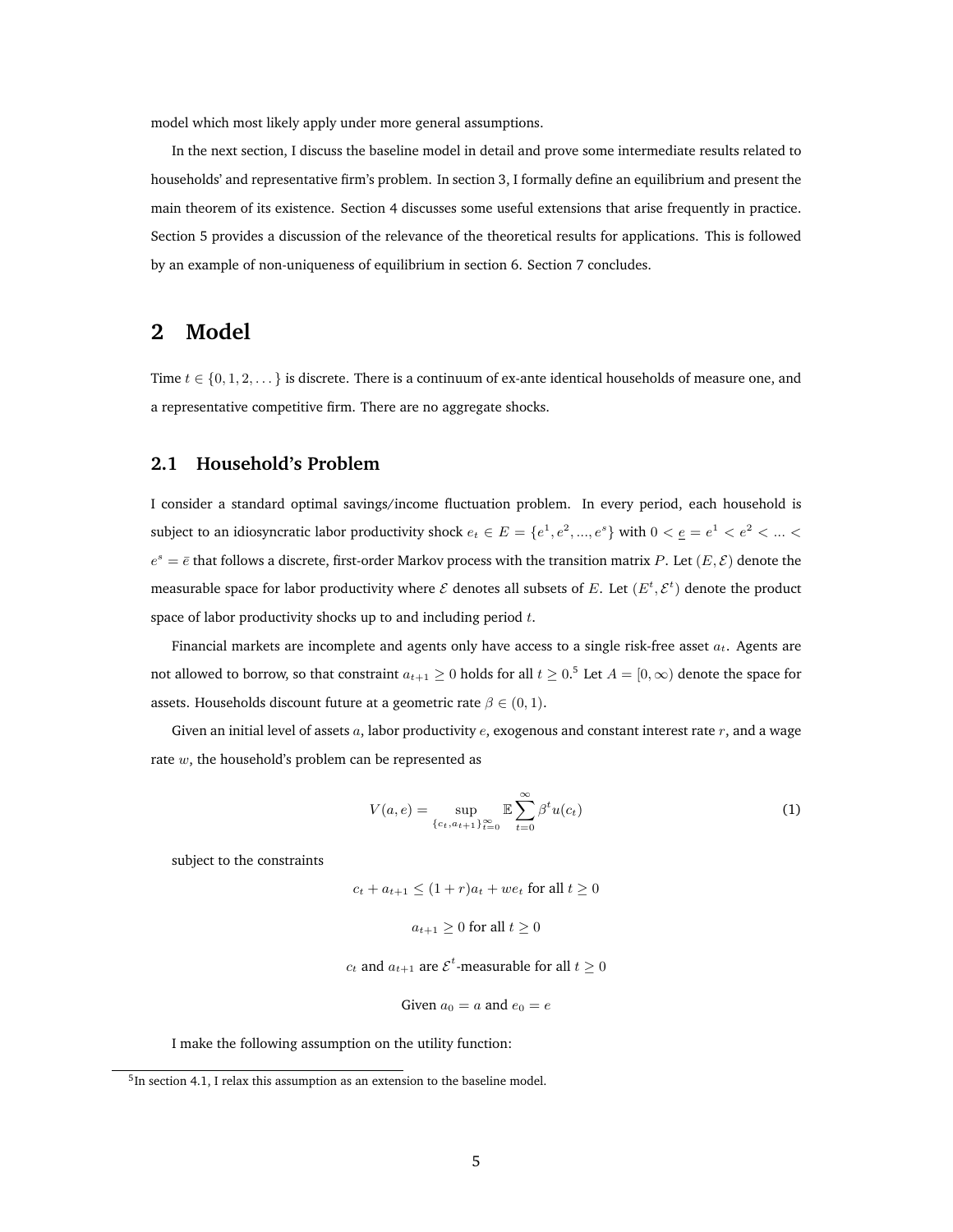**Assumption 1** *Utility function*  $u : \mathbb{R}_{++} \to \mathbb{R}$  *is continuously differentiable, strictly increasing, strictly concave with*  $\lim_{c \to 0} u'(c) = \infty$  *and*  $\lim_{c \to \infty} u'(c) = 0$ *.* 

Arguably, assumption 1 is strong, and is critical for many of the results below. On the other hand, most of the utility functions considered in the applied macroeconomics literature satisfy it. Most importantly, it allows for the utility function to be unbounded both from above and from below. Most of the theoretical literature imposes a strong boundedness assumption, which is violated by some of the most widely used utility functions including CRRA.

**Assumption 2** *Interest rate and wage level satisfy*  $w > 0$ ,  $r > -1$  *and*  $\beta(1 + r) < 1$ *.* 

It is straightforward to show, as in Deaton (1991), that the first-order necessary conditions for the households' problem (1) can be written compactly as

$$
u'(c_t) = \max\{\beta(1+r)\mathbb{E}_t u'(c_{t+1}), u'((1+r)a_t + w e_t)\}\tag{2}
$$

I also impose the following transversality condition

$$
\lim_{t \to \infty} \beta^t \mathbb{E}[u'(c_t) a_{t+1}] = 0 \tag{3}
$$

Also consider the functional Euler equation for consumption policy  $c(a, e)$ 

$$
u'(c(a,e)) = \max\left\{\beta(1+r)\mathbb{E}\left\{u'\big[c((1+r)a + we - c(a,e),e')\big] | e\right\}, u'((1+r)a + we)\right\}
$$
(4)

In a recent paper, Li and Stachurski (2014) established some of the results below under the assumption that  $r > 0$  and with continuous Markov processes with an increasing kernel. I provide a proof in the appendix that follows a very similar methodology, however (i) assuming that  $r > -1$ , and (ii) without any restrictions on the (discrete) Markov process. $^6$  Let  ${\cal C}$  denote the set of continuous functions  $c:A\times E\to \mathbb{R}_+$ that are weakly increasing in  $a \in A$ , satisfy  $0 < c(a, e) \le (1 + r)a + we$  for all  $(a, e) \in A \times E$ , and  $\sup |u'(c(.)) - u'((1+r)a + we)| < \infty.$ 

#### **Proposition 1** *Under assumptions 1 and 2,*

- *1. For any initial state*  $(a, e)$ *,*  $V(a, e)$  *is finite, i.e.*  $|V(a, e)| < \infty$ *.*
- *2. There exists a unique solution*  $c \in \mathcal{C}$  to the functional equation (4).
- *3. (Li and Stachurski (2014)) If a feasible plan satisfies the Euler equation* (2) *and the transversality condition* (3)*, then it is the unique optimal plan.*

 $6$ Extension to  $r > -1$  case is important for the existence proof for completeness. Due to precautionary savings motives, under extreme parameter values on labor productivity process and capital demand function, one can in principle support an equilibrium with  $r < 0$ . This case typically does not arise under reasonable parameterizations of the model.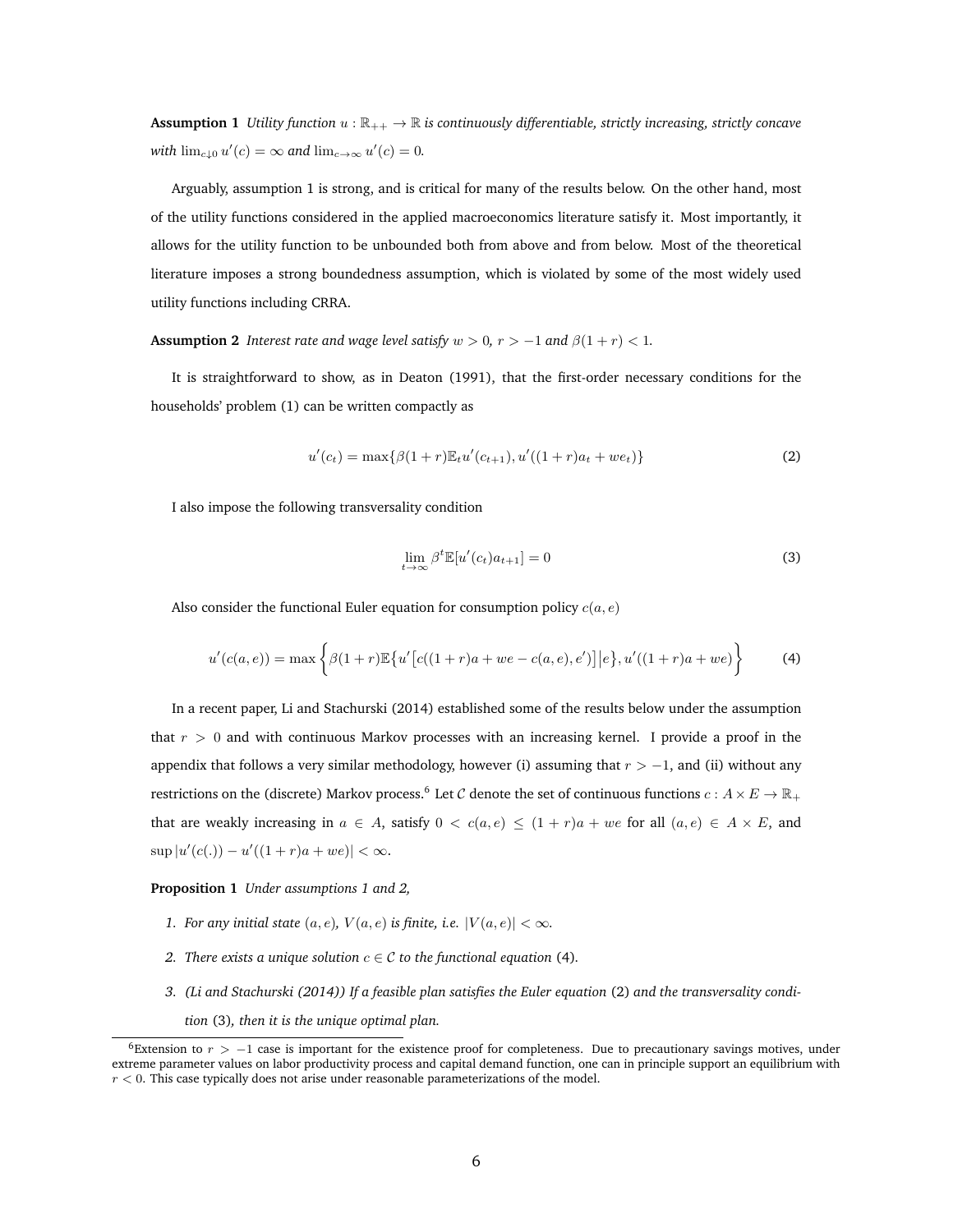*4. (Li and Stachurski (2014)) Consumption time series generated by* c(a, e) *solves the household's sequential problem* (1)*.*

As part of their proof (and also key to the proof in this paper), Li and Stachurski (2014) use the implicit Coleman (1990) operator

$$
u'(Kc(a,e)) = \max \bigg\{ \beta(1+r) \mathbb{E} \big\{ u' \big[ c((1+r)a + we - Kc(a,e),e') \big] \big| e \big\}, u'((1+r)a + we) \bigg\}.
$$

Clearly the fixed point  $Kc = c$  solves the functional equation (4). Define the metric  $\rho(c, d) \equiv \sup |u'(c)$  $u'(d)$ . The proof uses the fact that this operator maps C into itself. Furthermore, the pair  $(C, \rho)$  is a complete metric space, and operator K is a contraction mapping of modulus  $\beta(1 + r) < 1$ . The uniqueness of the solution in  $C$  then follows by Banach's Contraction Mapping Theorem.

Next, I characterize properties of the policy functions. For what is to follow, let  $\omega(e) \equiv \frac{r}{1+r}we + \frac{1}{1+r}we$ denote the annuitized present value of lifetime earnings under the "worst-case scenario", i.e. the profile  $\{we, we,...\}$ . Clearly, this function satisfies  $\omega(\underline{e}) = we$  and  $\omega(e) > \omega(e')$  if and only if  $e > e'$ . Also define asset demand (saving) policy  $a' = g(a, e) \equiv (1 + r)a + we - c(a, e)$ .

#### **Proposition 2** *Under assumptions 1 and 2*

- *1. The consumption function*  $c(a, e)$  *is continuous and weakly increasing in* a. Moreover, *it satisfies*  $c(a, e) \geq$  $we$  *for all*  $r > −1$ *, and*  $c(a, e) \ge ra + \omega(e)$  *when*  $r > 0$ *.*
- *2. The saving function* g(a, e) *is continuous and weakly increasing in* a*.*
- *3. For each*  $e \in E$ ,  $\lim_{a \to \infty} g(a, e) = \lim_{a \to \infty} c(a, e) = \infty$ .

Some of the results in proposition 2 were established earlier in the literature. The fact that consumption and saving policy are continuous and increasing in wealth were covered in many papers, e.g. Schechtman and Escudero (1977), Laitner (1992), Aiyagari (1994), Miao (2002). The lower bound for consumption function, i.e.  $ra + \omega(e)$ , is in fact the analytical solution for a permanent income consumer in an alternative model with  $\beta(1 + r) = 1$  and the certain sequence of earnings {we, we, we, ...}. Since the agent is impatient in the current model, and  $\omega(e)$  is the worst-case scenario, current consumption level in this environment must be higher in comparison. To the best of my knowledge this lower bound is novel. Limit results in item 3 in proposition 2 were proven by Chamberlain and Wilson (2000) under bounded utility assumption.

The following result, which I present as a separate proposition, is used repeatedly to prove many of the results. In this environment, households always run down assets in the lowest productivity state and this property holds regardless of whether the agent is impatient or not. In fact, the proof I provide in the appendix only imposes the *weak* inequality  $\beta(1 + r) \leq 1$  for the case in which  $r > 0$ . This result is a consequence of the fact that there is a positive probability of reaching a better state next period and no possibility of reaching a lower productivity state. If the agent does not run down assets, consumption would be weakly higher in all states in the next period, and if it is possible to move up in productivity, *strictly* higher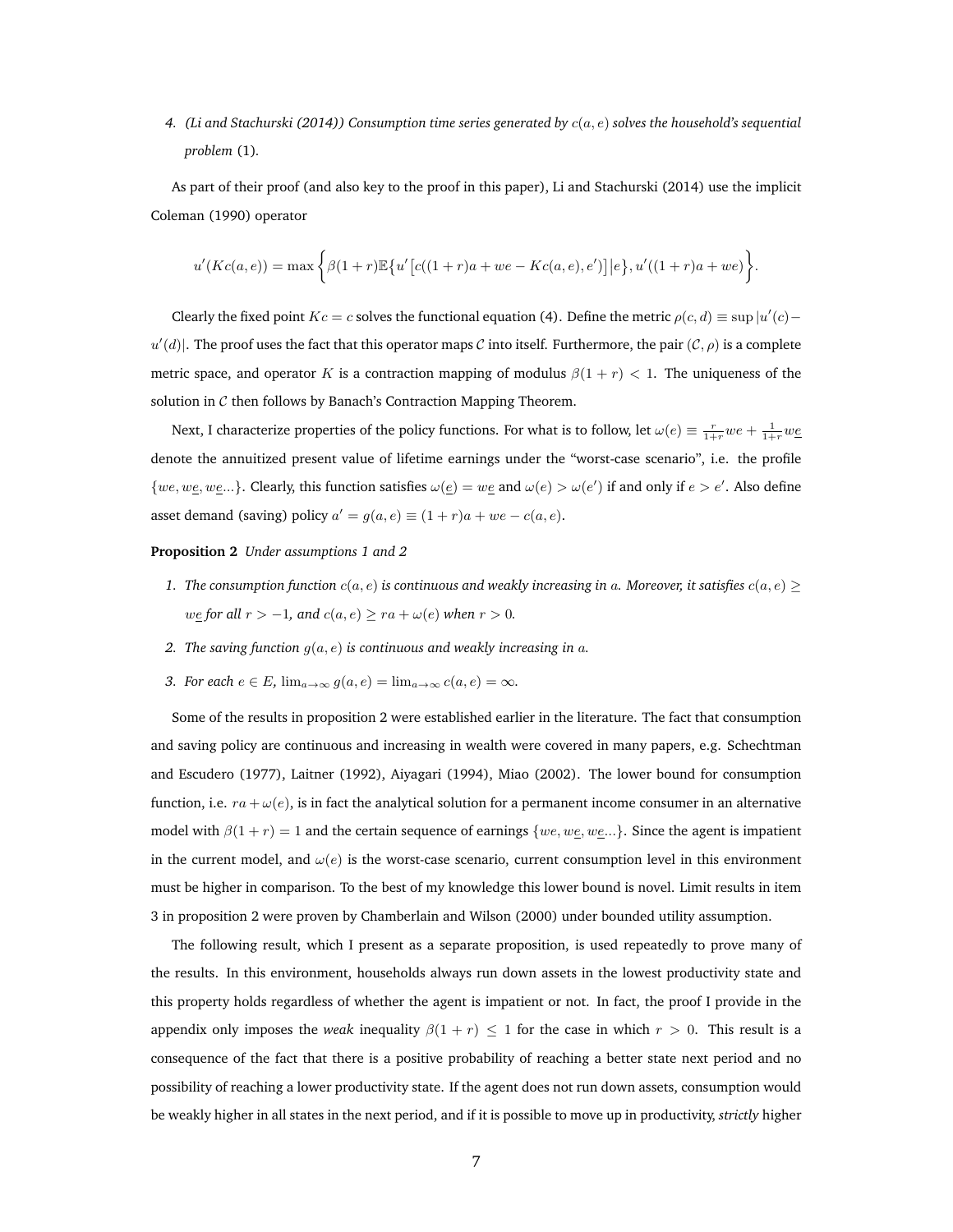in at least one accessible state. The proof exploits the fact that this cannot be optimal for a consumptionsmoothing agent even if the agent is patient: Agent would be better off by marginally running down assets, consuming more this period and less in the following period.

**Proposition 3** *Suppose*  $P_{1j} > 0$  *for some*  $j > 1$ *, and assumptions 1 and 2 hold. Then assets always decline in the lowest productivity state, i.e.*  $g(a, \underline{e}) < a$  *for all*  $a > 0$ *.* 

Next, I impose additional structure on the utility function to derive some key properties. The assumption below states that the degree of absolute risk aversion converges to zero as consumption tends to infinity.

 ${\rm Assumption~3~}$  *Utility function is twice continuously differentiable and satisfies*  $\liminf_{c\to\infty}-\frac{u''(c)}{u'(c)}=0.$ 

I use assumption 3 to establish compactness of the state space. It is weaker than the "asymptotic exponent" assumption made originally by Brock and Gale (1969) and subsequently used by Schechtman and Escudero (1977) to establish the compactness result for the case of i.i.d. process.<sup>7</sup> Rabault (2002) used an analogue of assumption 3 to prove boundedness of the state space in the case of i.i.d. earnings process, and I generalize it to arbitrary Markov processes. This assumption ensures that as wealth level gets large, influence of stochastic earnings on consumption/savings gets arbitrarily small. CARA utility violates this assumption due to absence of wealth effect, and not surprisingly, when there is sufficient stochasticity in labor earnings, assets blow up to infinity even if the agent is impatient relative to the interest rate. (See Schechtman and Escudero (1977) for an example.) The proof in the appendix highlights the fact that, provided that  $E$  is bounded, compactness of the state space is a consequence of the preferences, and it is independent of the underlying earnings process. Calibrated versions of these models typically use noni.i.d. Markov processes some of which do not even satisfy monotonicity, and in this sense, this proposition provides theoretical foundations for the compactness assumption implicitly made in this literature.

**Proposition 4** *Under assumptions 1, 2 and 3, state space for the household's problem can be chosen to be compact, i.e. there exists a finite*  $\bar{a} \geq 0$  *such that*  $g(a, e) < a$  *for all*  $a > \bar{a}$  *and all*  $e \in E$ *.* 

Let A represent the Borel  $\sigma$ -algebra over [0,  $\bar{a}$ ] and  $\Sigma$  represents the product  $\sigma$ -algebra over  $S = [0, \bar{a}] \times E$ . Define the following transition function  $Q : S \times \Sigma \to \mathbb{R}_+$  for the Markov process over S.

$$
Q((a,e),C) = \begin{cases} Pr(e' \in C_E | e) & g(a,e) \in C_A \\ 0 & g(a,e) \notin C_A \end{cases}
$$
(5)

for all  $a \in [0, \bar{a}], e \in E, C \in \Sigma$ , where  $C_A \in \mathcal{A}$  and  $C_E \in \mathcal{E}$  represent the projection of C on  $[0, \bar{a}]$  and E respectively.

<sup>&</sup>lt;sup>7</sup>Asymptotic exponent assumption states: Utility function satisfies  $\lim_{c\to\infty}-\frac{\log u'(c)}{\log c}=\sigma$  for some  $\sigma>0$ . It is easy to show that this assumption includes all marginal utility functions that satisfy  $u'(c) = c^{-\sigma} \phi(c)$  where  $\phi(c)$  is any continuous function that satisfies  $\lim_{c\to\infty} \frac{\log \phi(c)}{\log(c)} = 0$ . Clearly, any CRRA utility function satisfies it. Another example that is not economically motivated is  $u'(c) = c^{-\sigma} \log(c+1)$ , which also satisfies assumption 1 when  $\sigma > 1$ .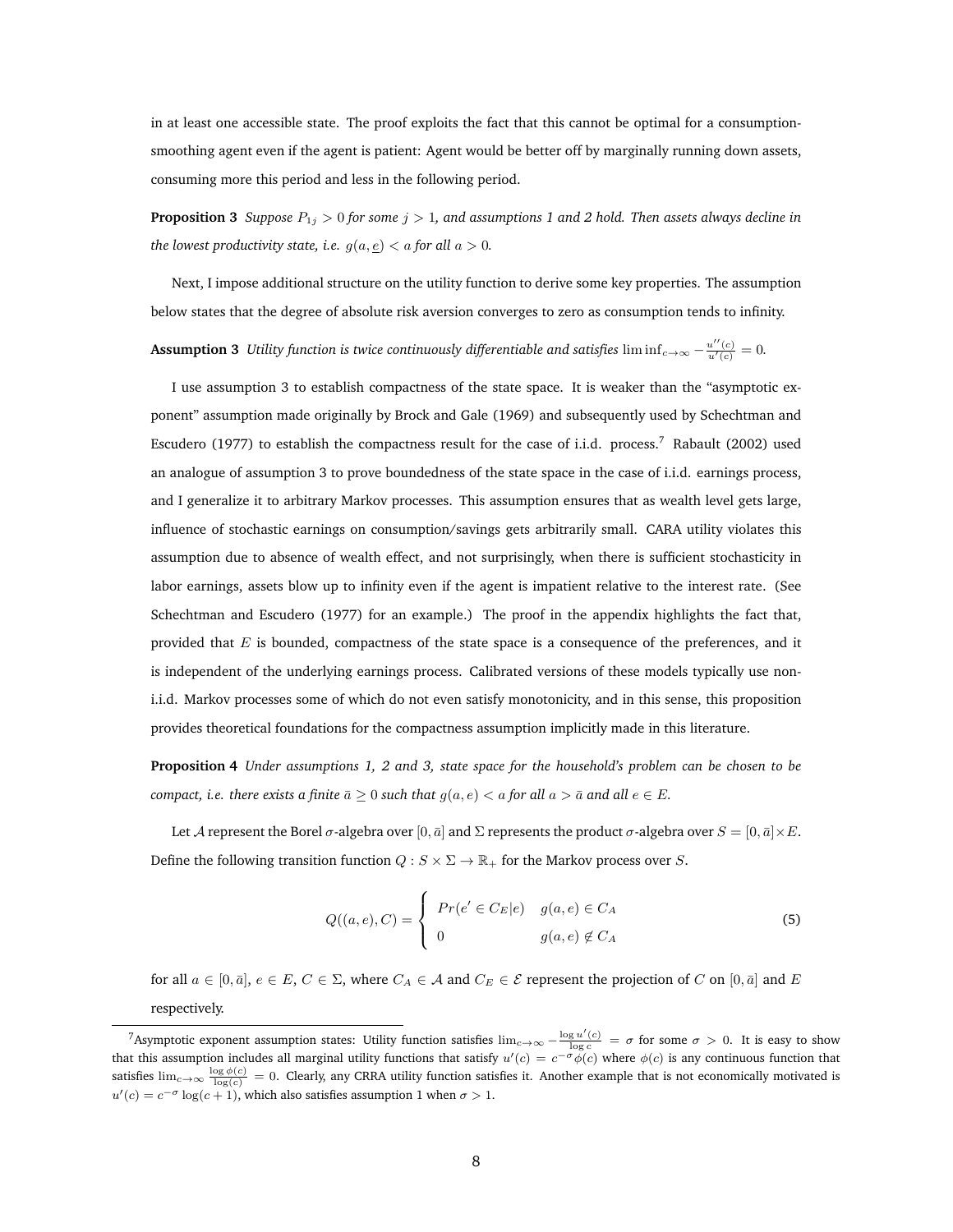The assumptions made so far are sufficient to ensure that a stationary distribution exists since  $Q(\ldots)$ has Feller property and the state space is compact (See Stokey, Lucas, and Prescott (1989) Theorem 12.10). We need to impose more discipline on the labor productivity process to make sure that the stationary distribution is unique. It turns out the only nontrivial assumption we require is that the lowest productivity state exhibits some persistence.

**Assumption 4** *Markov chain for labor productivity*  $e \in E$  *is irreducible, aperiodic, and the transition matrix satisfies*  $P_{11} > 0$ *.* 

It is well known that irreducibility and aperiodicity assumptions together are equivalent to the following statement: There exists  $m_0 > 0$  such that  $[P^m]_{ij} > 0$  for all  $i, j$  and all  $m \ge m_0$ , there is a strictly positive probability of reaching any state from any other state in  $m<sub>0</sub>$  (or more) periods. This implies, in particular, that the unique limiting distribution has full support.

The following proposition establishes the uniqueness of the stationary distribution. The key to the proof is the fact that state  $(0, e)$  is an accessible state with positive mass.<sup>8</sup> This property follows from proposition 3 and the persistence of the lowest earnings state. Due to ergodicity of the earnings Markov process, every agent reaches the state with lowest earnings with positive probability. Moreover, provided that this state is persistent, and that agents run down assets in this state (by proposition 3), there is a strictly positive probability of hitting the borrowing constraint starting from any state. When the transition function exhibits this property, state  $(0, \epsilon)$  must be in the support of all stationary distributions. If, in addition, it has a positive mass (as in this case), there can only be one such distribution. For this final step, I use a uniform ergodicity theorem by Meyn and Tweedie (2009), which establishes this idea formally. The steps involved are similar in spirit to those in Benhabib, Bisin, and Zhu (2015) and Zhu (2013).<sup>9</sup>

**Proposition 5** *Under assumptions 1,2, 3, and 4, there exists a unique stationary distribution for the Markov process with the transition function* Q*.*

**Remark:** Condition  $P_{11} > 0$  in assumption 4 is not necessary. All we require is the existence of a "worst" sequence of productivities originating from the lowest productivity state. For instance it can be replaced by the following assumption: The sequence of lowest accessible states from  $\underline{e}$ ,  $\underline{e}$   $\equiv \{e_0,e_1...e_t,...\}$  is dominated pointwise by all sample paths originating from  $e^{10}$  This assumption is weaker, however it comes at the cost

of expanding the proof by several steps without providing any new insight.

<sup>8</sup> In an exchange economy, Krebs (2004) proved that *if* the state space is compact, borrowing constraint must bind for some agents at a stationary equilibrium. This property is not sufficient for uniqueness even when the Markov process on  $E$  is ergodic. Using the additional structure imposed by  $P_{11} > 0$ , the proof in the appendix finds a uniform lower bound on the probability  $q > 0$ , and an upper bound on number of periods T such that any agent in the economy reaches state  $(0, \underline{e})$  in T periods with probability of at least q.

<sup>9</sup>Recently, Foss et al. (2015) provided a proof of uniqueness using an alternative approach that applies under CRRA utility and potentially unbounded, but monotone Markov processes.

<sup>&</sup>lt;sup>10</sup>To clarify, we let  $e_0 = e$  and inductively define  $e_t = \min\{e \in E | Pr(e|e_{t-1}) > 0\}$ . Let  $\{e_t\}$  be any sample path with  $e_0 = e$ . We require that  $e_t \ge \frac{e}{2t}$  for all t almost surely. It is trivial to show that if the assumption holds, the deterministic sequence  $\frac{e}{2}$  is either constant, which is the case under my stronger assumption  $P_{11} > 0$  above, or exhibits a cycle of finite length (under the assumption that the process is ergodic), i.e.  $e_T = e$  for some  $T > 1$ . In the latter case, we can show that assets decline over each cycle of length T, i.e.  $a_{t+T} < a_t$  whenever  $e_t = e_{t+T} = e$ .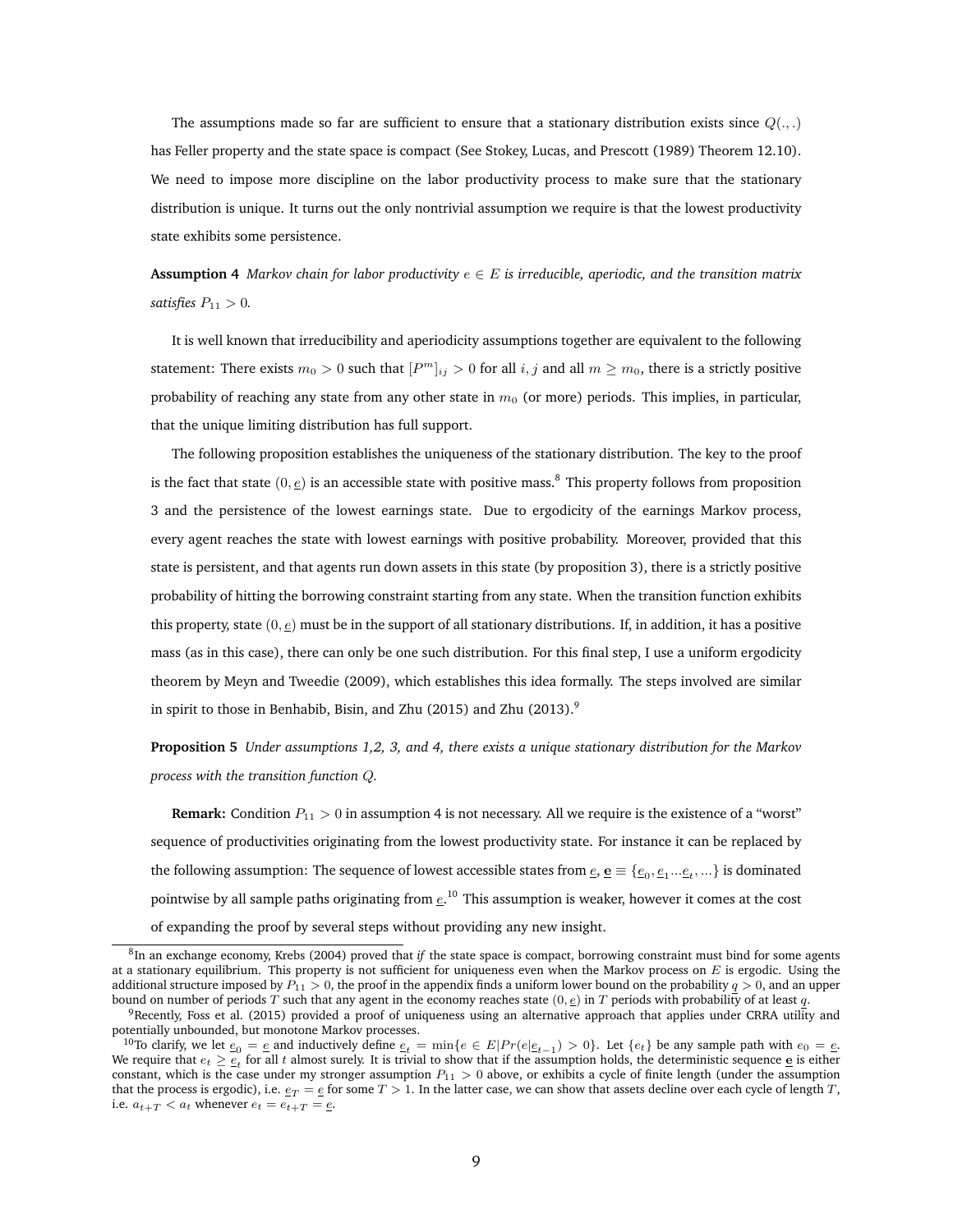Given interest rate r let  $g(.; r)$ ,  $Q(.; r)$  and  $\mu(.; r)$  represent the policy function for saving, the associated transition function and the (unique) stationary distribution respectively. Let  $A(r) \equiv \int a d\mu(.;r)$  be the aggregate supply of capital (demand for assets) at the stationary distribution and define  $\bar{r}\equiv\frac{1}{\beta}-1.$ 

Main existence result in this paper relies on the following lemma and proposition, which state that asset demand diverges to infinity as the interest rate approaches the inverse of the discount rate. At first glance, looking at the literature, this should not come as a surprise. In a seminal paper, Chamberlain and Wilson (2000) proved that assets blow up to infinity under very mild assumptions when equality holds, i.e. when  $r = \bar{r}$ . However, to a large extent, this result remained a "black box", since they invoked the powerful Martingale Convergence Theorem to establish it. Their paper did not feature a motivation of this result, as the authors themselves were puzzled by the fact that (i) it does not depend on prudence  $(u'' > 0)$ , and assumption typically made to generate precautionary savings, and that (ii) assets get arbitrarily large only under infinite horizon. The proof I provide in the appendix is constructive and deliberately avoids having to use Martingale Convergence Theorem. In particular, it highlights the fact that contingency of being borrowing constrained in the future is responsible for this result, even if marginal utility is not convex. The point that in the presence of liquidity constraints, agents engage in precautionary savings independent of the curvature of the marginal utility was made earlier by Deaton (1991), Huggett and Ospina (2001), Carroll and Kimball (2005) among others.<sup>11</sup> The proof in the appendix reveals that little else matters for the divergence of assets. Obviously, under finite horizon, this motive is absent for large initial wealth levels because borrowing constraint never binds even in the worst-case scenario. It is not surprising that under the extreme case of quadratic utility for which marginal utility is linear, when  $r = \bar{r}$  and for large initial wealth levels, a finite horizon model predicts expected value of consumption to be constant and equal to time-0 income, whereas infinite time horizon version of the same model predicts a tendency of consumption to rise over time.

A second caveat is that main theorem by Chamberlain and Wilson (2000) is silent about the behavior of stationary aggregate asset demand as  $r \uparrow \bar{r}$ . Some earlier literature argued that this limit result follows as a corollary due to Theorem 12.13 by Stokey, Lucas, and Prescott (1989) on the parametric continuity of the stationary distributions. Unfortunately, this theorem does *not* apply as claimed, since it requires the state space to be *uniformly* compact over all prices (r, w), which is clearly violated in this model. In fact, I claim that *no* continuity theorem would help establish this result, because the stationary distribution does not even exist when  $r = \bar{r}$ . Technically, stationary aggregate asset demand function  $A(r)$  is only defined on the open set  $r \in (-1, \frac{1}{\beta} - 1)$ , therefore even if one establishes continuity of  $A(r)$ , it does not readily

 $11$ Huggett and Ospina (2001) proved the following statement: If there exists an equilibrium, then the aggregate precautionary savings is positive if and only if there is a positive mass of agents who are borrowing constrained at the stationary distribution. My chain of arguments, in some sense, go in the opposite direction: I exploit the property that any agent with finite wealth, independent of impatience, (i.e. as long as *weak inequality*  $\beta(1+r) \leq 1$  holds) has a precautionary motive due to presence of borrowing constraints to prove the existence of equilibrium. Carroll and Kimball (2005) take a different approach: They show that under quadratic utility, otherwise linear consumption function becomes concave due to the occasionally binding liquidity constraints. They show that this non-linearity of the policy function is intimately related to the precautionary savings motive.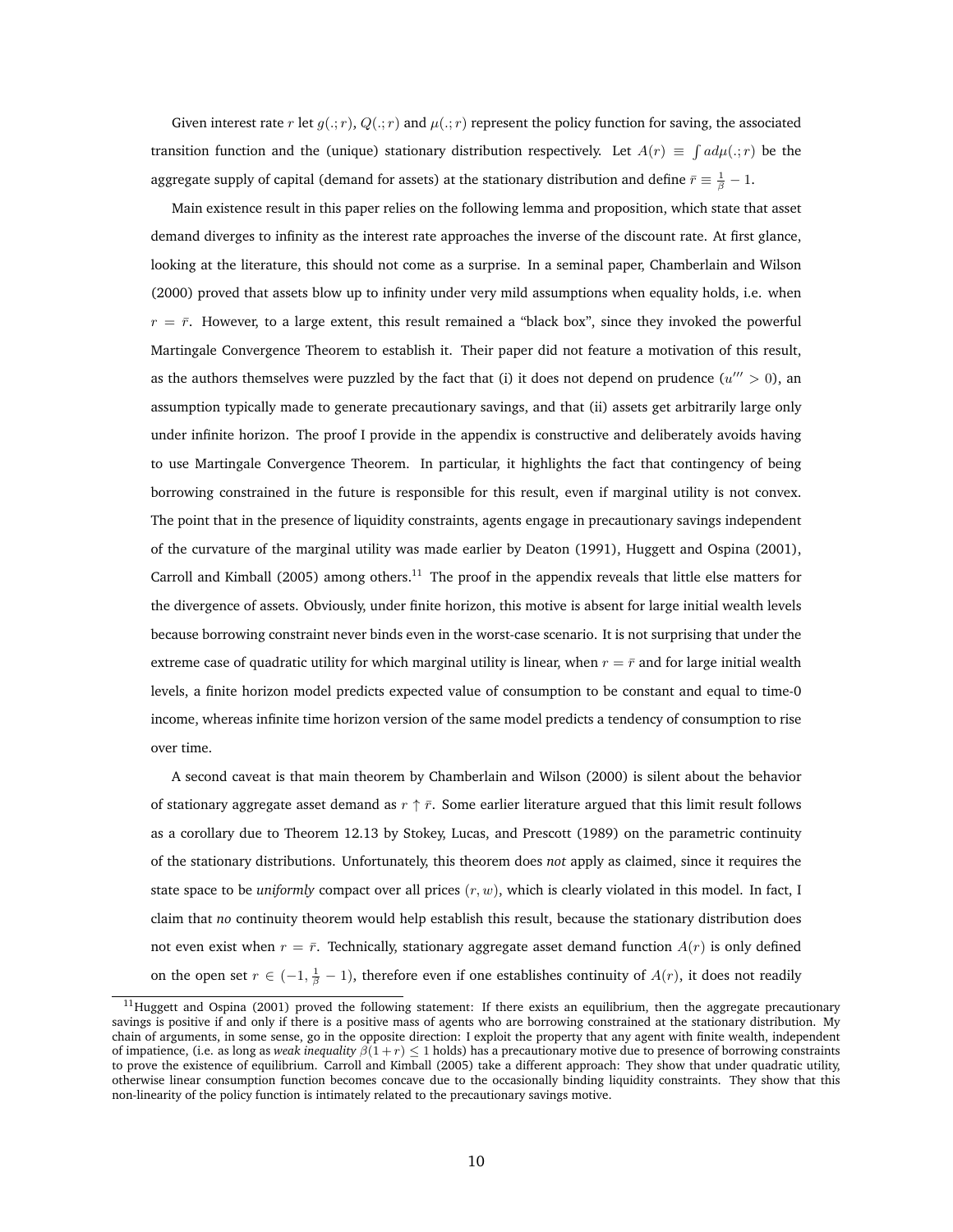imply  $\lim_{r \uparrow \bar{r}} A(r) = \infty$ . In this sense, the limit result I establish below is not just an alternative proof to that of Chamberlain and Wilson (2000), it is *essential* for the main existence theorem. Laitner (1992) established this limit result without the continuity argument, however, his argument relied on the positive third derivative of the utility function. To the best of my knowledge, this result has not been established rigorously without making a reference to curvature of marginal utility function.

A critical step for proving the divergence result is the following lemma, which states that as  $r \uparrow \bar{r}$ , the measure of agents with low assets at the stationary distribution gets arbitrarily small.

**Lemma 1** *Under assumptions 1,2, 3, and 4, for any*  $L > 0$ ,  $\lim_{r \uparrow \bar{r}} \mu([0,L] \times E; r) = 0$ 

The proof is technical and can be found in the appendix. An interpretation of the proof is as follows: Let  $\theta_t$  be the value of the Lagrange multiplier for the borrowing constraint in period t. Then for any period t and  $T > 0$ , we can derive the following T-period-ahead Euler equation inductively

$$
u'(c_t) = \beta(1+r)\mathbb{E}_t(u'(c_{t+1})) + \theta_t = [\beta(1+r)]^T \mathbb{E}_t(u'(c_{t+T})) + \sum_{j=0}^{T-1} [\beta(1+r)]^j \mathbb{E}_t(\theta_{t+j})
$$

Observe that if the agent expects to hit the borrowing constraint sometime in the next  $T$  periods, she would consume less and save *more* today, than she would otherwise, since the last term is positive. From this perspective, I interpret the last term as a measure of the strength of the precautionary savings motive that arises from the contingency of hitting the borrowing constraint sometime in the next  $T$  periods. Consider an agent with asset level  $a_t \in [0, L]$  where L is some positive number. In a nutshell, I show that there is a period  $t + T$  for which the strength of the precautionary motive for all such agents is bounded from below by some  $\eta$  uniformly over all large interest rates  $r < \bar{r}$ , i.e. we can write

$$
u'(c_t) \geq [\beta(1+r)]^T \mathbb{E}_t(u'(c_{t+T})) + [\beta(1+r)]^{T-1} \eta \text{ for all large } r < \bar{r}
$$

for some constant  $\eta > 0$ . When t is large enough so that I can treat all variables as ergodic, the strength of precautionary motive is positive at an *aggregate* level. Not surprisingly this measure is at least  $p(r)\eta$ , where  $p(r)$  is the stationary measure of agents with  $a \in [0, L]$  when interest rate is r. The very reason this model admits a non-trivial stationary distribution is the fact that impatience and precautionary motive for savings are two opposing forces. At any non-trivial stationary distribution, these two forces cancel each other out *exactly*, otherwise either assets wander off to infinity, or all agents run assets down to the liquidity constraint. Since assets remain bounded for all large  $r < \bar{r}$ , it must be the case that the strength of the aggregate precautionary motive of at least  $p(r)\eta$  is weakly dominated by the level of impatience,  $1-\beta(1+r)$ . Then, as impatience level converges to zero when  $r \uparrow \bar{r}$ , so must  $p(r)$ . This is shown rigorously in the appendix.

The next proposition establishes that the asset demand diverges to infinity as  $r \uparrow \bar{r}$  and it follows immediately from Lemma 1.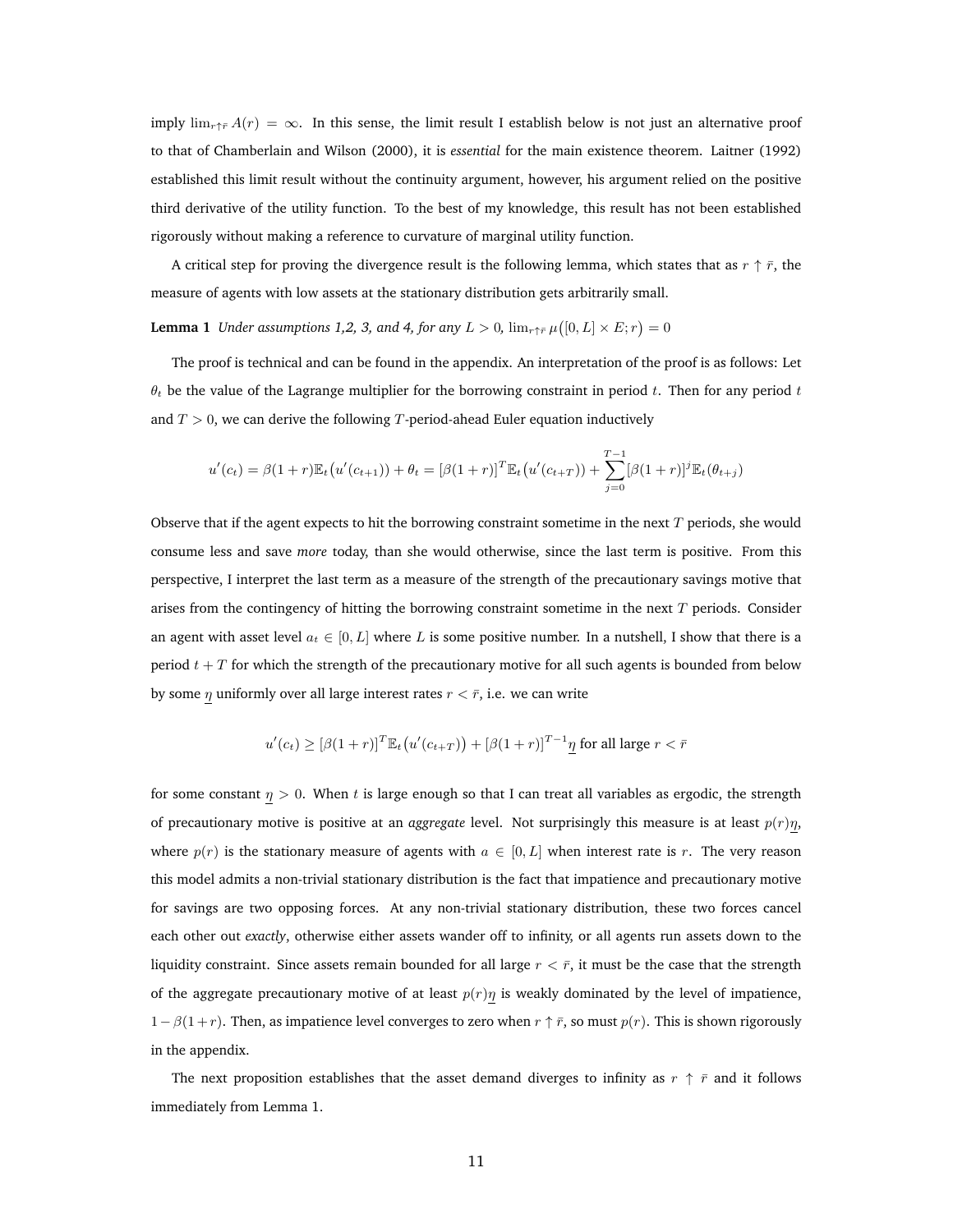**Proposition 6** *Under assumptions 1,2, 3, and 4,*  $\lim_{r \uparrow \bar{r}} A(r) = \infty$ 

*Proof.* Take any  $L > 0$ . By Markov inequality  $1 - \mu([0, L] \times E; r) = Pr(a > L; r) \leq \frac{A(r)}{L}$ , or equivalently,  $L(1-\mu([0,L]\times E;r))\leq A(r)$  holds. The measure  $\mu(.;r)$  converges to zero as  $r\uparrow\bar{r}$  by Lemma 1, therefore we have lim inf<sub>r</sub>↑ $A(r) \geq L$ . Since L is arbitrary, the result follows.

**Remark:** Proofs of lemma 1 and proposition 6 require neither the uniqueness of the stationary distribution, nor boundedness of the state space. In this sense, assumption 3 is too strong as a sufficiency condition. Essentially, along with assumptions 1, 2, and 4, any condition that ensures existence of a stationary distribution for all relevant prices can replace assumption 3.

#### **2.2 Firm's Problem**

There is a representative firm renting capital at rate  $r_t$  and employing labor at rate  $w_t$ . The representative firm produces output with technology  $f : \mathbb{R}_+ \times \mathbb{R}_+ \to \mathbb{R}_+$ . Define output net of depreciation

$$
F(K, N) = f(K, N) - \delta K
$$

where  $\delta \in (0, 1)$ .

**Assumption 5** *Production function* f *is constant-returns-to-scale(CRS), strictly increasing, strictly concave, continuously differentiable, and satisfies*  $\lim_{K\to 0} f(K,1) = 0$ ,  $\lim_{K\to 0} f_1(K,1) = \infty$ ,  $\lim_{K\to \infty} f_1(K,1) < \delta$ .

Profit maximization implies

$$
r = F_1(K, 1)
$$
\n
$$
w = F_2(K, 1)
$$
\n
$$
(6)
$$

Let  $K(r) \equiv F_1^{-1}(r,1)$  represent the demand for capital when the interest rate equals  $r$  and let  $w(r) \equiv$  $F_2(K(r), 1)$  represent the corresponding wage level. The following properties follow trivially from assumption 5 and I state them without proof.

**Lemma 2** *Under assumption 5,*

- *1.* K(r) *and* w(r) *are strictly decreasing and continuous,*
- 2.  $\lim_{r \uparrow \bar{r}} K(r) = \bar{K} < \infty$ ,
- *3. There exists*  $\underline{r} \in [-\delta, 0)$  *such that*  $\lim_{r \downarrow \underline{r}} K(r) = \infty$ *,*
- 4.  $0 < w(r) < \infty$  for all  $r \in (r, \bar{r}]$ *.*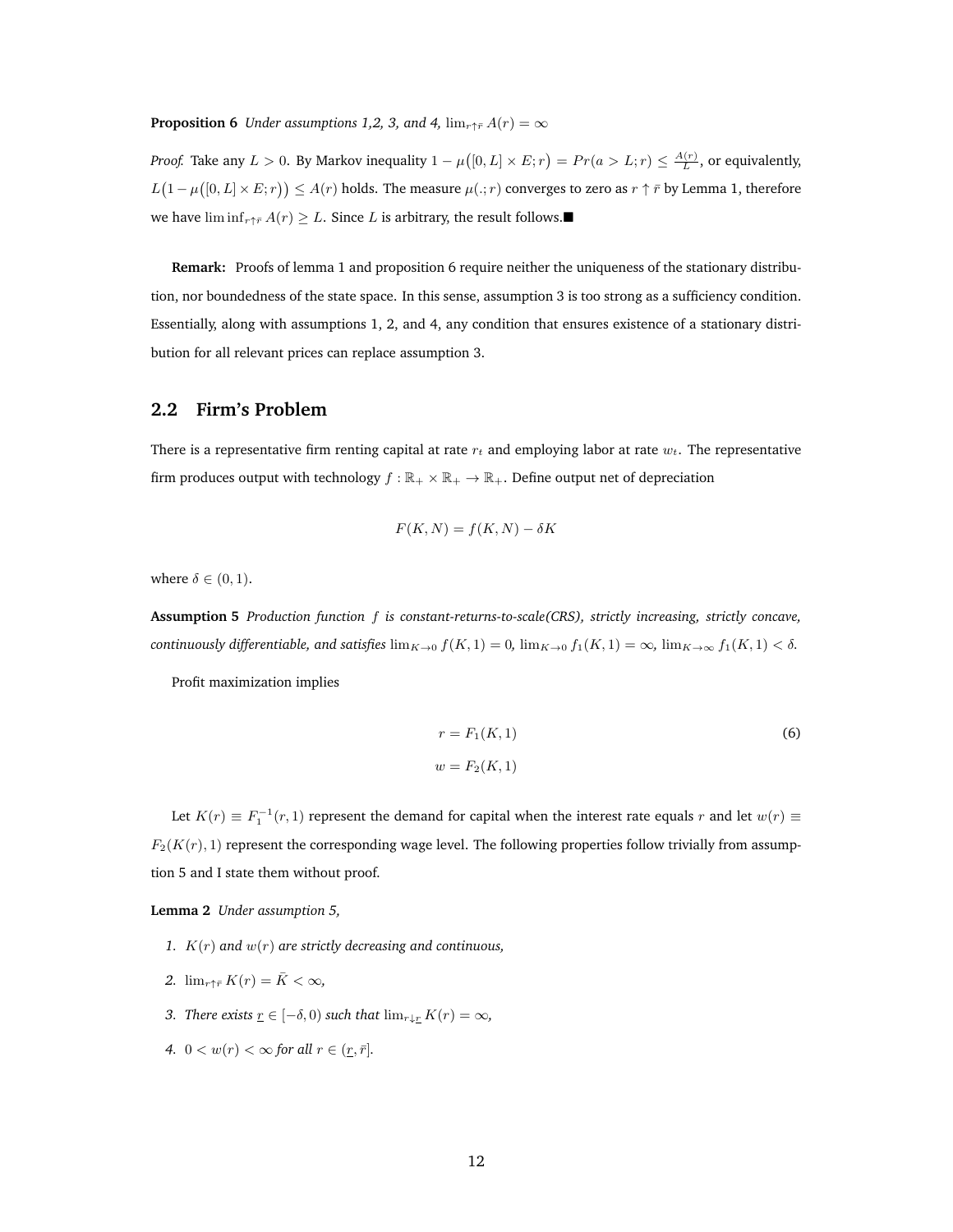#### **3 Equilibrium**

I define a stationary recursive competitive equilibrium in the standard way.

**Definition 1** *A stationary recursive competitive equilibrium (RCE) consists of prices* (r, w)*, value function*  $V: A \times E \to \mathbb{R}$ , policy function  $g: A \times E \to A$ , and a probability measure  $\mu: \Sigma \to [0, 1]$  such that,

- 1. Given prices  $(r, w)$ , the value function  $V(a, e)$  and policy function  $g(a, e)$  solve the household's problem.
- *2. Given prices* (r, w)*, the representative firm maximizes profits, i.e., capital demand* K *satisfies conditions* (6)*.*
- *3. Prices*  $(r, w)$  *clear markets:*  $N = \mathbb{E}(e) = 1$  *and*

$$
A(r, w) \equiv \int a d\mu = K(r)
$$

*4. The probability measure* µ *is invariant with respect to the transition function* (5)*, i.e*

$$
\mu(C) = \int Q((a,e),C) d\mu \text{ for all } C \in \Sigma
$$

Next I present the main theorem of existence. Many steps of the proof are technical and the proof can be found in the appendix. Broadly speaking, the proof involves showing that there exist prices  $(r, w)$  that clear markets. The main challenge is that continuity of the stationary distribution with respect to prices does not imply continuity of the means of these distributions, i.e. aggregate capital supply function  $A(r)$ , because the state space is not uniformly compact over all prices.<sup>12</sup> To deal with this problem, I find an interval for  $r$ over which the state space is uniformly compact, and which must contain an equilibrium interest rate if it exists. The existence of an equilibrium then follows by standard continuity arguments.

**Theorem 1** *Under assumptions 1, 3, 4, and 5, there exists a stationary recursive competitive equilibrium.*

### **4 Extensions**

In this section, I consider 3 different extensions with various features that arise frequently in practice, and show that the existence results in these alternative environments hold as simple corollaries to theorem 1. The first one relaxes the "no-borrowing" assumption and allows for limited borrowing opportunities. The second extension introduces ex ante heterogeneity in preferences. The last extension introduces endogenous labor supply in a very specific environment with Greenwood-Hercowitz-Hoffman preferences.

 $12$ To be more precise, the integrand is continuous, but not bounded, and weak\* continuity of the distributions does not put any discipline on convergence of integrals with unbounded integrands.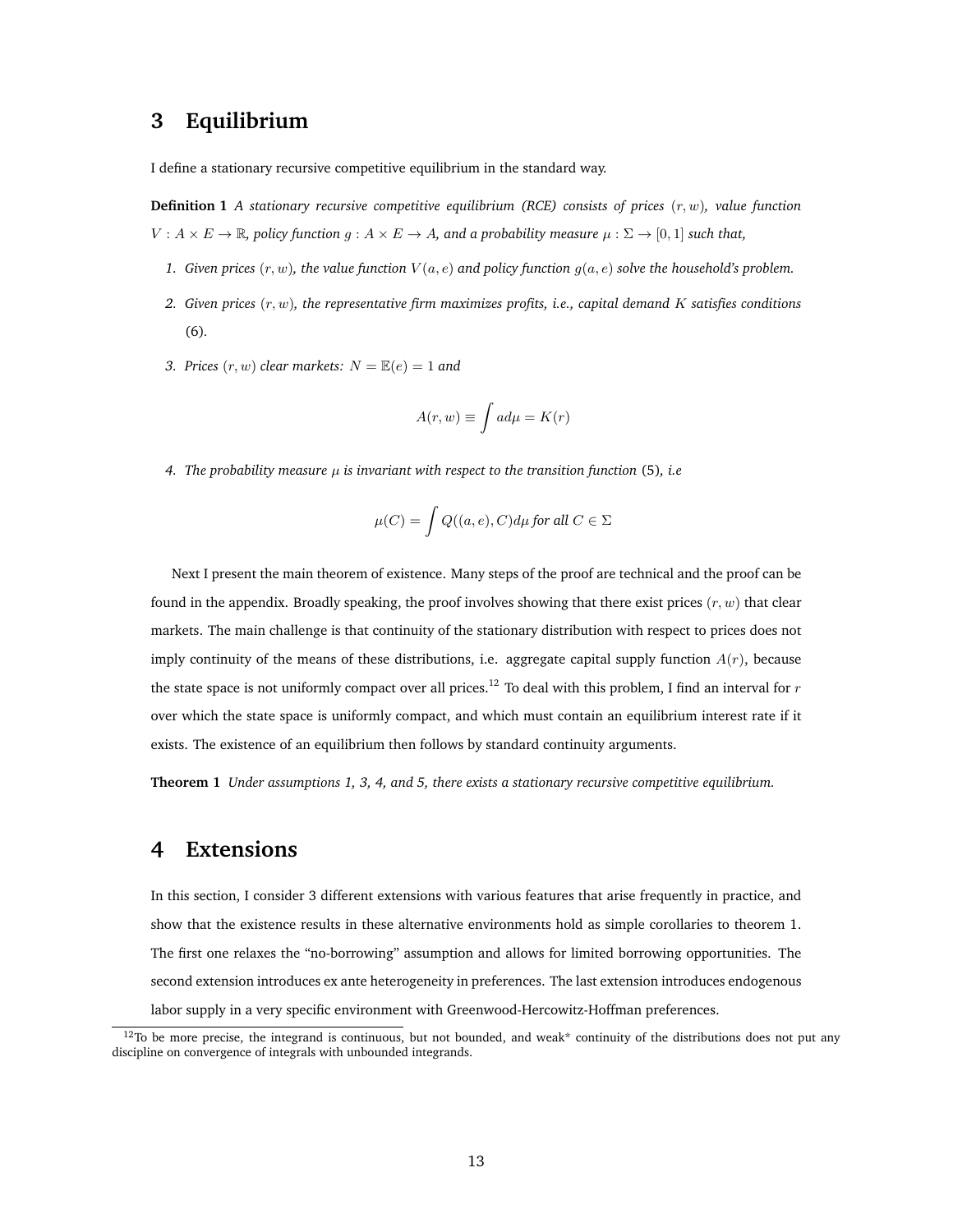#### **4.1 Relaxed Borrowing Limits**

In the baseline model, borrowing is not allowed, but limited borrowing can be readily accommodated under some technical conditions. Suppose variable  $b_t$  represents assets, and households are allowed to borrow up to some  $\underline{b} \geq 0$ . The constraints of the household are  $c_t + b_t \leq b_{t+1}(1+r) + we_t$ , and  $b_{t+1} \geq -\underline{b}$ . Using a monotonic transformation of variables, let households choose  $a_t \equiv b_t + b$  instead. Then the constraint set becomes  $c_t + a_{t+1} \le a_t(1+r) + (we_t - r_0)$  and  $a_{t+1} \ge 0$ . Let  $w = w(\bar{r})$  represent the lowest possible equilibrium wage level as the interest rate takes values in  $(r, \bar{r})$ . I impose the following additional assumption to make sure that over the relevant space for prices, borrowing limit is always tighter than the natural borrowing limit $13$ :

#### **Assumption 6** *Borrowing limit*  $\underline{b} \ge 0$  *satisfies*  $\underline{we} > \overline{r}\underline{b}$ *.*

It is straightforward to show that a recursive competitive equilibrium exists after making suitable redefinitions of variables. For any pair of prices  $(r, w)$ , define  $y^i \equiv we^i - rb$ . Obviously  $y^i$  exhibits the same qualitative properties as the discrete Markov process on  $E$ , having the same transition matrix. Moreover it is continuous in  $(r, w)$ . Replacing all occurances of  $we^i$  with  $y^i$ , all results in section 2.1 hold. The proof of existence also follows the same steps, if in addition, we use the transformed excess demand for capital,  $(K(r) + b) - A(r)$ .

**Corollary 1** *Under assumptions 1, 3, 4, 5, and 6, there exists a stationary recursive competitive equilibrium in the economy with limited borrowing opportunities.*

#### **4.2 Heterogeneous Preferences**

We can introduce ex ante heterogeneity in preferences in a straightforward way. Suppose there are  $n$  types of agents with measure  $q_j$  (with  $\sum_{j=1}^n q_j = 1$ ) having utility indices  $u_j(.)$  and discount rates  $\beta_j$ . Assume, in addition, that assumptions 1, 2 and 3 hold for each type  $j$  individually. It is easy to verify that all propositions hold in this environment with minor changes in notation. In particular, given prices  $(r, w)$ , stationary distributions are unique for each type  $j$  separately, which can be aggregated into an economywide distribution. Most importantly a recursive competitive equilibrium exists with an interest rate that is lower than  $\bar{r} \equiv \frac{1}{\max_j \beta_j} - 1$  since capital supply (asset demand) for the type that has the highest discount rate diverges to infinity faster than other types as interest rate goes up.

**Corollary 2** *Suppose assumptions 1, 3 (for each type* j*), 4 and 5 hold. Then, there exists a stationary recursive competitive equilibrium in the economy with heterogeneous preferences.*

<sup>&</sup>lt;sup>13</sup>Natural borrowing limit is defined as the tightest borrowing constraint that never binds over an optimal solution. (See, for instance Aiyagari (1994).) Under my assumptions, given wage  $w > 0$  and interest rate  $r > 0$ , this limit is  $\underline{b} = \frac{w\underline{e}}{r}$ .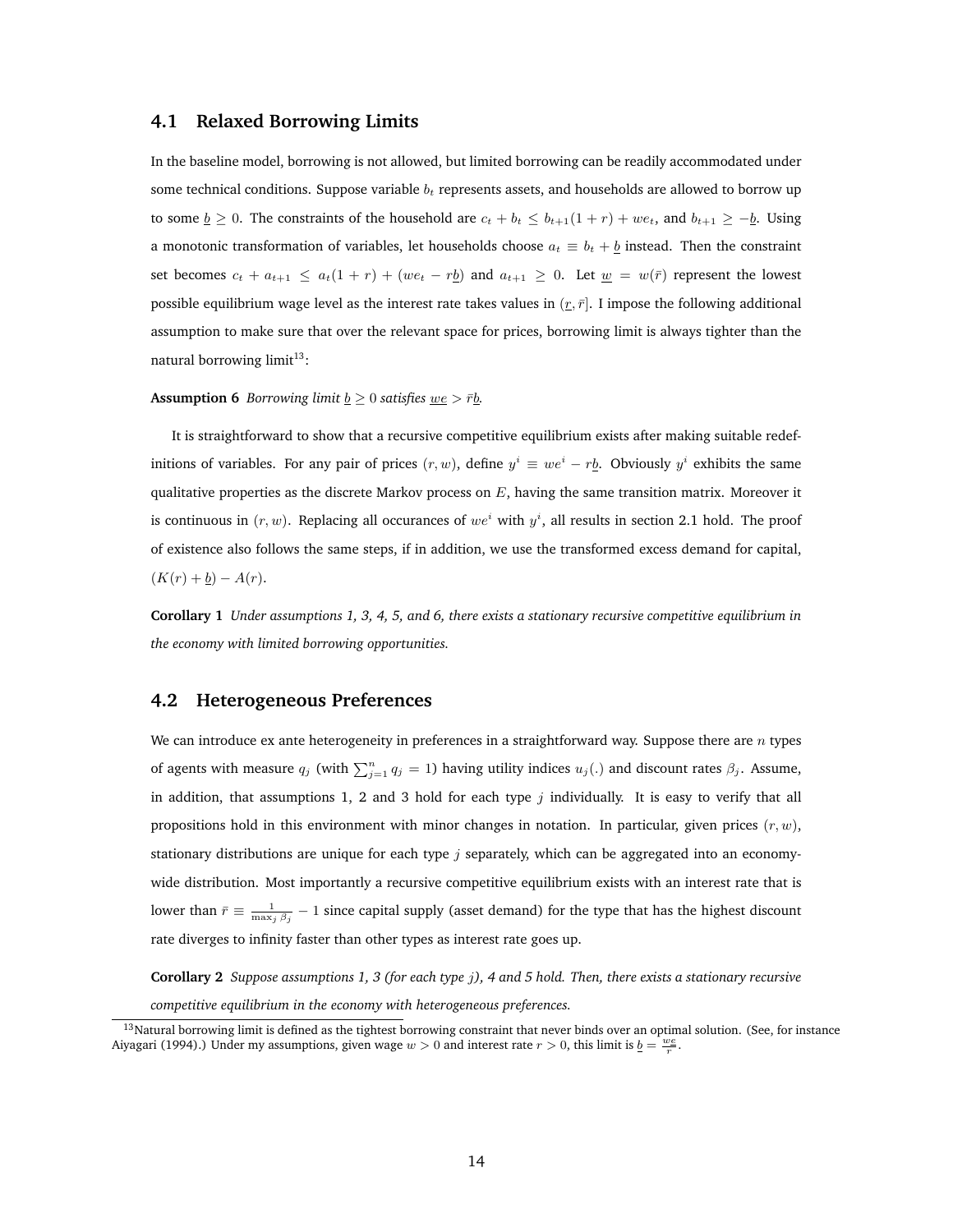#### **4.3 Endogenous Labor Supply without Wealth Effect**

All the proofs so far can be modified in a simple way to prove the existence of an equilibrium in an economy populated with households that have Greenwood-Hoffman-Hercowitz (GHH) preferences. Consider the household's problem with the additional choice variable  $n_t \in [0, 1]$  for labor supply.

$$
V(a, e) = \sup_{\tilde{c}_t, n_t, a_{t+1}} \sum_{t=0}^{\infty} \beta^t u(\tilde{c}_t + H(1 - n_t))
$$

subject to

 $\tilde{c}_t + a_{t+1} \leq a_t(1+r) + we_t n_t$  for all t  $a_{t+1} > 0, n_t \in [0, 1]$  for all t

 $\tilde{c}_t, n_t, a_{t+1}$  are  $\mathcal{E}^t$ -measurable for all  $t$ 

Given  $a_0 = a$ ,  $e_0 = e$ .

Suppose utility function  $u(.)$  satisfies assumptions 1 and 3. In addition, impose the following for  $H(.)$ .

**Assumption 7** *Function*  $H : \mathbb{R}_+ \to \mathbb{R}$  *is continuously differentiable, strictly increasing, strictly concave,*  $H(0) = 0$  and  $\lim_{n \uparrow 1} H'(1 - n) = \infty$ .

Now re-define consumption as follows  $c_t \equiv \tilde{c}_t + H(1-n_t)$ , also let  $y(e, w) \equiv \max_{n \in [0,1]} \{wen + H(1-n)\}$  and  $n(e, w) \in [0, 1]$  is the associated labor supply function. By assumption 7, function  $y(e, w)$  is well-defined, continuous and increasing in e and w (strictly when  $n \in (0, 1]$ ), and  $y(0, w) = H(1) > 0$ . Similarly  $n(e, w)$ possesses the same continuity and monotonicity properties. Then it is clear that the following problem is isomorphic to the original problem above:

$$
V(a, e) = \sup_{ct, a_{t+1}} \mathbb{E} \sum_{t=0}^{\infty} \beta^t u(c_t)
$$

subject to

 $c_t + a_{t+1} \le a_t(1+r) + y(e_t, w)$  for all t

 $a_{t+1} > 0$ , for all t

 $c_t, a_{t+1}$  are  $\mathcal{E}^t$ -measurable for all  $t$ 

Given  $a_0 = a$ ,  $e_0 = e$ .

Given the properties of  $y(e_t, w)$ , for a given  $w > 0$ , the inequalities  $0 < y(e^1, w) \leq y(e^2, w) \leq ... \leq$  $y(e^s, w)$  hold, where the inequalities are strict whenever  $n > 0$  is optimal. Therefore, the discrete Markov process on  $E$  induces a discrete Markov process on  $y^i \equiv y(e^i, w)$  with the same transition matrix, and  $y^i \geq y^j$  if and only if  $e^i \geq e^j$ . Moreover, due to continuity of y, this process is continuous in w. Replacing all occurances of  $we^i$  with  $y^i$ , it is easy to check that *all* propositions in section 2.1 also hold.<sup>14</sup>

<sup>&</sup>lt;sup>14</sup>One caveat is that in my baseline model,  $e^i > e^j$  holds if and only if  $i > j$ . With endogenous labor supply, these inequalities are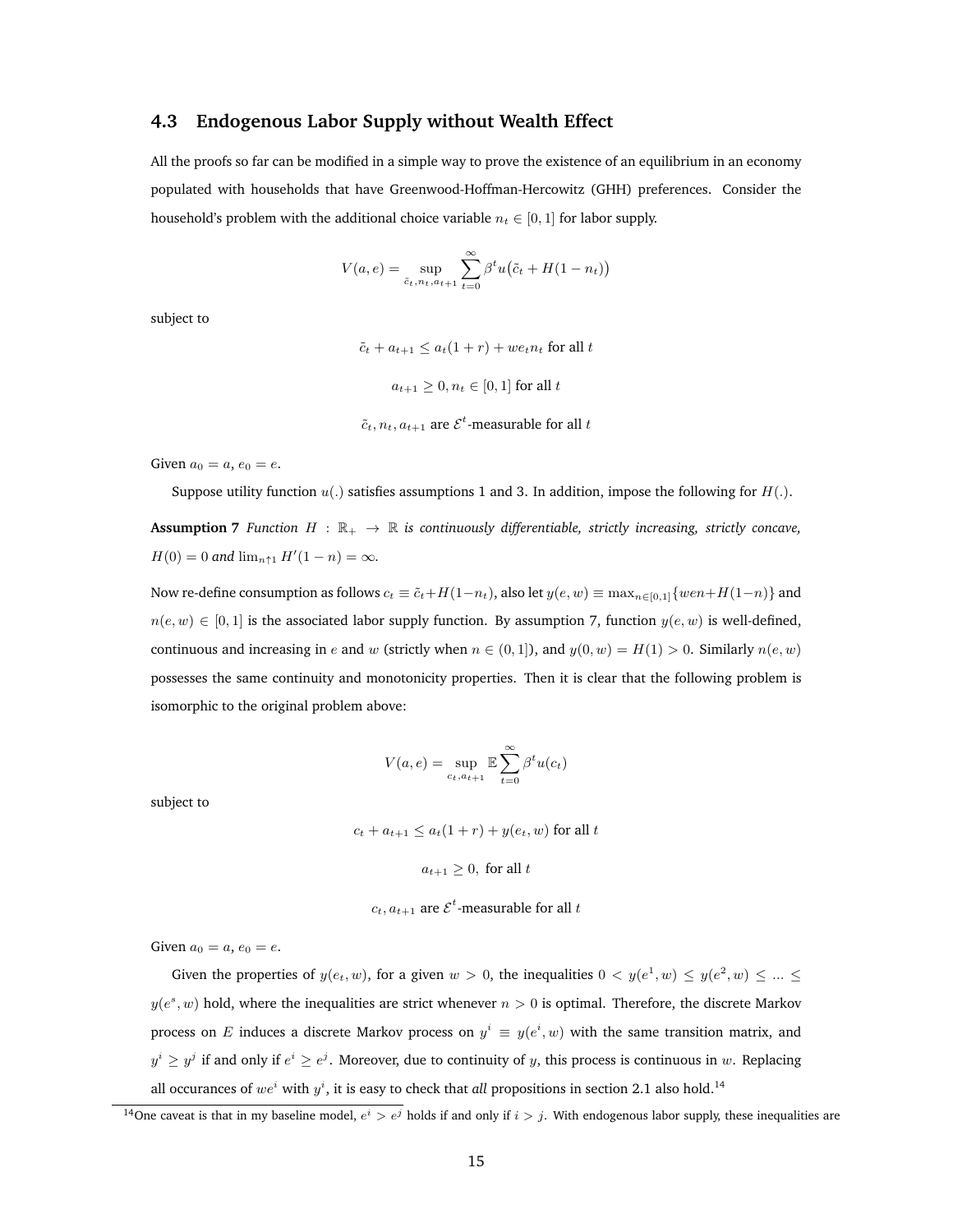Define the aggregate labor supply function  $N(w) \equiv \sum_{i=1}^{s} \pi_i e^i n(e^i, w)$  where  $\pi$  is the unique limiting distribution of transition matrix P. This function is weakly increasing,  $N(w) < 1$ , and  $\lim_{w\to\infty} N(w) = 1$ under assumption 7. As in the previous section, I define  $\underline{w} \equiv w(\overline{r})$  to be the lowest possible equilibrium wage level as r takes values in  $(-r, \bar{r}]$ . The proof of existence requires no other assumptions except for  $H'(1) > w\bar{e}$ . This assumption ensures that labor supply is strictly positive for the agents with highest labor productivity even when wage level obtains its minimum value over the range of relevant prices. If this condition holds, the earnings process  $y^i$  is sufficiently stochastic for all interest rates. Then  $A(r) \to \infty$  and therefore  $A(r)/N(w(r)) \to \infty$  as  $r \uparrow \bar{r}$ . The following result whose proof is omitted, follows as a corollary to theorem 1 and the existence can be established by seeking prices that equate capital per labor demanded by the representative firm,  $K/N$ , and aggregate capital per labor supplied  $A(r, w)/N(w)$ , i.e. defining the excess demand as  $(K/N)(r) - \frac{A(r)}{N(w(r))}$ .

**Corollary 3** *Suppose*  $H'(1) > w\bar{e}$  and assumptions 1, 3, 4, 5, and 7 hold. Then there exists a stationary *recursive competitive equilibrium in the economy with GHH preferences.*

## **5 Practical Considerations**

In this section, I discuss relevance of my results for applications. Typical steps taken to find a RCE in calibrated versions of this model can be summarized as follows: (i) Given prices  $(r, w(r))$ , find policy functions using a value function iteration algorithm; (ii) Either simulate a large number of agents over many periods, or iterate on the distribution directly until convergence to find the stationary supply of capital  $A(r, w(r))$ ; (iii) Check if  $K(r) = A(r, w(r))$  is approximately satisfied. If it is, then prices  $(r, w(r))$ support a RCE and stop the algorithm, if not, repeat the procedure going back to the beginning with an updated r.

Aside from existence of equilibrium (step (iii) above), my theoretical results address the validity of some of the procedures involved in step (i). Numerical value function iteration approach necessitates exogenously bounding the state space and the choice set. The upper bound on the space for assets is chosen with the premise that it will not bind over an optimal solution when it is sufficiently large. To the best of my knowledge, under arbitrary discrete Markov processes, existence of such an upper bound (Proposition 3) has not been established earlier. Note that unless the objective function is bounded, compactness of the state-space also rationalizes the value function iteration approach in the first place, since otherwise there is no guarantee that the fixed point found corresponds to the solution of the sequential problem. Boundedness of the state space implies value function  $V : [0, \bar{a}] \times E \rightarrow \mathbb{R}$  satisfies

$$
\underline{V}\equiv \frac{u(w\underline{e})}{1-\beta}\leq V(a,e)\leq \frac{u((1+r)\bar{a}+w\bar{e})}{1-\beta}\equiv \bar{V}
$$

replaced by weak ones due to the possibility of  $n = 0$  for at least two states i, j. However, as long as there is at least one state of the world in which  $n > 0$  is optimal, all proofs apply with minor modifications.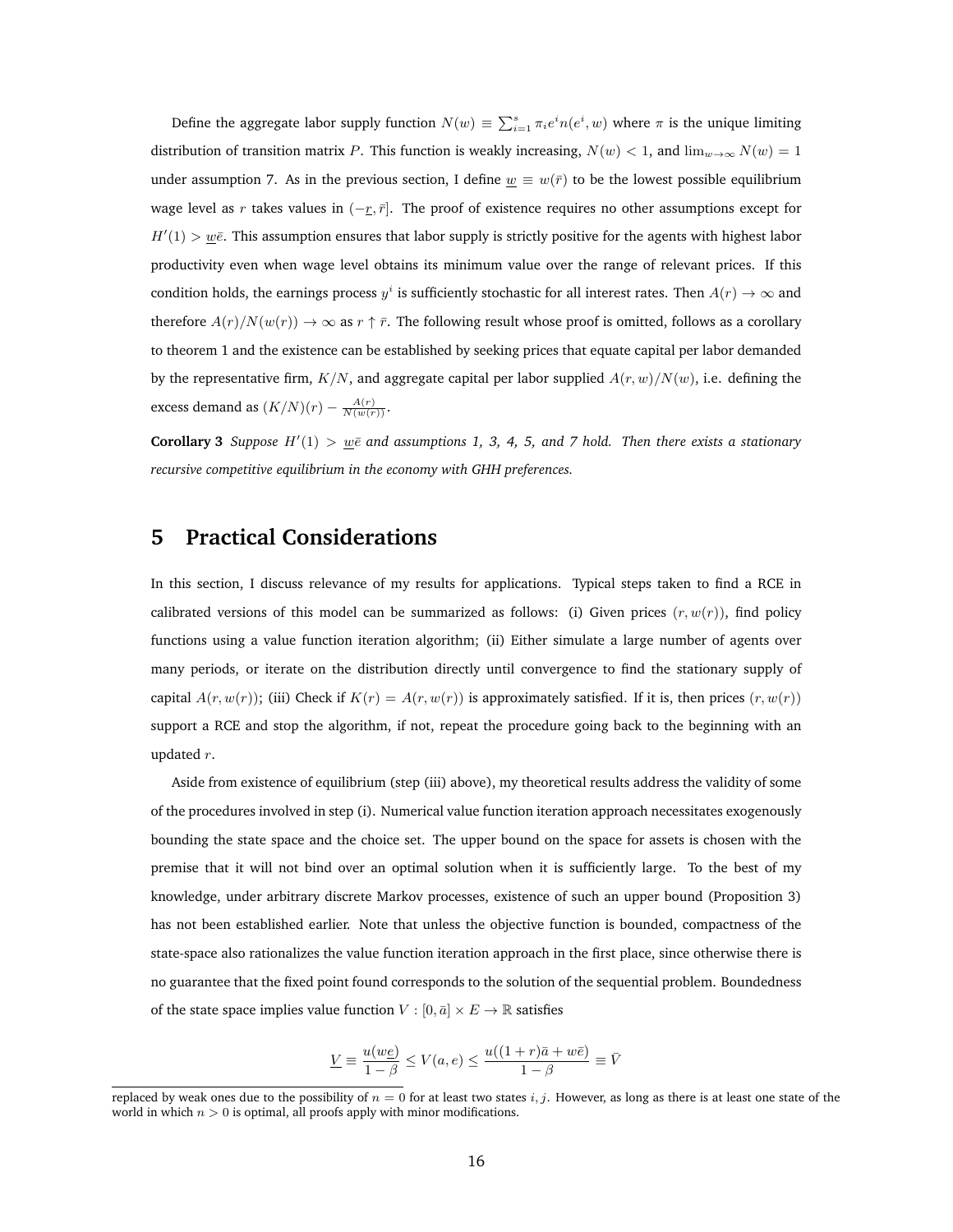where  $\bar{a}$  is the upper bound on assets. Hence, standard fixed point arguments can be applied to the Bellman operator defined over continuous and bounded functions that satisfy the above inequality to find the value/policy functions, i.e. this confirms the validity of the typical approach taken in practice.<sup>15</sup> Due to the abstract nature of my results, we cannot proceed any further without the exact specifications of preferences and production technology. For instance, there is yet no guidance on how to choose the upper bound on assets in practice. Next, I give some results that are specific to CRRA class of utility functions that are used frequently in applications.

**Proposition 7** *Suppose that utility function satisfies constant-relative-risk-aversion with coefficient* σ > 0*, and assumption 2 holds. Define*  $\kappa(r) \equiv [\beta(1+r)]^{1/\sigma} < 1$ . Then,

- *1. Stationary aggregate supply of capital is homogeneous of degree 1 in w, i.e.*  $A(r, tw) = tA(r, w)$  *holds for all*  $t, w > 0$ *.*
- *2.* Consumption and saving policies satisfy  $c(a, e; r, w) \ge (1 + r \kappa(r))a + \omega(e)$  and  $g(a, e; r, w) \le \kappa(r)a + \omega(r)$  $we - \omega(e) = \kappa(r)a + w\frac{e-e}{1+r}$  when  $r > 0$ .

**Remark:** Item 1 in proposition 7 generalizes to the case where borrowing limit  $a' \geq -a$  satisfies  $\underline{a} = \phi w$ for some  $\phi \geq 0$ , i.e. when it scales with the wage level.<sup>16</sup> This generalization essentially follows from the change of variables approach taken in the extensions section.

These results have some theoretical and practical implications. First of all, it provides a closed-form upper bound for assets: Given  $(r, w)$ , item 2 implies that state space is effectively bounded from above by  $\bar{a}=w\frac{\bar{e}-\underline{e}}{(1+r)(1-\kappa(r))}.$ 

Second, Item 1 in proposition 7 is equivalent to the property that  $wA(r, 1) = A(r, w)$  for all  $w > 0$ . Note that this implies equilibrium condition  $A(r, w(r)) = K(r)$  can be re-written as

$$
A(r,1) = \frac{K(r)}{w(r)}\tag{7}
$$

This approach allows one to ignore the general equilibrium effect of the interest rate on  $w(.)$  and focus on  $A(r, 1)$  in isolation. In particular, it completely detaches representative firm's influence on prices in a convenient way since right-hand side of this condition can be written in closed form.

Third, in my own numerical experiments, I find that the policy upper bound in item 2 is "tight" for reasonable parameterizations of the model, i.e. the actual policy function is very close to the given upper bound. Hence, for computational tasks,  $\hat{g}(a,e;r,w)\equiv \kappa(r)a+w\frac{e-e}{1+r}$  makes for an excellent initial guess for

<sup>15</sup>Define the Bellman operator as

 $TV(a, e) = \max_{a' \in [0, \bar{a}]} u((1+r)a + we - a') + \beta \mathbb{E}[V(a', e')]e]$ 

It is easy to show that  $T : \mathcal{F} \to \mathcal{F}$  satisfies monotonicity and discounting (with modulus  $\beta$ ) where  $\mathcal{F}$  is the space of continuous and bounded functions  $f : [0, \bar{a}] \times E \to \mathbb{R}$  that satisfy  $\underline{V} \le f \le \bar{V}$ <sup>16</sup>I would like to thank Dirk Krueger for pointing this out.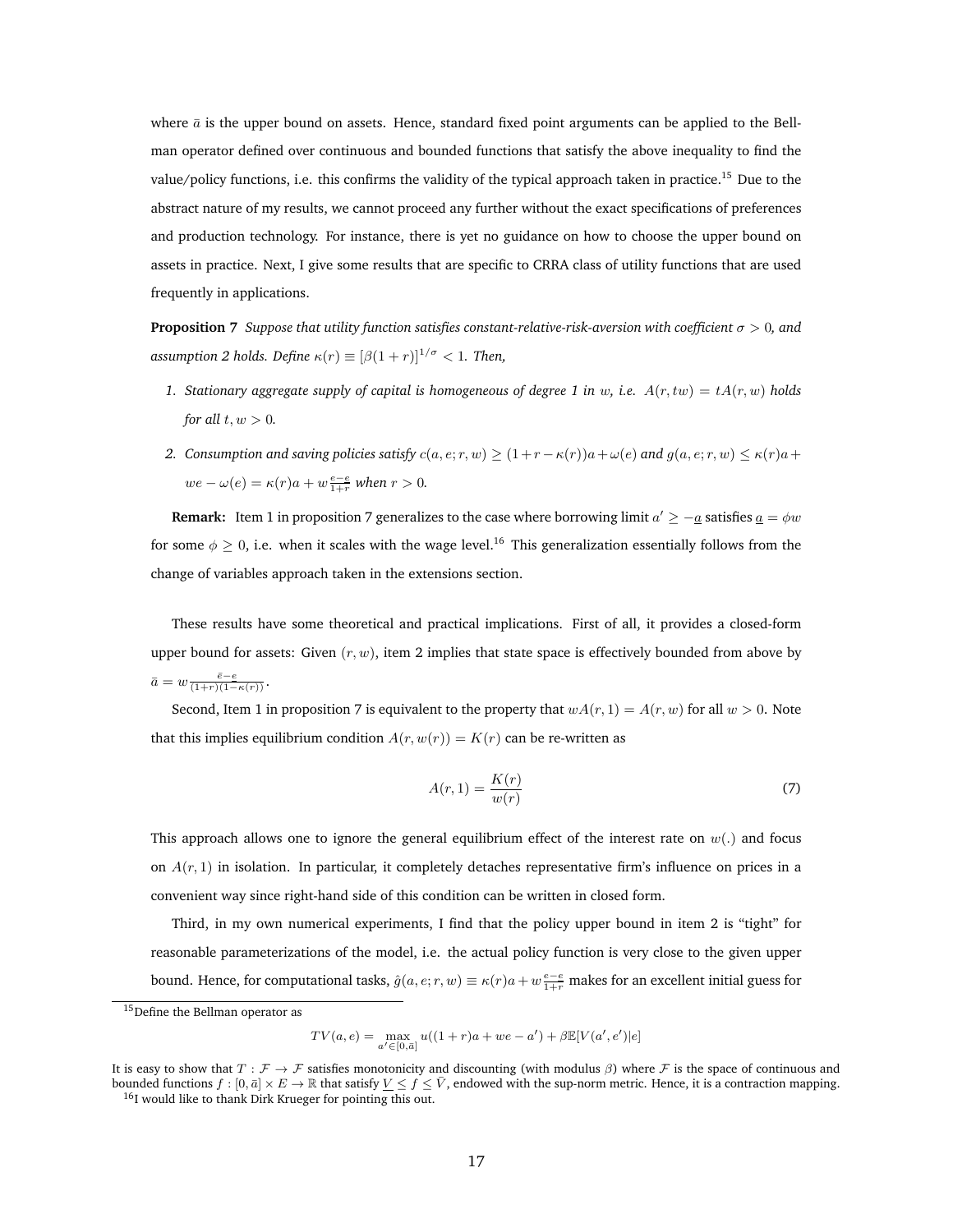

Figure 1: Example of Multiple Equilibria

the policy function.<sup>17</sup>

By integrating the policy inequality in proposition 7 item 2 with the stationary distribution, we immediately obtain an upper bound on the *aggregate* supply of capital:

$$
A(r, w) \le w \frac{\mathbb{E}(e) - e}{(1 - \kappa(r))(1 + r)}.
$$
\n(8)

where  $\mathbb{E}(e)$  represents the unconditional mean of labor productivity. Moreover, this inequality also provides us with a rate at which the supply of capital diverges to infinity: Note that  $A(r, 1) \to \infty$  at rate  $O((1 - r^2))$  $\kappa(r)(1+r))^{-1}$  as  $r \uparrow \bar{r}$ .

# **6 On the Non-uniqueness of Equilibrium**

In models of heterogeneous agents and incomplete markets, there is no good reason why we should expect the equilibrium to be unique. In fact, figure below illustrates an example where there is multiplicity of equilibria under a standard specification of the model with CRRA preferences and Cobb-Douglas production function, however using rather extreme parameter values. The right panel zooms into the low-interest-rate region for clarity.<sup>18</sup>

Even though demand for capital is well-behaved and monotone decreasing under the given assumptions,

<sup>&</sup>lt;sup>17</sup>This function works well due to two reasons: First,  $\kappa(r)$  is the asymptotic derivative of the policy function under CRRA, i.e.  $\lim_{a\to\infty} \frac{g(a,e)}{a} = \kappa(r)$  for all  $e \in E$ . Second, even though policy function is convex even in the presence of borrowing constraints (see, for instance Jensen (2015)), it has curvature only for very low wealth levels under reasonable parameter values. Hence the policy function is mostly linear with slope  $\kappa(r)$ . This initial guess is derived from the optimal solution of a pessimistic consumer who expects  $e$  with probability 1 for all future periods, hence it might do a poor job in terms of its intercept term, especially when  $e$  is small. I find that an even better initial choice that is not theoretically motivated is  $\hat{g}(a, e; r, w) = \max\{0, \kappa(r)a + w \frac{e - \mathbb{E}(e'|e)}{1+r}\}.$ 

<sup>&</sup>lt;sup>18</sup>The parameter values used in this example are: CRRA coefficient  $\sigma = 6.5$ ,  $\beta = 0.1$ , Cobb-Douglas share of capital  $\alpha = 0.3$ , depreciation rate  $\delta = 1.0$ . For the idiosyncratic productivity, I discretized the process  $\log e' = \rho \log e + \varepsilon$  with  $\rho = 0.82$ ,  $\sigma_{\varepsilon} = 0.29$  into 7 states using Tauchen method, then replaced the lowest realization of the shock by  $\epsilon = 10^{-6}$ .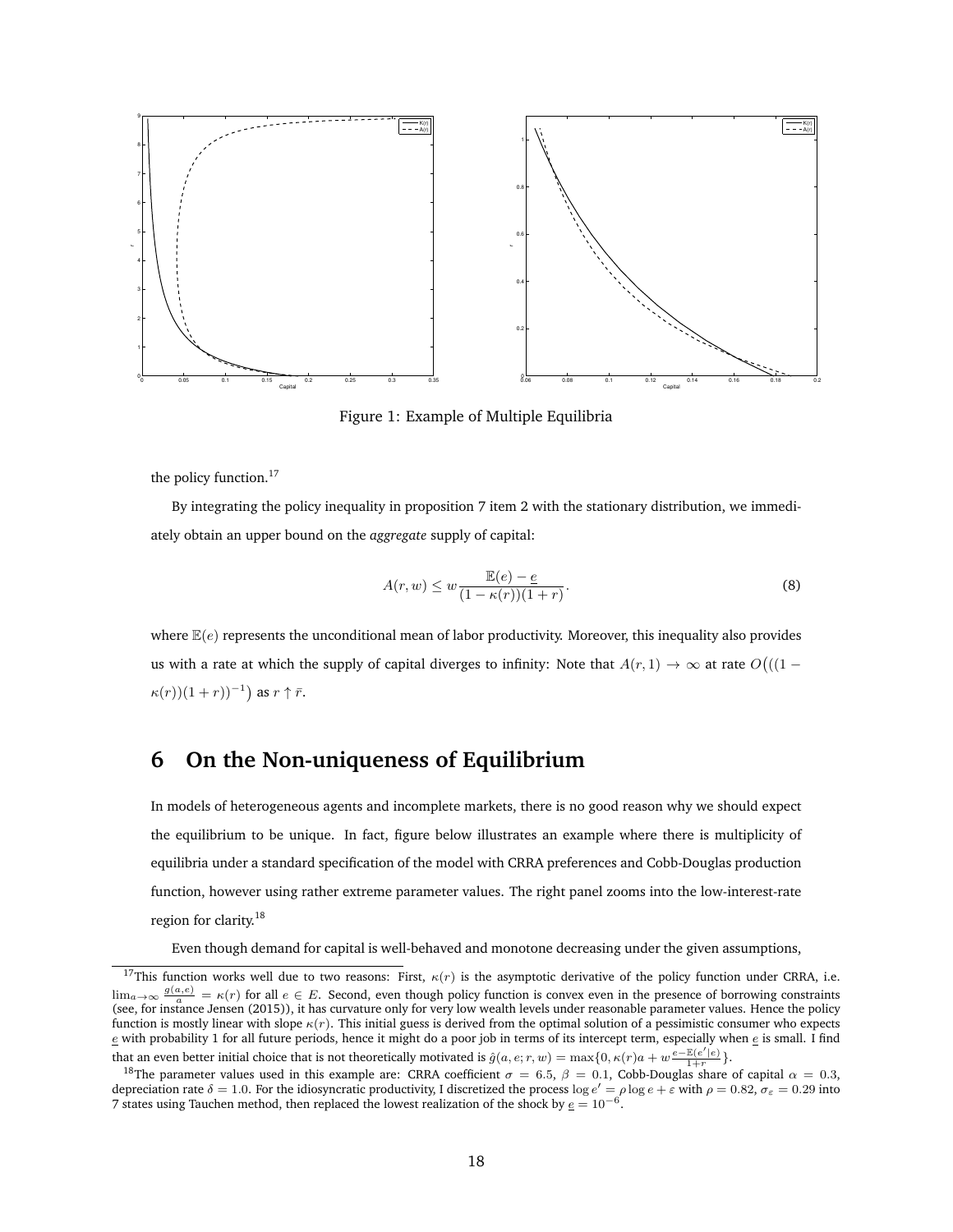capital supply function might not be monotone as shown in the figure. We can think of at least two reasons why non-monotonicity might arise. (i) Due to complementarities in production, an increase in the interest rate reduces how much firms are willing to pay for labor, i.e.  $w(r)$  is decreasing in r. Therefore any tendency of capital supply function to increase due to the interest rate might be more than offset by the reduction in wages. (ii) With fixed  $w$ , an increase in the interest rate might induce conflicting income and substitution effects leading to a decline in supply of capital. Moreover, it is not clear how interest rate interacts with the precautionary motive for saving in the presence of borrowing constraints.

It turns out, under CRRA utility and Cobb-Douglas production (as in this example), the first effect *cannot* be responsible for multiplicity of equilibria even though it can lead to a backward bending capital supply function. (See Kuhn (2013) for an example of a backward bending supply curve due to first effect.) This is clear from expression (7) in the previous section. Under Cobb-Douglas production, right-hand side of this alternative statement of equilibrium condition,  $K(r)/w(r)$ , is a monotone decreasing function in  $r.^{19}$ . Hence, if there is multiplicity, it is due to potential non-monotonicity of  $A(r, 1)$ , i.e. the second effect must be present.

To have a better understanding of the case of non-uniqueness in figure 1, it is useful to look at some of the bounds I derived in the previous section. Since the general equilibrium effect is not responsible for multiplicity of equilibrium, I will assume that  $w$  is fixed for this analysis. The upper bound on the policy function derived in proposition 7 gives us some idea about why there can be non-monotonicity in capital supply function even when the general equilibrium effect on wage level  $w$  is neutralized. Let us assume for a moment that the upper bound is the actual saving policy. With a constant asset level  $a$ , and a constant wage level  $w$ , an increase in  $r$  induces two effects: First, a substitution effect shows up through the slope  $\kappa(r) = [\beta(1+r)]^{1/\sigma}$ , which represents marginal propensity to save out of current resources. With a fixed lifetime earnings profile, agent wants to save more and consume less today as r goes up and the gap between agent's discount rate  $\beta$  and market discount rate  $1/(1 + r)$  diminishes, i.e. as impatience  $(1 - \beta(1 + r))$  declines. The second effect is an income effect: Observe that worst-case annuitized lifetime earnings,  $\omega(e) = w \frac{re + e}{1+r}$ , is increasing in the interest rate since current earnings we is always higher than lowest level of earnings we. But then the the expression for the upper bound of the policy function reveals that conditional on having assets a, an increase in the interest rate leads to a *decline* in savings. The upper bound on the aggregate capital supply function in expression (8) is derived from the upper bound on the policy function and the two conflicting effects show up in the denominator term  $(1 - \kappa(r))(1 + r)$ . It turns out this term is not monotone in r with some combinations of  $\beta$  and  $\sigma$ , i.e. there are values of r for which income effect dominates the substitution effect.

Why is it the case that my analysis above on the upper bound is relevant for the actual policy function?

<sup>&</sup>lt;sup>19</sup>Assumption 5 is not sufficient for  $K(r)/w(r)$  to be downward sloping. An extra condition on the second derivative of the production function must be imposed. I do not take this route, because this condition is hard to motivate. On the other hand, Cobb-Douglas function under any parameterization, and CES production function under some parameterizations satisfy this property. I would like to thank Adrien Auclert for clarifying the CES case.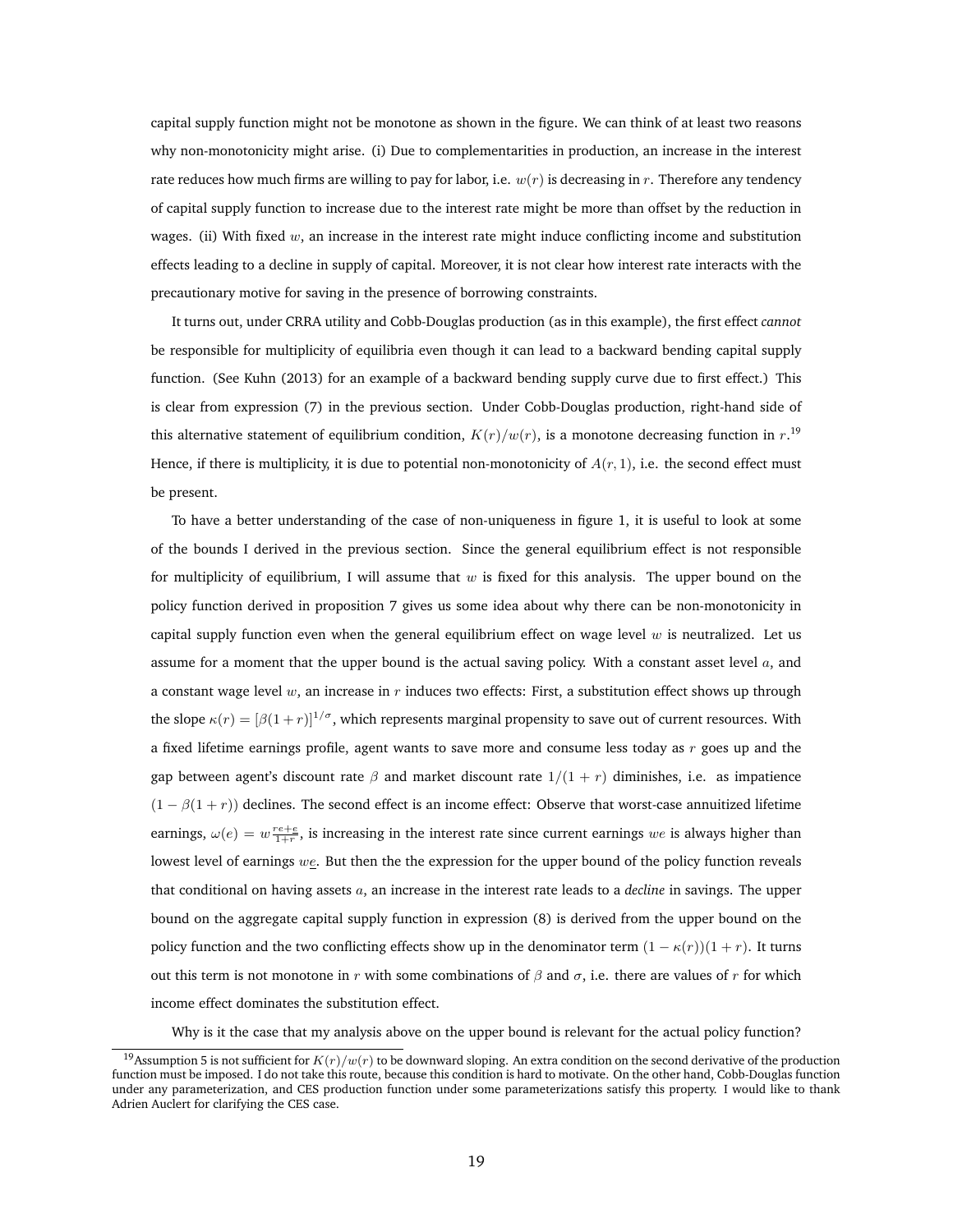The upper bound in proposition 7 is derived from the analytical solution to the problem of an impatient consumer who faces the worst-case earnings draw  $\omega(e)$  with certainty. When there is uncertainty, agents attach implicit weights to different realizations of lifetime earnings and make saving choices accordingly. However, if the worst-case scenario is particularly undesirable (e.g. low  $e$ ), and agents are sufficiently prudent, they attach a high weight on these worse realizations. Hence, the income effect described above does not cancel out at an aggregation even though it is likely to have different magnitudes and different signs for agents over the cross section.<sup>20</sup> My example above supports this intuition. In my parameterization, I chose β and σ to be such that function  $(1 - \kappa(r))(1 + r)$  is non-monotone in r and I picked the labor efficiency process to feature an extremely low value for  $e$ .

Non-uniqueness of equilibrium is a cause for concern for applications if it arises under reasonable parameterizations, since the model loses its predictive power. This is not entirely bad news. Typical calibration strategy employed for this class of models uses capital/output ratio  $K/Y$  as a calibration target. The unobservable discount rate  $\beta$  is adjusted until the stationary equilibrium features the given capital/output ratio. It is easy to show that this procedure is bound to find a *unique* such equilibrium. Under CRS technology assumption,  $K/Y$  pins down candidate equilibrium prices  $(r^*, w(r^*))$  and capital stock  $K^* \equiv K(r^*)$ . Given these prices, the equilibrium condition is a simple expression that involves only the discount rate:  $A(\beta; r^*, w^*) = K^*$ . Miao (2002) and more recently Acemoglu and Jensen (2015) prove that capital supply function is monotone in  $\beta$ , which follows by an application of Topkis (1978) monotonicity results. Moreover, it is easy to show that  $A(\beta) \to 0$  as  $\beta \downarrow 0$  and  $A(\beta) \to \infty$  as  $\beta \uparrow \frac{1}{1+r^*}$ .<sup>21</sup> Since policy functions, and hence  $A(\beta)$ , are continuous in  $\beta$  (see proof of Theorem 1), by intermediate value theorem, there exists a unique  $\beta^* \in [0, \frac{1}{1+r^*})$  that makes the given capital output ratio consistent with a stationary recursive competitive equilibrium.

#### **7 Conclusion**

The proof of existence of RCE in this paper covers many cases of interest, including the canonical benchmark with CRRA utility and arbitrary discrete Markov processes. Most of the results in this paper can be extended to the case in which Markov process for earnings is continuous, provided that analogous restrictions and standard continuity assumptions are imposed on the transition function.<sup>22</sup>

There are many open questions for further research. The key requirement for existence of RCE is the existence of a stationary distribution for all relevant price levels. Boundedness of state space and its prereq-

<sup>&</sup>lt;sup>20</sup>To clarify, this means, if there were no impatience ( $\kappa = 1$ ), the "representative agent" (an aggregation of all saving decisions in the economy) would have been a net saver due to prudence  $(u'' > 0)$  and inequality in marginal utility realizations across different states. Borrowing constraints amplify the precautionary motives further, but it is not clear how interest rate interacts with the latter effect.

<sup>&</sup>lt;sup>21</sup>The former result follows trivially from the fact that agents do not have an incentive to save when  $\beta = 0$ . The latter result follows from my existence results above, essentially by replacing all limit results for  $r \uparrow \bar{r}$  with limit results for  $\beta \uparrow \frac{1}{1+r^*}$ , I omit these details.  $^{22}$ Although I did not explore this avenue, an additional assumption on the lowest realization of the shock is most likely to be necessary:

It must have a positive mass in order to apply some of the results that depend on persistence of the lowest state.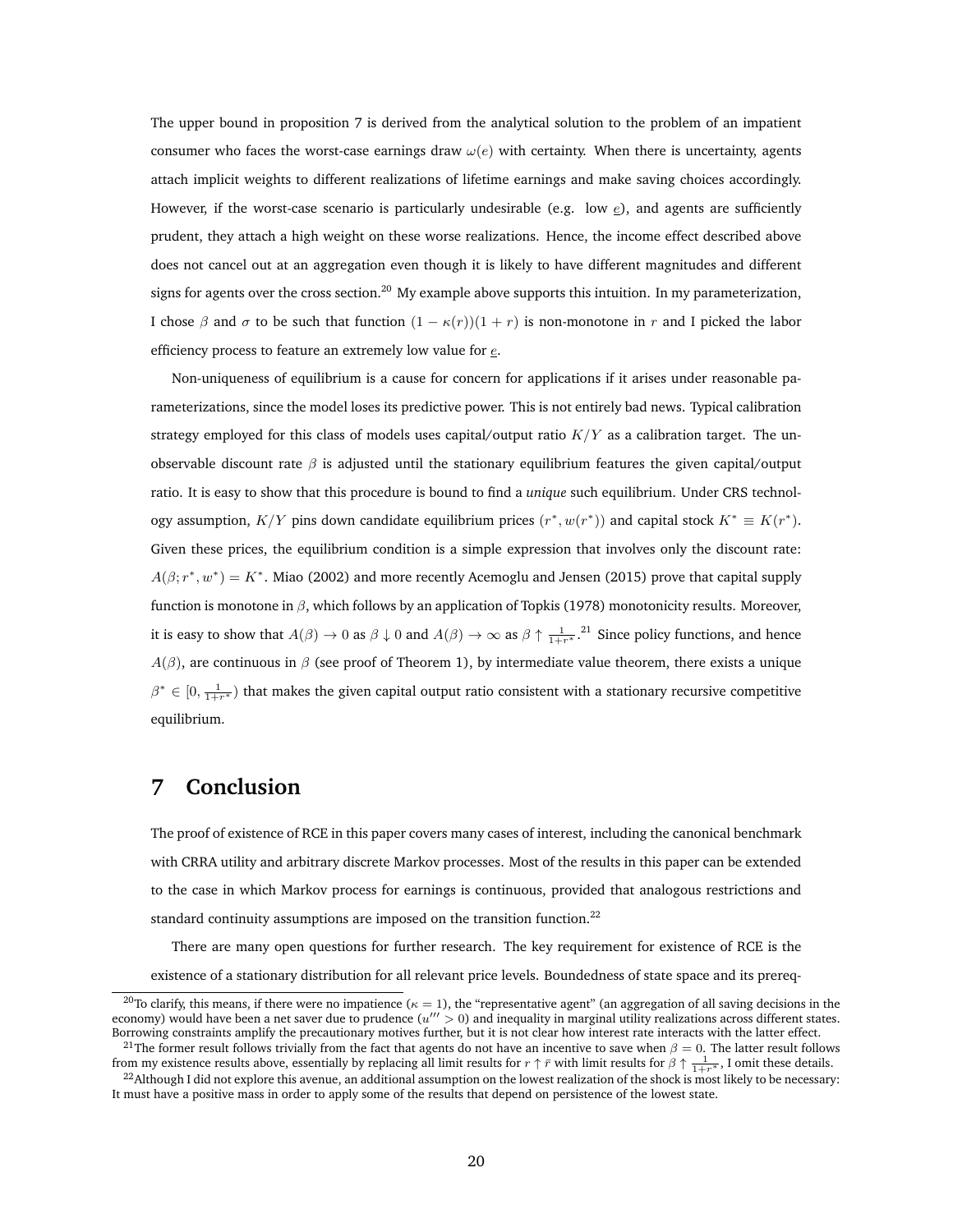uisites constitute strong sufficiency conditions for existence of a stationary distribution. In fact, stationary distribution and equilibrium might exist even for the cases of unbounded state space. Although theoretical results in this direction are limited, an extension that dispenses with these assumptions would be a promising next step.<sup>23</sup>

It is still an open question under what conditions the stationary RCE is unique. As shown in the previous section, multiplicity of equilibrium can arise under some parameterizations of the model, but it is not clear whether this problem arises under reasonable calibrations. It would be illuminating to characterize the set of parameter values for which aggregate supply of capital is monotone increasing in interest rate, which would lead to the uniqueness of equilibrium.

### **References**

- Acemoglu, Daron and Martin K. Jensen. 2015. "Robust Comparative Statics in Large Dynamic Economies." *Journal of Political Economy* 123 (3).
- Aiyagari, S Rao. 1994. "Uninsured Idiosyncratic Risk and Aggregate Saving." *The Quarterly Journal of Economics* 109 (3):659–84.
- Benhabib, Jess, Alberto Bisin, and Shenghao Zhu. 2015. "The Wealth Distribution in Bewley Economies with Capital Income Risk." *Journal of Economic Theory* 159:489–515.
- Bewley, Truman. 1984. "Notes on stationary equilibrium with a continuum of independently fluctuating consumers." Working paper, Yale University.
- ———. 1986. "Stationary Monetary Equilibrium with a continuum of independently fluctuating consumers." In *Contributions to Mathematical Economics in Honor of Gerard Debreu*, edited by W. Hildenbrand and A. Mas-Colell. Amsterdam: North Holland.
- Brock, W. A. and D. Gale. 1969. "Optimal Growth under Factor Augmenting Progress." *Journal of Economic Theory* 1 (3):229–243.
- Carroll, Christopher D. 1992. "The Buffer-Stock Theory of Saving: Some Macroeconomic Evidence." *Brookings Papers on Economic Activity* 2:61–156.
- Carroll, Christopher D. and Miles S. Kimball. 2005. "Liquidity Constraints and Precautionary Savings." Working paper.
- Chamberlain, Gary and Charles A. Wilson. 2000. "Optimal Intertemporal Consumption under Uncertainty." *Review of Economic Dynamics* 3 (6):365–395.

<sup>23</sup>See, for example, Szeidl (2013) and Kamihigashi and Stachurski (2012).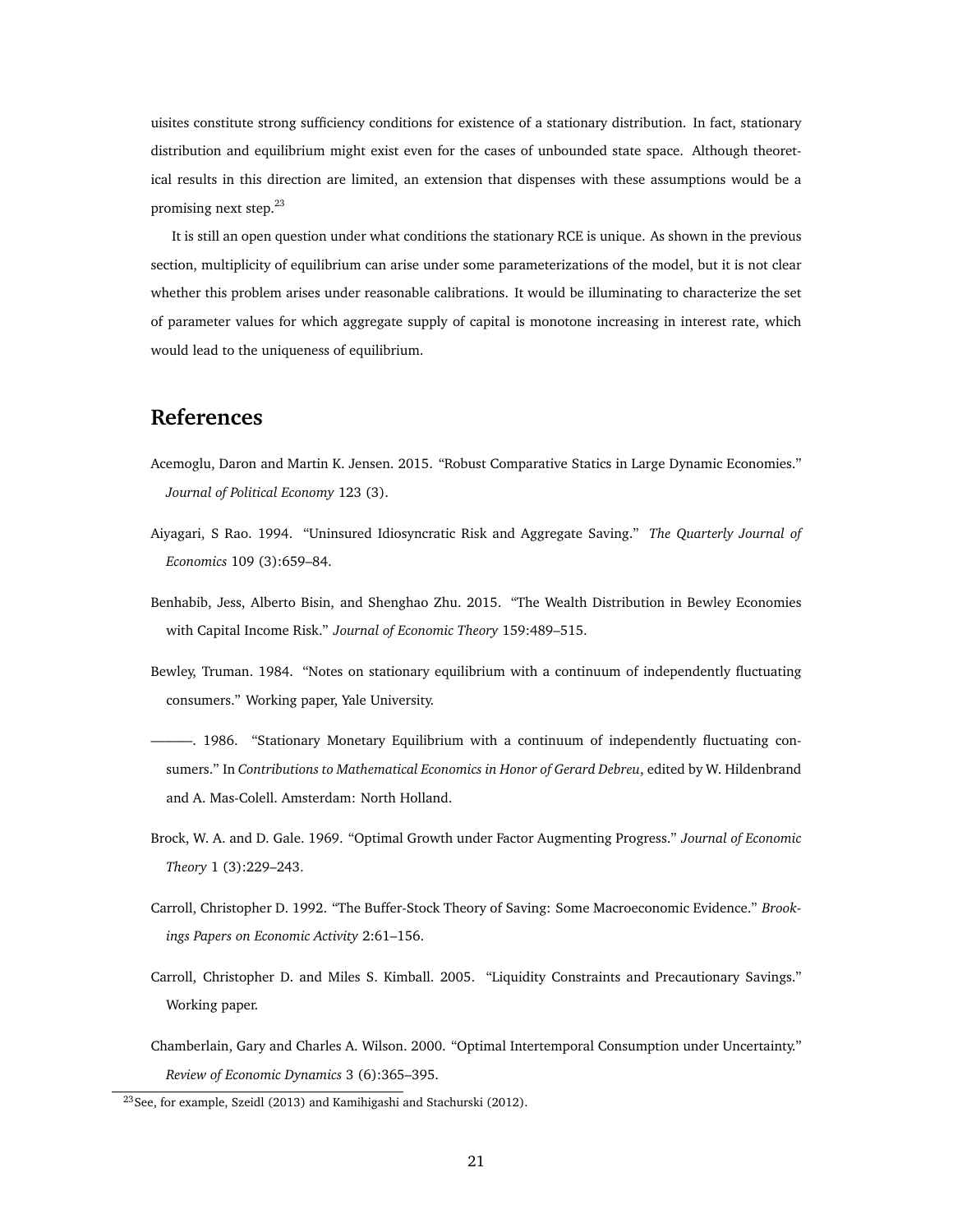- Clarida, R. H. 1987. "Consumption, liquidity constraints and asset accumulation in the presence of random income fluctuations." *International Economic Review* 28:339–365.
- ———. 1990. "International lending and borrowing in a stochastic stationary equilibrium." *International Economic Review* 31:543–558.
- Coleman, Wilbur John. 1990. "Solving the Stochastic Growth Model by Policy-Function Iteration." *Journal of Business & Economic Statistics* 8:27–29.
- Deaton, Angus. 1991. "Saving and Liquidity Constraints." *Econometrica* 59 (5):1221–48.
- Foss, S., V. Shneer, J.P. Thomas, and T.S. Worrall. 2015. "Stochastic Stability of Monotone Economies in Regenerative Environments." Working paper.
- Huggett, Mark. 1993. "The risk-free rate in heterogeneous-agent incomplete-insurance economies." *Journal of Economic Dynamics and Control* 17 (5-6):953–969.
- Huggett, Mark and Sandra Ospina. 2001. "Aggregate precautionary savings: when is the third derivative irrelevant?" *Journal of Monetary Economics* 48 (2):373–396.
- Jensen, M. S. 2015. "Distributional Comparative Statics." Working paper.
- Kamihigashi, T. and J. Stachurski. 2012. "Existence, Stability and Computation of Stationary Distributions: An Extension of the Hopenhayn-Prescott Theorem." Working paper.
- Kimball, Miles S. 1990. "Precautionary Saving in the Small and in the Large." *Econometrica* 58 (1).
- Krebs, T. 2004. "Non-existence of recursive equilibria on compact state spaces when markets are incomplete." *Journal of Economic Theory* 115:134–150.
- Kuhn, Moritz. 2013. "Recursive Equilibria in an Aiyagari-Style Economy with Permanent Income Shocks." *International Economic Review* 54 (3).
- Laitner, John. 1979. "Household bequest behavior and the national distribution of wealth." *Review of Economic Studies* 46:467–483.
- ———. 1992. "Random Earnings Differences, Lifetime Liquidity Constraints, and Altruistic Intergenerational Transfers." *Journal of Economic Theory* 58:135–170.
- Li, Huiyu and John Stachurski. 2014. "Solving the income fluctuation problem with unbounded rewards." *Journal of Economic Dynamics and Control* 45:353–365.
- Marcet, Albert, Francesc Obiols-Homs, and Philippe Weil. 2007. "Incomplete Markets, labor supply and capital accumulation." *Journal of Monetary Economics* 54:2621–2635.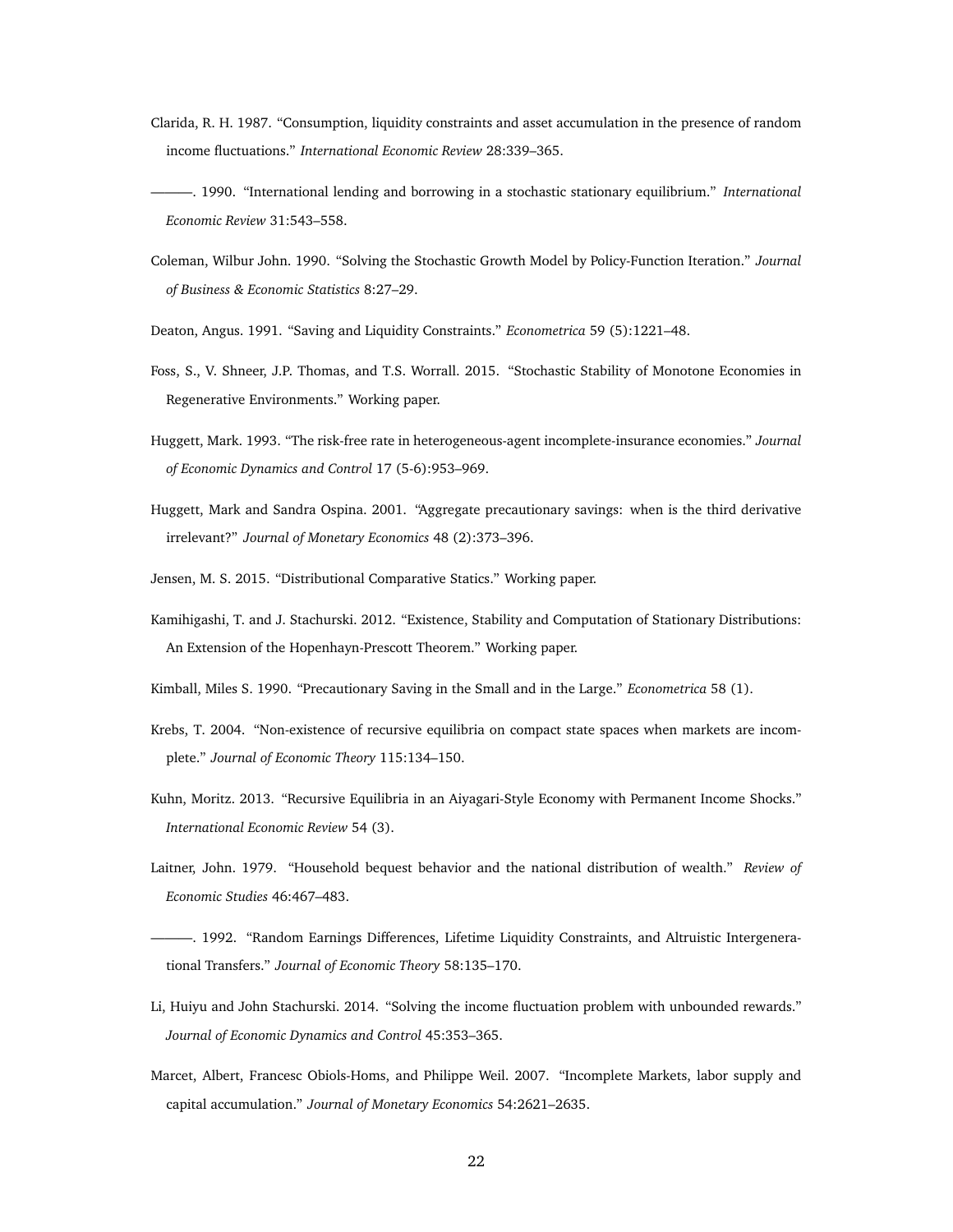- Meyn, Sean and Richard L. Tweedie. 2009. *Markov Chains and Stochastic Stability*. Cambridge University Press.
- Miao, Jianjun. 2002. "Stationary Equilibria of Economies with a Continuum of Heterogeneous Consumers." Working paper.

———. 2014. *Economic Dynamics in Discrete Time*. The MIT Press.

- Rabault, Guillaume. 2002. "When do Borrowing Constraints Bind? Some new results on the income fluctuation problem." *Journal of Economic Dynamics and Control* 26:217–245.
- Schechtman, Jack and Vera L. S. Escudero. 1977. "Some results on 'an income fluctuation problem'." *Journal of Economic Theory* 16 (2):151–166.
- Sotomayor, M.O. 1984. "On income fluctuations and capital gains." *Journal of Economic Theory* 32:14–35.
- Stachurski, John. 2009. *Economic Dynamics: Theory and Computation*. The MIT Press.
- Stokey, Nancy L., Robert E. Lucas, and Edward C. Prescott. 1989. *Recursive Methods in Economic Dynamics*. Harvard University Press.
- Szeidl, Adam. 2013. "Stable Invariant Distribution in Buffer-Stock Savings and Stochastic Growth Models." Working paper.
- Topkis, D.M. 1978. "Minimizing a Submodular Function on a Lattice." *Operations Research* 26:305–321.
- Zeldes, Stephen P. 1989. "Optimal Consumption with Stochastic Income: Deviations from Certainty Equivalence." *The Quarterly Journal of Economics* 104 (2):275–298.
- Zhu, Shenghao. 2013. "Existence of Equilibrium in an Incomplete Market Model with Endogenous Labor Supply." Working paper.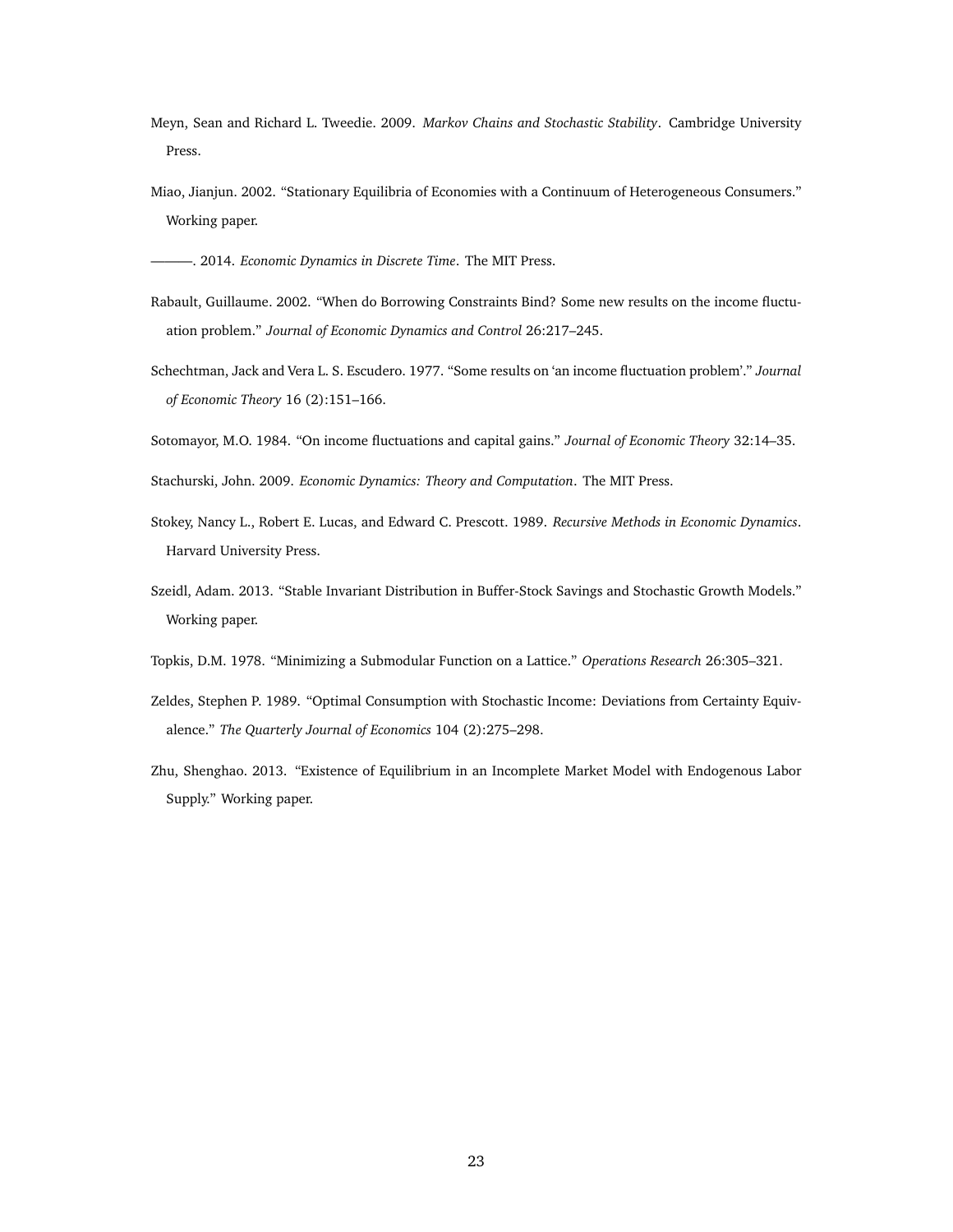# **Appendices**

# **A Proof of Proposition 1**

Define  $\psi(a,e) \equiv u'(a(1+r) + we)$ . Let P be the set of continuous functions  $p : A \times E \to \mathbb{R}$  that are decreasing in  $A, p \ge \psi(a, e)$ , and  $\sup |p - \psi| < \infty$ . Let  $d(p, q) \equiv \sup |p - q|$  represent sup-norm (uniform) metric. Define the functional equation

$$
p(a,e) = \max \{ \beta(1+r) \mathbb{E} \big[ p((1+r)a + we - (u')^{-1}(p(a,e)),e') | e \big], \psi(a,e) \}.
$$

Consider mapping  $T$  defined on  $P$  as follows:

$$
Tp(a,e) = \max \left\{ \beta(1+r)\mathbb{E}\left[p\big((1+r)a + we - (u')^{-1}(Tp(a,e)),e'\big)|e\right], \psi(a,e) \right\}.
$$
 (9)

**Lemma A.1**  $T_p$  *is a well-defined function, i.e. for any*  $(a, e) \in A \times E$  *and any*  $p \in \mathcal{P}$ *, there exists a unique*  $Tp(a, e) \ge \psi(a, e)$  *that solves* (9).

*Proof.* Fix  $(a, e) \in A \times E$ ,  $p \in \mathcal{P}$ , and let  $\tilde{p} \equiv T p(a, e)$ . Define

$$
\phi(\tilde{p}) \equiv \max \{ \beta(1+r) \mathbb{E} \big[ p((1+r)a + we - (u')^{-1}(\tilde{p}), e') | e \big], \psi(a, e) \}.
$$

We need to show that  $\phi(.)$  has a unique fixed point. Function  $\phi(.)$  is weakly decreasing and maps  $[\psi(a, e), \infty)$  into itself. Since  $\tilde{p} \geq \psi(a, e),$ 

$$
\phi(\tilde{p}) \le \phi(\psi(a, e)) = \max \{ \beta(1+r)\mathbb{E}[p(0, e')]e], \psi(a, e) \}
$$

It is easy to see that  $\phi(.)$  is always bounded if  $\mathbb{E}[p(0,e')|e]$  is bounded. I show the boundedness of the latter. Since sup  $|p - \psi| < \infty$ , there exists a  $K < \infty$  such that  $p \le \psi + K$ . Boundedness then follows from  $\mathbb{E}[p(0, e')|e] \leq \mathbb{E}[\psi(0, e')|e] + K = \mathbb{E}[u'(we')|e] + K \leq u'(w\underline{e}) + K$ , and the fact that  $u'(w\underline{e})$  is finite by assumptions 1 and 2. Morevoer,  $\phi$  is a continuous function in  $\tilde{p}$ , this follows trivially from the fact that p and u'() are continuous functions. We have  $\phi(\psi(a,e)) - \psi(a,e) \ge 0$  and since  $\phi(\tilde{p})$  is bounded,  $\lim_{\tilde{p}\to\infty}\phi(\tilde{p})-\tilde{p}=-\infty$ . By intermediate value theorem there exists a fixed point  $\tilde{p}=\phi(\tilde{p})$  and since  $\phi$  is weakly decreasing, the fixed point is unique. $\blacksquare$ .

**Lemma A.2** *Operator* T *maps* P *into* P*.*

*Proof.* Take any  $p \in \mathcal{P}$ . It is obvious from the previous lemma, that  $Tp \geq \psi$ .

*(i) Continuity of*  $Tp$  *in*  $(a, e)$ : Proof of continuity essentially follows the same steps in Li and Stachurski (2014). As shown in the proof of lemma A.1,  $\tilde{p} \to \phi(\tilde{p}; a, e)$  takes values in a closed interval  $I(a, e) \equiv$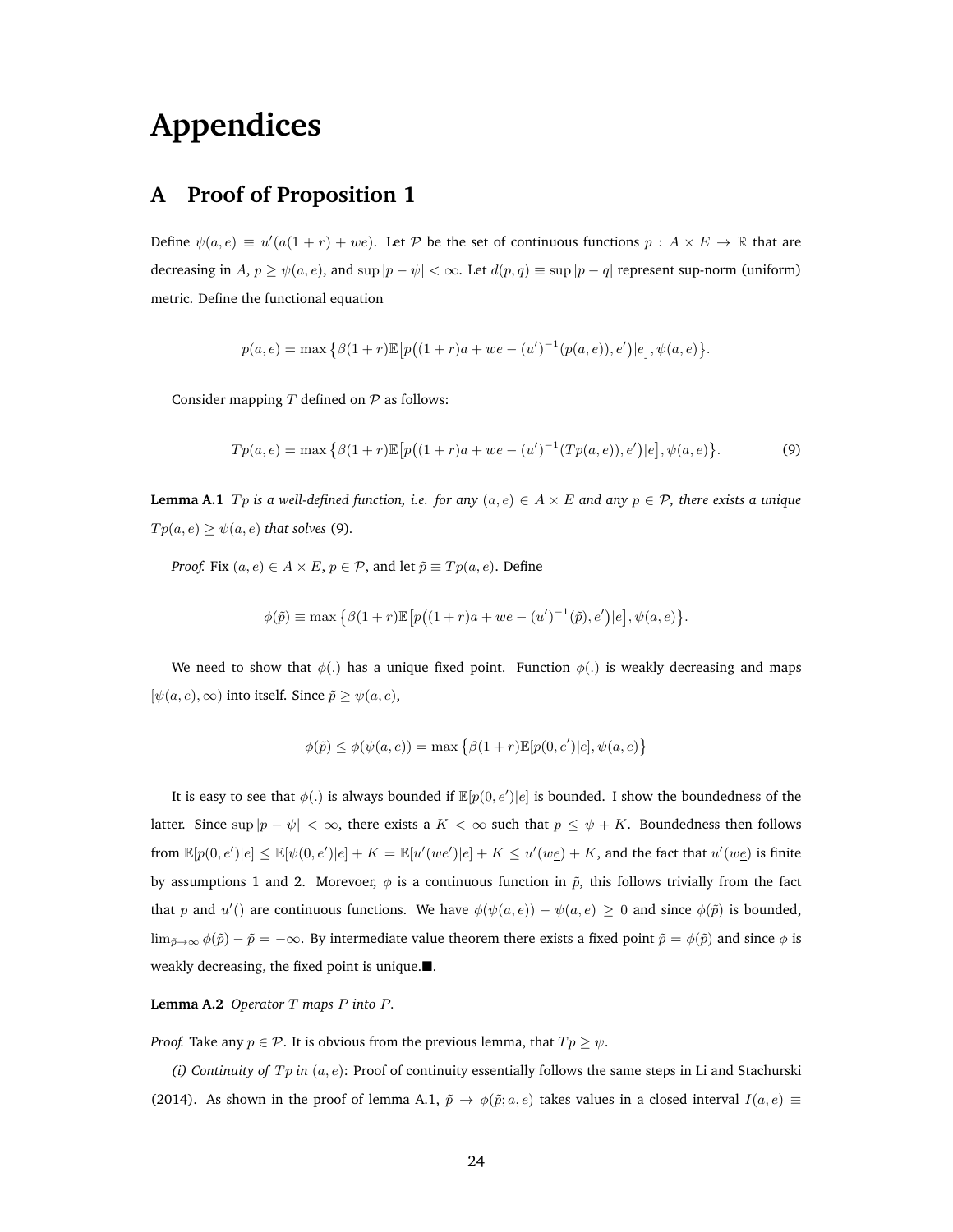$[\psi(a, e), u'(we)] + K$  where  $K > 0$  satisfies  $p \le \psi + K$  for all  $(a, e) \in A \times E$ . Correspondence  $I(a, e)$ is non-empty, compact-valued, and continuous. Define function  $f : gr(I) \to \mathbb{R}_+$  as  $f(a, e, \tilde{p}) \equiv \phi(\tilde{p}; a, e)$ . Clearly  $f(a, e, \tilde{p}) \in I(a, e)$  for all  $(a, e)$ . Function f is continuous on  $gr(I)$ , then, the fixed point of  $\phi(.; a, e)$ is continuous on  $A \times E$  by a variation of Maximum Theorem. (See Theorem B.1.4 in Stachurski (2009) on the parametric continuity of fixed points.)

(ii)  $Tp$  *is weakly decreasing in*  $a \in A$ : Suppose, to get a contradiction,  $Tp$  is strictly increasing in A over some interval, so that there exist  $e \in E$ ,  $a, \tilde{a} \in A$  for which  $\tilde{a} > a$  and  $Tp(\tilde{a}, e) > Tp(a, e)$ . Then, using equation (9), we have

$$
Tp(\tilde{a}, e) > \max \{ \beta(1+r)\mathbb{E} \left[ p((1+r)a + we - (u')^{-1}(Tp(a, e)), e') | e \right], \psi(a, e) \} = Tp(a, e)
$$
  
\n
$$
\geq \max \{ \beta(1+r)\mathbb{E} \left[ p((1+r)a + we - (u')^{-1}(Tp(a, e)), e') | e \right], \psi(\tilde{a}, e) \}
$$
  
\n
$$
\geq \max \{ \beta(1+r)\mathbb{E} \left[ p((1+r)\tilde{a} + we - (u')^{-1}(Tp(\tilde{a}, e)), e') | e \right], \psi(\tilde{a}, e) \}
$$
  
\n
$$
= Tp(\tilde{a}, e)
$$

where the second inequality follows from  $\psi(a,e) \geq \psi(\tilde{a},e)$  and the third follows from the fact that  $u'^{-1}(.)$ is strictly decreasing and  $p$  is decreasing in  $A$ . This is a contradiction.

(iii)  $\sup |Tp - \psi| < \infty$  *for all*  $p \in \mathcal{P}$ : We have

$$
|Tp(a,e) - \psi(a,e)| = Tp(a,e) - \psi(a,e)
$$
  
\n
$$
\leq \beta(1+r)\mathbb{E}\big[p((1+r)a + we - (u')^{-1}(p(a,e)),e')|e\big]
$$
  
\n
$$
\leq \mathbb{E}[p(0,e')|e]
$$
  
\n
$$
\leq \mathbb{E}[\psi(0,e')|e] + K = \mathbb{E}[u'(we')|e] + K
$$
  
\n
$$
\leq u'(w\underline{e}) + K \equiv \overline{K} < \infty
$$

where the first 3 lines follow from  $Tp\geq\psi$  (from the lemma above) and  $\beta(1+r)<1$ . Line 4 follows from the fact that  $\sup |p - \psi| < \infty$ , so that there exists a  $K < \infty$  that satisfies  $p - \psi < K$ . The last line follows from the fact that E is a finite set and  $u'$ .) is a decreasing function that is finite at  $w \in B$  by assumptions 1 and 2. Since  $|Tp(a, e) - \psi(a, e)| \le \bar{K} < \infty$ , sup  $|Tp(a, e) - \psi(a, e)| < \infty$ .■

**Lemma A.3** *Metric space*  $(P, d)$  *is complete.* 

*Proof.* Let  $\mathcal{P}_0$  be the set of all functions  $p : A \times E \to \mathbb{R}$  such that  $d(p, \psi) = \sup |p - \psi| < \infty$ . Let  $\mathcal{F} \subset \mathcal{P}_0$  represent the set of bounded functions in  $\mathcal{P}_0$ . Clearly  $(\mathcal{F}, d)$  is a complete metric space. I first show that  $(P_0, d)$  is complete. Take any Cauchy sequence  $\{p_n\}_{n=0}^{\infty}$  in  $(\mathcal{P}_0, d)$  and define  $q_n \equiv p_n - \psi$ . Sequence  ${q_n}_{n=0}^{\infty}$  is Cauchy, and moreover  $q_n$  is bounded for all n, therefore  $q_n \in \mathcal{F}$ . Since  $(\mathcal{F}, d)$  is complete,  $q_n \to q \in \mathcal{F} \subset \mathcal{P}_0$ . It is easy to check that  $p \equiv q + \psi \in \mathcal{P}_0$ . Moreover, Cauchy sequence  $\{p_n\}_{n=0}^{\infty}$  converges to p since  $d(p_n, p_m) = d(q_n, q_m)$  for all  $n, m$ . This proves that  $(\mathcal{P}_0, d)$  is complete.  $\mathcal P$  is a closed subset of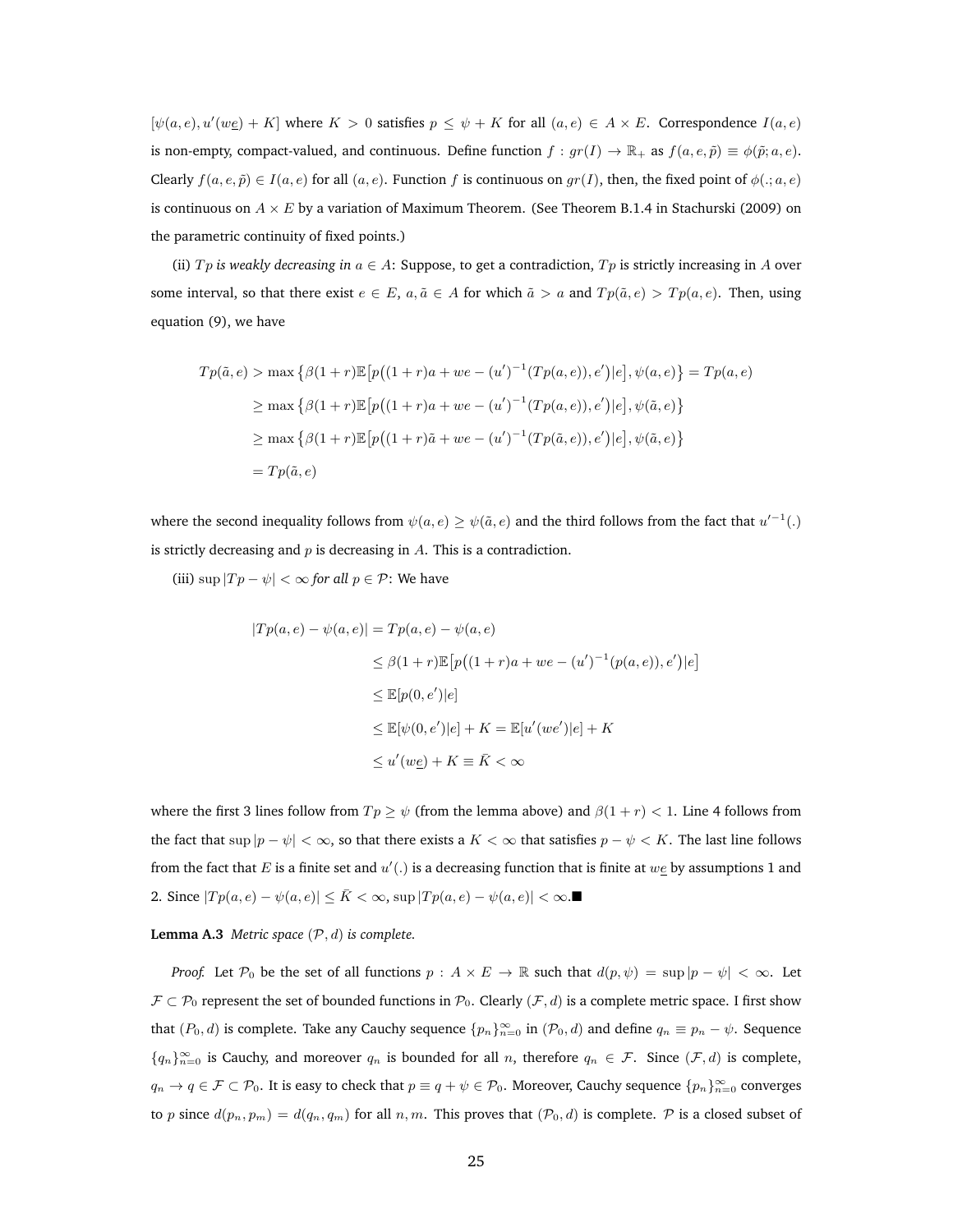$P_0$  and is therefore complete.  $\blacksquare$ 

**Lemma A.4** *The mapping*  $T : \mathcal{P} \to \mathcal{P}$  *is a contraction with modulus*  $\beta(1+r) < 1$  *on*  $(\mathcal{P}, d)$ *.* 

*Proof.* Blackwell Sufficiency conditions do not apply directly since  $P$  is not a subset of the space of bounded functions. Nevertheless, we show that Blackwell's Monotonicity and Discounting conditions hold and then show that they are indeed sufficient conditions for T to be a contraction mapping on  $(\mathcal{P}, d)$ .

(i) Monotonicity: Take any  $p, \tilde{p} \in \mathcal{P}$  such that  $\tilde{p} \geq p$ . Assume, to get a contradiction that  $T\tilde{p}(a, e)$  <  $Tp(a, e)$  for some  $(a, e)$ . Then we have

$$
T\tilde{p}(a,e) = \max \left\{ \beta(1+r)\mathbb{E} \left[ \tilde{p}((1+r)a + we - (u')^{-1}(T\tilde{p}(a,e)),e') | e \right], \psi(a,e) \right\}
$$
  
\n
$$
\geq \max \left\{ \beta(1+r)\mathbb{E} \left[ p((1+r)a + we - (u')^{-1}(T\tilde{p}(a,e)),e') | e \right], \psi(a,e) \right\}
$$
  
\n
$$
\geq \max \left\{ \beta(1+r)\mathbb{E} \left[ p((1+r)a + we - (u')^{-1}(Tp(a,e)),e') | e \right], \psi(a,e) \right\}
$$
  
\n
$$
= Tp(a,e)
$$

where the first inequality follows from  $\tilde{p} \geq p$ , the second inequality follows from our assumption that  $T\tilde{p}(a,e) < Tp(a,e)$  and that  $u'^{-1}(.)$  and p are weakly decreasing functions. The last line establishes  $T\tilde{p}(a, e) \ge Tp(a, e)$ , this is a contradiction.

(ii) Discounting: Take any  $p \in \mathcal{P}$  and  $\lambda \geq 0$ . Clearly  $p + \lambda \in \mathcal{P}$ . Since T is monotone,  $T(p + \lambda) \geq Tp$ . Then we have

$$
T(p(a, e) + \lambda) = \max \left\{ \beta(1+r) \mathbb{E} \left[ p((1+r)a + we - (u')^{-1} (T(p(a, e) + \lambda)), e') | e \right] + \beta(1+r) \lambda, \psi(a, e) \right\}
$$
  

$$
\leq \max \left\{ \beta(1+r) \mathbb{E} \left[ p((1+r)a + we - (u')^{-1} (Tp(a, e), e') | e \right] + \beta(1+r) \lambda, \psi(a, e) \right\}
$$
  

$$
\leq \max \left\{ \beta(1+r) \mathbb{E} \left[ p((1+r)a + we - (u')^{-1} (Tp(a, e), e') | e \right], \psi(a, e) \right\} + \beta(1+r) \lambda
$$
  

$$
= Tp(a, e) + \beta(1+r) \lambda.
$$

(iii) Sufficiency of Monotonicity and Discounting: Let  $T$  satisfy monotonicity and discounting (with a constant  $\beta(1 + r) \in [0, 1)$  on  $\mathcal{P}$ . Take any  $p, q \in \mathcal{P}$ . Observe that  $|p - q| = |(p - \psi) - (q - \psi)| \le$  $|p - \psi| + |q - \psi| \le d(p, \psi) + d(q, \psi) < \infty$ , hence  $d(p, q) < \infty$  for all  $p, q \in \mathcal{P}$ .

Inequalities  $p \le q + d(p, q)$  and  $q \le p + d(p, q)$  hold. First applying monotonicity, and then discounting, we obtain  $Tp \leq T(q + d(p, q)) \leq Tq + \beta(1 + r)d(p, q)$  and  $Tq \leq T(p + d(p, q)) \leq Tp + \beta(1 + r)d(p, q)$ . Therefore  $|Tp - Tq| \leq \beta(1+r)d(p,q)$  and hence  $d(Tp, Tq) \leq \beta(1+r)d(p,q)$ .

I have shown that monotonicity and discounting on  $(P, d)$  are sufficient conditions for T to be a contraction mapping with modulus  $0 \le \beta(1+r) < 1$ .

**Proof of Proposition 1:** The proofs of items 3 and 4 are technical and I refer the readers to Li and Stachurski (2014) as the steps involved are identical. The proof of part 2 of the proposition follows a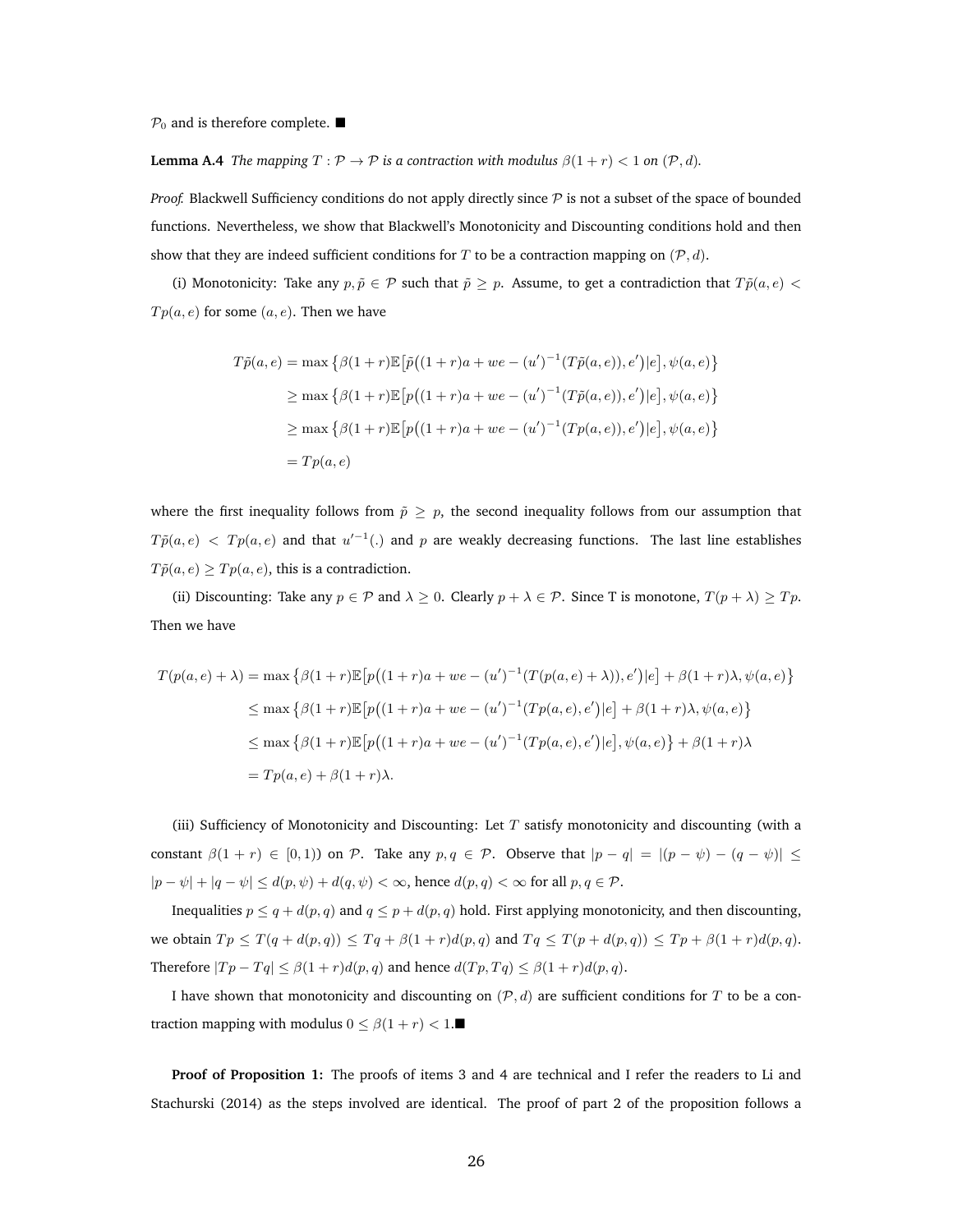very similar methodology to Li and Stachurski (2014), however many steps (some of which are already covered in lemmas above) need to be re-written to allow for negative interest rate and the notation needs to be changed due to the fact that the productivity process is discrete in the current model. I provide an alternative proof for the finiteness of the value function in item 1.

1. Consider an alternative problem where the constraint that " $c_t$  and  $a_{t+1}$  are  $\mathcal{E}^t$ -measurable for all  $t$ ", is replaced with the much weaker constraint " $c_t$  and  $a_{t+1}$  are  $\mathcal{E}^{\infty}$ -measurable for all  $t$ ". This alternative problem represents the environment in which the *entire* sequence of income shocks is revealed in time zero. Let  $\tilde{V}(a, e; r)$  represent the value of the alternative problem under the interest rate r. Let  $\bar{r} = \frac{1}{\beta} - 1$ . Since  $a_{t+1} \geq 0$ ,  $\tilde{V}(a, e; \bar{r}) \geq \tilde{V}(a, e; r)$  for all  $r \leq \bar{r}$ . This follows from the fact that any feasible plan for problem  $\tilde{V}(a,e;r)$  is feasible in  $\tilde{V}(a,e;\bar{r})$ .<sup>24</sup>

Since uncertainty is resolved in period 0, if borrowing constraints never bind, the analytical solution to problem  $\tilde{V}(a, e; \vec{r})$  would be  $c_t = \bar{r}a_0 + \omega(e)$  for all  $t \ge 0$  where  $\omega(e)$  denotes the *annuitized* present value of the realized lifetime earnings  $e = \{we_0, we_1, we_2, ...\}$ . (It is easy to check that this solution satisfies Euler equation, budget constraint, and the transversality condition). The "luckiest" agent receives a productivity sequence of  $e_t = \bar{e}$ , therefore  $c_t = \bar{r}a_0 + w\bar{e}$  and  $a_{t+1} = a_0$  for all  $t \ge 0$ . Following this plan, this agent never hits the borrowing constraint and enjoys a constant consumption. Hence  $\tilde{V}(a,e;r) \leq \tilde{V}(a,e;\bar{r}) \leq \frac{u(\bar{r}a+w\bar{e})}{1-\beta} < \infty$  where finiteness follows from assumption 1.<sup>25</sup> Since additional measurability constraints are imposed on problem  $V(a, e)$ , its value cannot exceed  $\tilde{V}(a,e;r)$ . Therefore  $V(a,e) \leq \frac{u(\bar{r}a+w\bar{e})}{1-\beta}$ . This establishes an upper bound on  $V(a,e)$ . Establishing the lower bound on  $V(a, e)$  is trivial and follows from the fact that  $c_t = w \cdot e$  for all t is a feasible plan. Therefore  $V(a, e) \geq \frac{u(w_0)}{1-\beta}$ .<sup>26</sup>■

2. Lemmas above jointly imply that mapping  $T$  has a unique fixed point  $p^*$  by Banach Fixed-Point Theorem. Moreover  $p^*(a, e)$  is continuous and weakly decreasing in a. Define the Coleman operator  $K: \mathcal{C} \to \mathcal{C}$  where  $\mathcal{C}$  is the set of continuous functions  $c: A \times E \to \mathbb{R}$  that are weakly increasing in a, satisfy  $0 < c(a, e) \le (1 + r)a + we$ , and  $\sup |u'(c(.)) - \psi(.)| < \infty$ .

$$
u'(Kc(a,e)) = \max \left\{ \beta(1+r) \mathbb{E} \left\{ u' \left[ c((1+r)a + we - Kc(a,e), e') \right] \middle| e \right\}, \psi(a,e) \right\} \tag{10}
$$

Marginal utility function  $u'(.)$  is a continuous bijection with a continuous inverse, therefore there is a homeomorphism H between  $(\mathcal{P}, d)$  and the functional space C endowed with the metric  $\tilde{d}(c, d)$  =

$$
V(a, e) = \mathbb{E} \sum_{t=0}^{\infty} \beta^t u(c_t) \le \mathbb{E} \sum_{t=0}^{\infty} \beta^t c_t + \frac{L}{1-\beta} \le a \frac{(1+r)}{(1-\beta(1+r))} + w\bar{e} \frac{1}{(1-\beta)(1-\beta(1+r))} + \frac{L}{1-\beta} < \infty.
$$

<sup>&</sup>lt;sup>24</sup>Observe that  $(1 + r)a + we \leq (1 + \bar{r})a + we$  for all  $r < \bar{r}$  and all  $a \geq 0, e \in E$  holds. Therefore increasing the interest rate effectively expands the choice set.

<sup>&</sup>lt;sup>25</sup>Assumption 1 ensures that there exists a finite L such that  $u(c) \leq c + L$  for all  $c \geq 0$ .

<sup>&</sup>lt;sup>26</sup>Here is a less intuitive alternative proof: Assumption 1 implies, there exists  $0 < L < \infty$  such that  $u(c) \leq c + L$  for all  $c > 0$ . By consolidating the budget constraints, one can show that  $c_t \leq (1+r)^{t+1}a + w\sum_{j=0}^t (1+r)^{t-j}e_j \leq (1+r)^{t+1}a + w\bar{e}^{\frac{1-(1+r)^{t+1}}{r}}$  $\frac{r}{r}$ . Then we have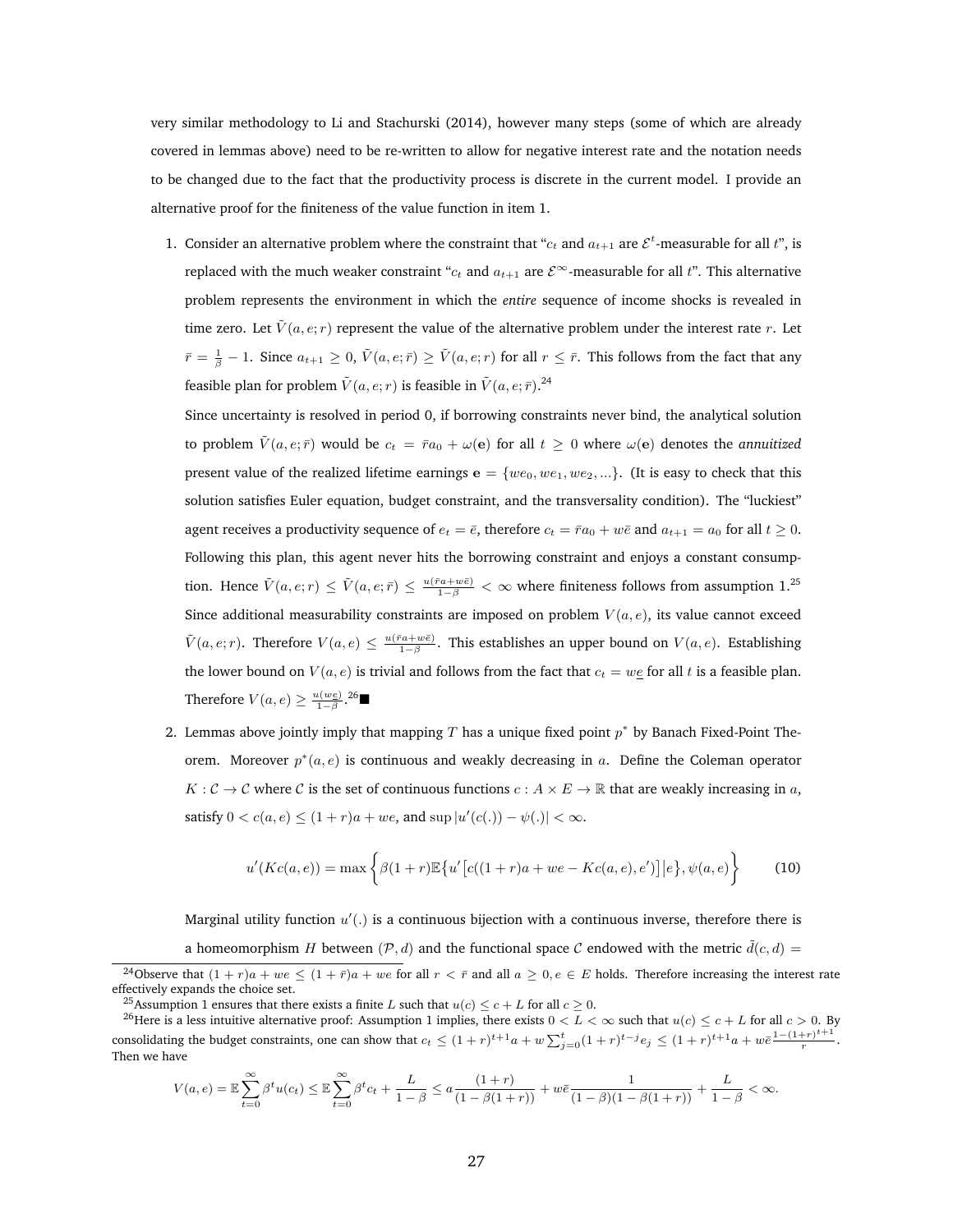$\sup |u'(c) - u'(d)|$ , where  $H p(a, e) \equiv (u')^{-1}(p(a, e))$  for all  $(a, e)$  and all  $p \in \mathcal{P}$ . Then  $K : \mathcal{C} \to \mathcal{C}$ is a contraction mapping with modulus  $\beta(1 + r)$  in  $(C, \tilde{d})$ . This implies K has the unique fixed point  $c^* = Hp^*$ .■

# **B Proof of Proposition 2**

1. As part of proposition 1, it has been shown that Coleman operator maps continuous, weakly increasing functions in  $a$ , to continuous, weakly increasing functions in  $a$ . Therefore, the fixed point of the operator, i.e. the consumption policy function  $c(a, e)$ , inherits the same properties since this property is preserved under pointwise convergence. Next we show that  $c(a, e) \ge ra + \omega(e)$  when  $r \ge 0$ . Define  $\tilde{c}(a, e) \equiv ra + \omega(e)$ . Clearly  $\tilde{c}(a, e) \in \mathcal{C}$  since it is weakly increasing and  $0 < \tilde{c}(a, e) \leq (1+r)a + we$  for all  $(a, e)$ . Below, we prove that  $K\tilde{c}(a, e) \geq \tilde{c}(a, e)$  for all  $(a, e)$ . Since K is monotone by Proposition 1, this will prove that the fixed point also satisfies  $c(a, e) \ge ra + \omega(e)$ .

Assume, to get a contradiction, that  $K\tilde{c}(a, e) < ra + \omega(e)$  for some  $(a, e)$ . Then the following must hold

$$
u'(K\tilde{c}(a,e)) = \max \left\{ \beta(1+r) \mathbb{E} \left[ u'(r(a(1+r) + we - K\tilde{c}(a,e)) + \omega(e')) \middle| e \right], \psi(a,e) \right\}
$$
  
\n
$$
\leq \max \left\{ \mathbb{E} \left[ u'(ra + \omega(e) + \omega(e') - we \middle| e \right], \psi(a,e) \right\}
$$
  
\n
$$
\leq \max \left\{ \mathbb{E} \left[ u'(ra + \omega(e)) \middle| e \right], \psi(a,e) \right\}
$$
  
\n
$$
= u'(ra + \omega(e))
$$

The first inequality follows from  $\beta(1 + r) < 1$ ,  $K\tilde{c}(a, e) < ra + \omega(e)$  and that utility function is concave. The second inequality follows from concavity of the utility function and  $e' \geq e$  for all  $e' \in E$ . The equality in the last line follows from  $ra + \omega(e) \leq (1+r)a + we$  for all  $(a, e)$ , and the fact that expectation operator is redundant due to non-stochasticity. Then we have  $K\tilde{c}(a, e) \geq ra + \omega(e)$ , a contradiction.

The proof for  $c(a, e) \geq w \leq 1$  for all  $r > -1$  trivial, and follows essentially the same steps, and is therefore omitted.

2. Continuity of  $g(a, e) = (1+r)a + we - c(a, e)$  in a follows from continuity of  $c(a, e)$ . Next, I show that  $g(a, e)$  is weakly increasing.

If  $g(a, e) = 0$  for all a, the property is trivially satisfied. For other cases, suppose, to get a contradiction,  $g(a, e)$  is strictly decreasing in a in an open neighborhood of some  $a^*$  where  $a'^* \equiv g(a^*, e) > 0$ . Therefore Euler equation is satisfied with equality at  $(a^*, e)$ , i.e.  $u'(c(a^*, e)) = \beta(1+r)\mathbb{E}[u'(c(a'^*, e'))|e]$ holds. By continuity of the policy function, there exists  $\tilde{a} > a^*$  such that  $g(a^*, e) > g(\tilde{a}, e)$  and  $\tilde{a}' \equiv$  $q(\tilde{a}, e) > 0$ . This implies Euler equation is satisfied with equality at  $(\tilde{a}, e)$  as well. Since  $u(.)$  is strictly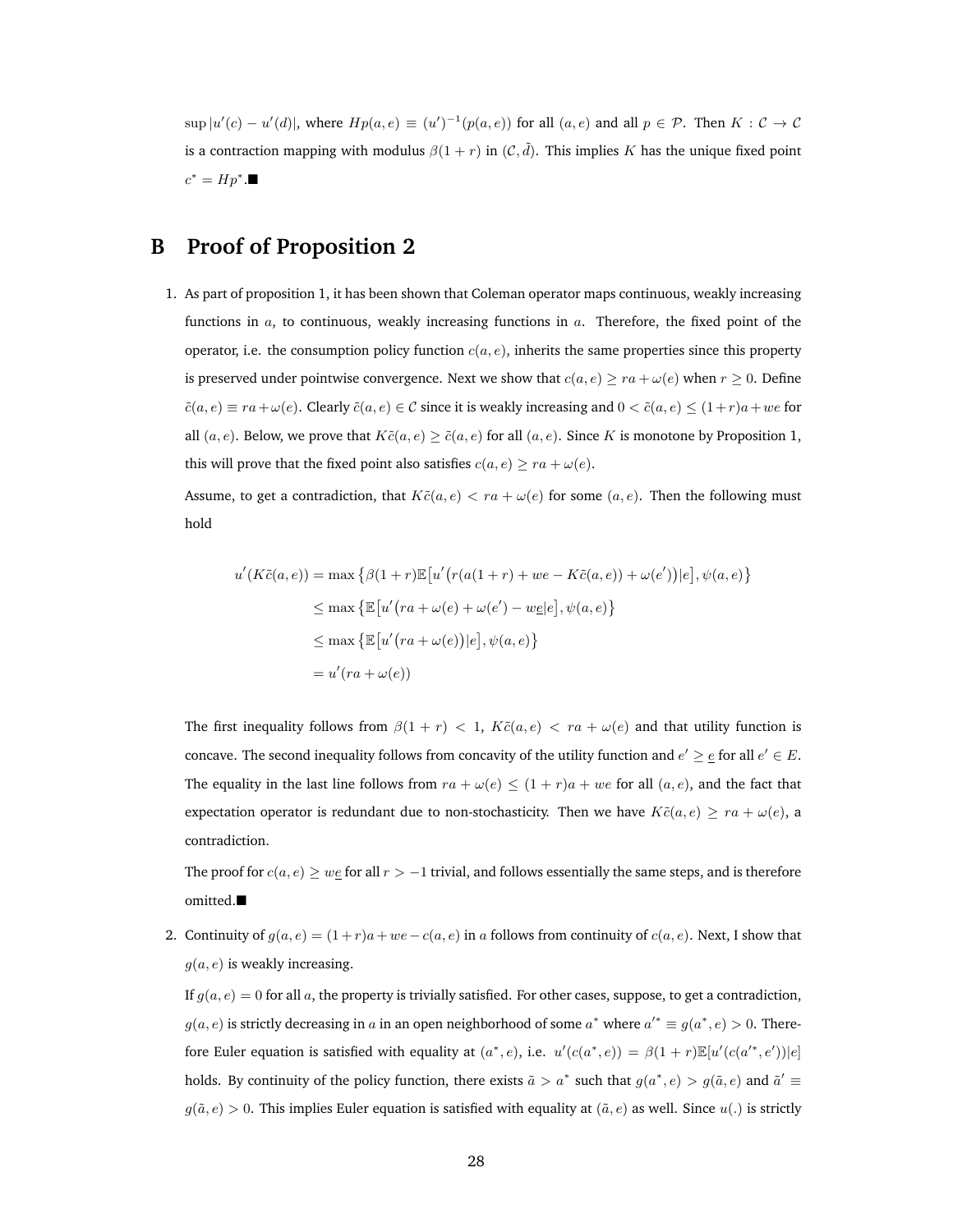concave and consumption satisfies  $c(\tilde{a}, e) = \tilde{a}(1+r) + we - g(\tilde{a}, e) > a^*(1+r) + we - g(a^*, e) = c(a^*, e)$ ,  $u'(c(a^*, e)) > u'(c(\tilde{a}, e))$  must hold. Similarly, since  $c(a', e')$  is a weakly increasing function and  $u(.)$ is strictly concave,  $\beta(1+r)\mathbb{E}[u'(c(\tilde{a}',e'))|e] \geq \beta(1+r)\mathbb{E}[u'(c(a'^*,e'))|e]$ . Combining these results, we have the following inequalities

$$
\beta(1+r)\mathbb{E}[u'(c(\tilde{a}',e'))|e] \geq \beta(1+r)\mathbb{E}[u'(c(a^{'}^*,e'))|e] = u'(c(a^*,e)) > u'(c(\tilde{a},e))
$$

This is a contradiction to the fact that the Euler equation holds with equality at  $\tilde{a}$ .

3. First, we show that  $\lim_{a\to\infty} g(a, e) = \infty$  for all  $e \in E$ . Suppose, to get a contradiction, that for some  $e \in E$ , there exists  $\bar{a} < \infty$  such that  $g(a, e) \leq \bar{a}$  for all  $a \in A$ . Since budget constraint of the household is satisfied with equality, we have  $\lim_{a\to\infty} c(a,e) = \infty$ . Euler equation implies  $u'(c(a, e)) \geq \beta(1+r)\mathbb{E}[u'(c(a', e'))|e] \geq \beta(1+r)\mathbb{E}[u'(c(\bar{a}, e'))|e] \geq \beta(1+r)u'((1+r)\bar{a}+w\bar{e}) \equiv M > 0$ where the second inequality follows from the fact that  $\bar{a} \ge a'$  and the fact that  $c(., e)$  is weakly increasing in a. The third follows from feasibility constraint  $c(a, e) \leq (1+r)a + we$  for all  $(a, e), \overline{e} \geq e$ , and assumptions 1 and 2. Taking the limit as  $a \to \infty$ , using assumption 1 and lim $_{a\to\infty} c(a, e) = \infty$ , we obtain  $\lim_{a\to\infty} u'(c(a,e)) = 0 \ge M > 0$ , a contradiction.

Now we show that  $\lim_{a\to\infty}c(a,e)=\infty.$  Suppose this were not the case for some states  $e^i\in\bar{E}\subset E$ and for these states, define  $\bar{c}_i \equiv \lim_{a\to\infty} c(a,e^i) < \infty$ . By assumption 1,  $0 < u'(\bar{c}^i) < \infty$  for all  $e^i \in \overline{E}$ . For all large  $a$ ,

$$
u'(c(a, ei)) = \beta(1+r) \sum_{j} P_{ij} u'(c(g(a, ei), ej))
$$

As  $a \to \infty$ ,  $u'(c(a, e^i)) \to u'(\bar{c}^i) > 0$ , therefore right-hand side must also converge to a finite limit. In fact, since  $g(a, e_i) \to \infty$  as  $a \to \infty$  as established above,  $u'(c(g(a, e^i), e^j)) \to u'(\bar{c}_j) > 0$  for all  $j \in \bar{E}$ , for all other states, limits equal zero. Then the following limit equality holds:

$$
u'(\bar{c}_i) = \beta(1+r) \sum_{j \in \bar{E}} P_{ij} u'(\bar{c}_j)
$$

But inductively, going forward, one can obtain

$$
u'(\bar{c}_i) = [\beta(1+r)]^t \sum_{j \in \bar{E}} [P^t]_{ij} u'(\bar{c}_j) \leq [\beta(1+r)]^t u'(\bar{c}) \text{ for all } e_i \in \bar{E} \text{ and } t \geq 1
$$

where  $\bar{c} \equiv \min_{j \in \bar{E}} \bar{c}_j$ . Since  $\beta(1 + r) < 1$ , taking the limit as  $t \to \infty$ , we obtain the contradiction  $u'(\bar{c}_i) \leq 0$  for all  $e_i \in \bar{E}$ .

# **C Proof of Proposition 3**

**Lemma C.1** *Suppose*  $r > 0$ *. Then*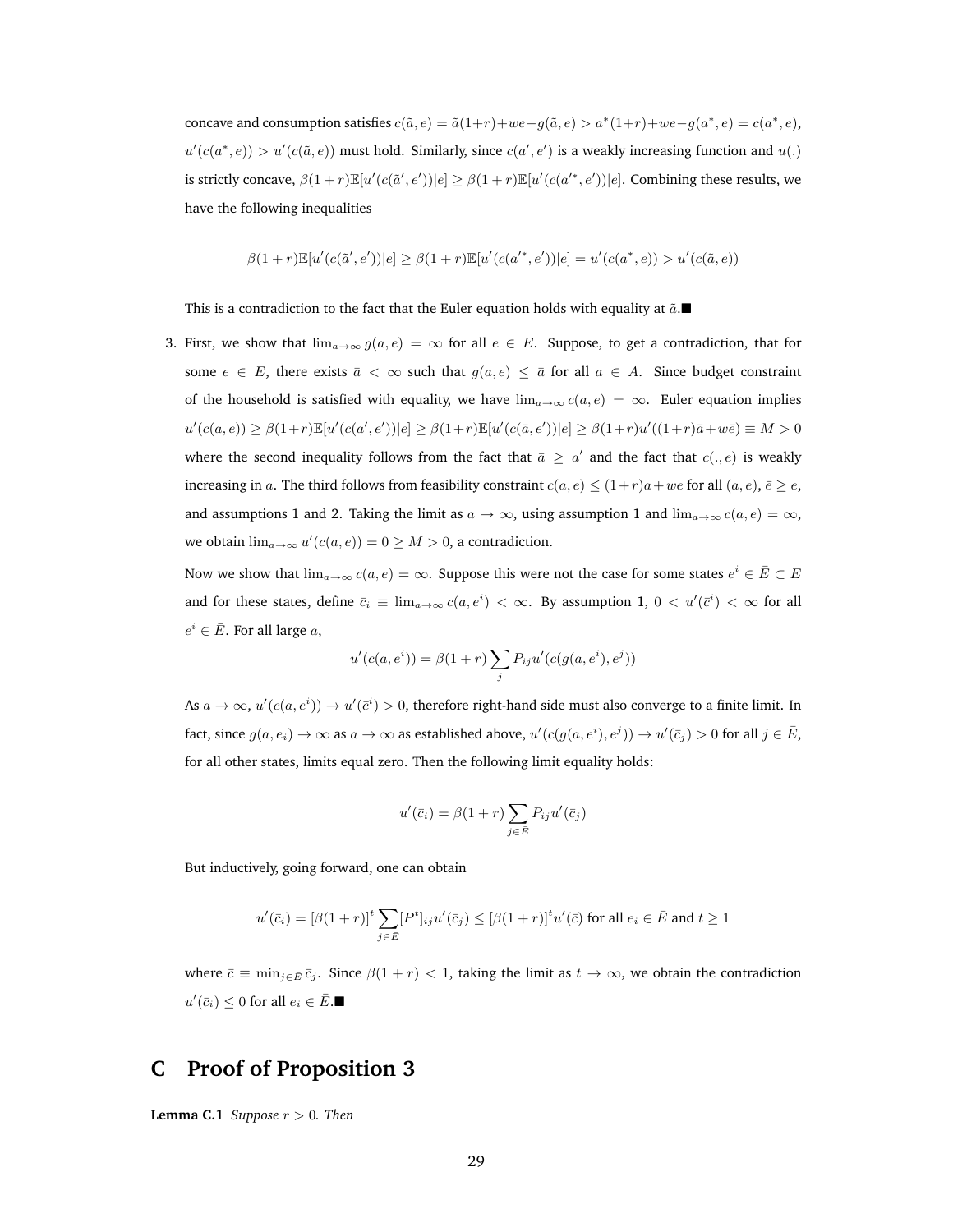- 1. There exists a unique  $\underline{a} > -\frac{we}{1+r}$  that solves  $u'(\underline{a}(1+r) + w\underline{e}) = \mathbb{E}[u'(\omega(e'))|\underline{e}]$ , and it satisfies  $\underline{a} > 0$ .
- 2. For all  $0 < r \leq \frac{1}{\beta} 1$ , saving policy satisfies  $g(a,\underline{e}) = 0$  for all  $a < \underline{a}.$

*Proof.*

- 1. Existence and uniqueness follows trivially from continuity and strict monotonicity of  $u'(.)$  since we can then express <u>a</u> explicitly as <u>a</u> =  $\frac{(u')^{-1} (\mathbb{E}[u'(\omega(e'))|\underline{e}]) - w \underline{e}}{1 + r}$  $\frac{(\alpha(c))\log r}{1+r}$ . Now we show that  $\underline{a} > 0$  for all  $r > 0$ . Since  $P_{1j} > 0$  for some  $j > 1$  and  $\omega(e^{j}) > w_{\underline{e}}$ , we have  $\mathbb{E}[u'(\omega(e'))|\underline{e}] < u'(w\underline{e})$  by strict concavity of the utility function. Then we have  $u'(\underline{a}(1+r) + w\underline{e})$  $u'(w_1)$ . The claim that  $\underline{a} > 0$  follows from strict concavity of the utility function.
- 2. Take any  $a < a$ , we have

$$
u'(a(1+r) + w \underline{e}) > u'(\underline{a}(1+r) + w \underline{e}) = \mathbb{E}[u'(\omega(e'))|\underline{e}] \geq \beta(1+r)\mathbb{E}[u'(\omega(e'))|\underline{e}] \geq \beta(1+r)\mathbb{E}[u'(c')|\underline{e}]
$$

where the first inequality follows from strict concavity of the utility function, second inequality follows from  $\beta(1+r) \leq 1$ , and the third inequality follows from  $c' \geq ra' + \omega(e')$  by proposition 2. Since  $u'(a(1+r)+we) > \beta(1+r)\mathbb{E}[u'(c')|e]$  holds,  $a' = 0$  is optimal. Then  $g(a,e) = 0$  as we wanted to show.

**Lemma C.2** *Suppose*  $r > 0$  *and*  $a > 0$ *. Then* 

*1. There exists a unique*  $d \in \left( -(ra + we \right), \frac{ra + we}{r} \right)$  *that solves the following expression* 

$$
u'(ra + w\underline{e} + d) = \mathbb{E}[u'(ra + \omega(e') - rd)]\underline{e}] \tag{11}
$$

*and it satisfies*  $d > 0$ *. Moreover*  $\Delta \equiv \min\{a, d\}$  *exists, it is unique, and satisfies*  $\Delta > 0$  *for all*  $a > 0$ *.* 

*2. Saving policy satisfies*  $a - g(a, \underline{e}) \ge \Delta$  *if*  $\beta(1 + r) \le 1$  *holds.* 

#### *Proof.*

- 1. Define  $\underline{x} \equiv -(ra + w\underline{e})$ ,  $\overline{x} \equiv \frac{ra + w\underline{e}}{r}$  and the function  $\phi : (\underline{x}, \overline{x}) \to \mathbb{R}$  as  $\phi(x) \equiv u'(ra + w\underline{e} + \phi(x))$  $(x) - \mathbb{E}[u'(ra + \omega(e') - rx)|\epsilon].$  Since  $u'(.)$  is continuous and strictly decreasing by assumption 1,  $\phi(x)$ is strictly decreasing over its domain. By assumption 1,  $\lim_{x\to\bar{x}}\phi(x) = -\infty$  holds. Observe that  $\phi(0) = u'(ra + w\underline{e}) - \mathbb{E}[u'(ra + \omega(e'))]\underline{e}].$  Since  $\omega(e^j) > w\underline{e}$  for at least one accessible state  $e^j$ , we have  $\phi(0) > 0$ . By intermediate value theorem and strict monotonicity of  $\phi(.)$ , there exists a unique  $x^* \in (0, \bar{x})$  that satisfies  $\phi(x^*) = 0$ . Clearly  $d = x^*$  solves equation (11). Stated properties of  $\Delta$  follow trivially from the properties of  $d$ .
- 2. If  $g(a, \underline{e}) = 0$ ,  $a g(a, \underline{e}) = a \ge \min\{a, d\} = \Delta$  is trivially satisfied. Now, we consider the nontrivial case in which a satisfies  $a' = g(a, \underline{e}) > 0$  and show that  $a - a' \geq d \geq \Delta$ . Suppose, to get a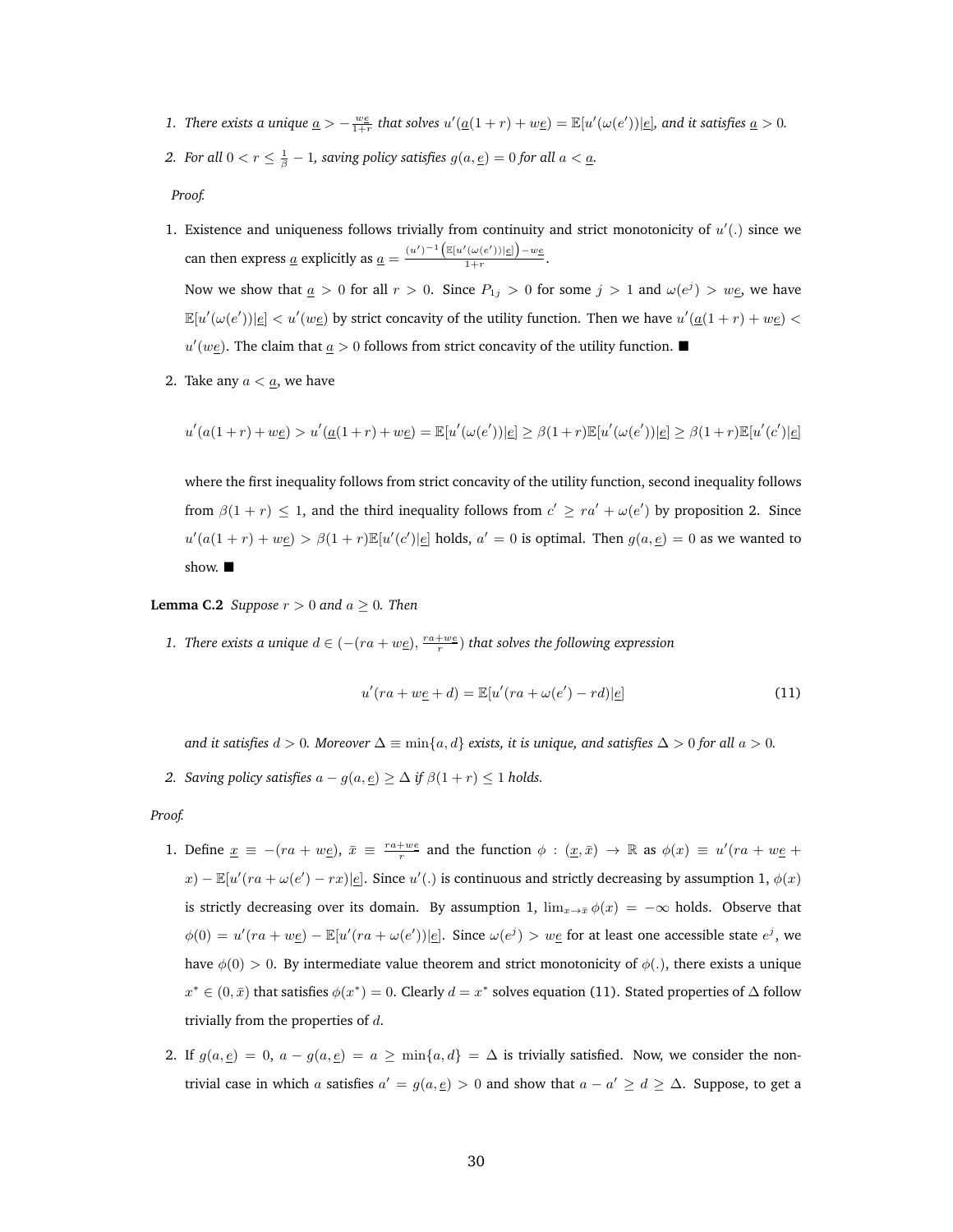contradiction, that for some  $0 < r \leq \frac{1}{\beta} - 1$ ,  $a - a' < d$  holds. Rearranging expression (11), we get

$$
u'((1+r)a + w\underline{e} - (a-d)) = \mathbb{E}[u'(ra' + \omega(e') + r(a-d) - ra')] \underline{e}] \geq \beta(1+r)\mathbb{E}[u'(ra' + \omega(e') + r(a-d) - ra')] \underline{e}]
$$

When  $a - d < a'$ , this inequality implies

$$
u'((1+r)a + w\underline{e} - a') > \beta(1+r)\mathbb{E}[u'(ra' + \omega(e'))|e] \ge \beta(1+r)\mathbb{E}[u'(c')|e]
$$

where last third inequality follows from  $c' \ge ra' + \omega(e')$  due to Proposition 2. But then  $a' = g(a, \underline{e}) =$ 0, a contradiction.

**Proof of Proposition 3:** For the case of  $r > 0$ , lemmas C.1 and C.2 show that there exists  $a > 0$  such that  $g(a, \underline{e}) = 0$  for all  $a \le \underline{a}$ , and for all  $a \ge \underline{a} > 0$  there exists  $\Delta(a) > 0$ , such that  $a - g(a, \underline{e}) \ge \Delta(a) > 0$ . Since  $g(a, \underline{e})$  is continuous, it must be the case that  $a > g(a, \underline{e})$  for all  $a > 0$ .

I proceed with the case of  $r \in (-1, 0]$ . Suppose, to get a contradiction, that  $a' = g(a, \underline{e}) \ge a > 0$ . Then, budget constraint implies  $c \le ra + we \le w$ g where the second inequality follows from  $r \le 0$ . Since, Euler equation is satisfied with equality by assumption (a' > 0), we have  $u'(w \underline{e}) \le u'(c) = \beta(1+r)\mathbb{E}[u'(c')|e'] \le$  $\beta u'(we)$  where the last inequality follows from  $c(a', e') \geq we$  by proposition 2, and  $\beta(1+r) \leq \beta$ . Since  $\beta \in (0, 1)$ , we get the desired contradiction  $u'(w \underline{e}) < u'(w \underline{e})$ .

# **D Proof of Proposition 4**

**Lemma D.1** *For any*  $\Delta \geq 0$ ,  $\lim_{c \to \infty} \frac{u'(c+\Delta)}{u'(c)} = 1$ .

*Proof.* Use the following Taylor expansion of the marginal utility function around  $c$ :

$$
u'(c + \Delta) = u'(c) + u''(c + \tilde{\Delta})\Delta
$$
 where  $\tilde{\Delta} \in [0, \Delta]$ 

Rearranging terms, we get

$$
1 \geq \frac{u'(c+\Delta)}{u'(c)} = 1 + \frac{u''(c+\tilde{\Delta})}{u'(c+\tilde{\Delta})} \frac{u'(c+\tilde{\Delta})}{u'(c)} \Delta \geq 1 + \frac{u''(c+\tilde{\Delta})}{u'(c+\tilde{\Delta})} \Delta
$$

where the last inequality follows from the fact that last term is negative and  $u'(c+\tilde \Delta)\leq u'(c)$  by assumption 1. Taking the limit as  $c \to \infty$  and using assumption 3, we obtain  $\lim_{c \to \infty} \frac{u'(c+\Delta)}{u'(c)} = 1$ .■

**Proof of Proposition 4:** Suppose the claim is not true. Then, for some  $e \in E$ , there exist a sequence  $a_n \to \infty$  such that  $a'_n = g(a_n, e) \ge a_n$  for all n. Budget constraint implies  $c_n = (1+r)a_n + we - a'_n \le$  $ra_n + we$ . If  $r \leq 0$ ,  $c_n \leq we$  must hold for all n, this is a contradiction since  $c_n \to \infty$  as  $a_n \to \infty$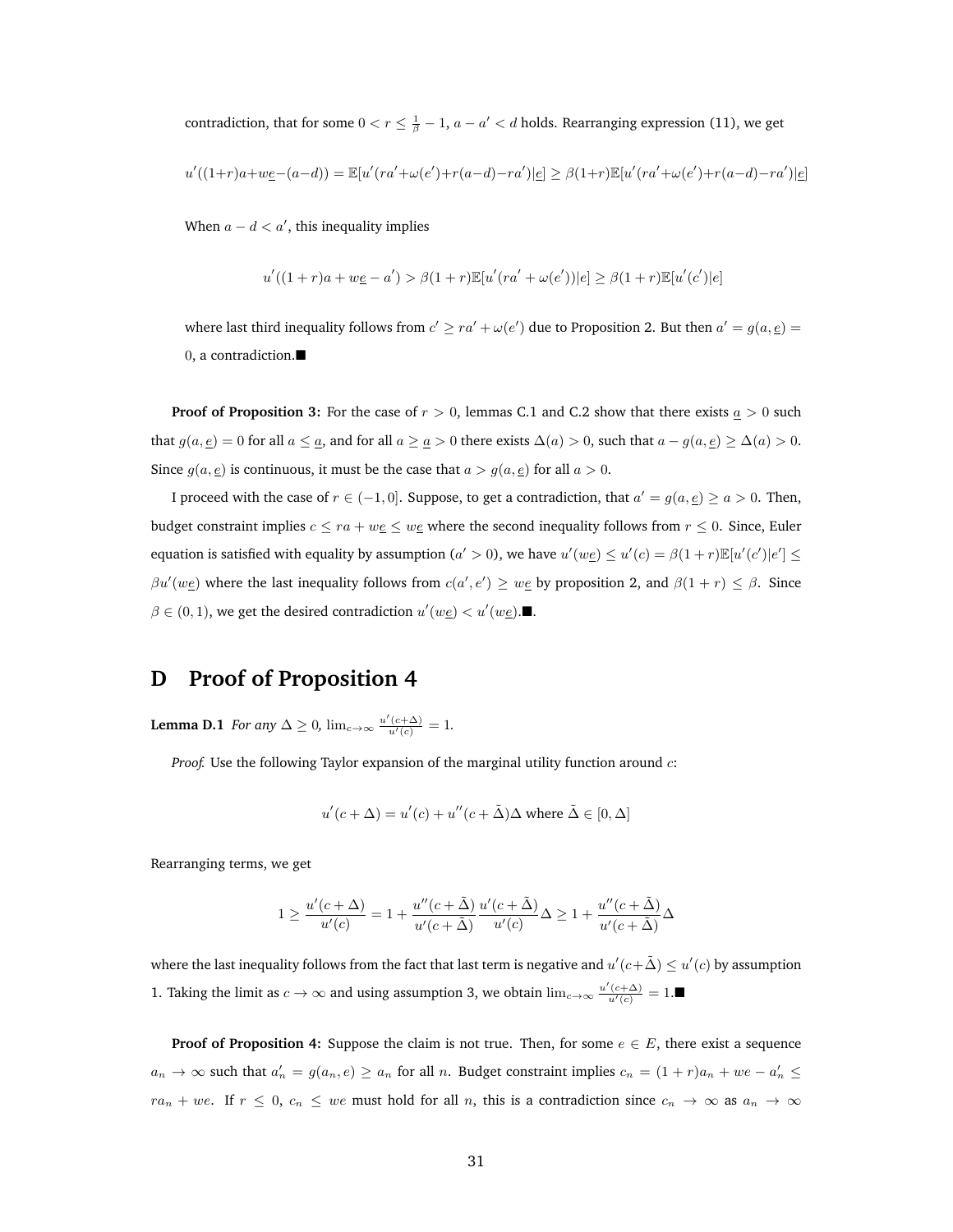which follows from Proposition 2. For the non-trivial case of  $r > 0$ , by proposition 2,  $c'_n \equiv c(a'_n, e') \geq 0$  $ra'_n + \omega(e') \geq ra'_n + we$  for all  $e' \in E$ . Since we have  $a'_n \geq a_n$ ,  $c'_n \geq ra_n + we$  holds. Euler equation holds with equality at all  $a_n$ , therefore these inequalities imply  $u'(ra_n + we) \leq \beta(1+r)u'(ra_n + we)$ . Let  $x_n \equiv ra_n + we$  and  $\Delta \equiv we - we \geq 0$ . Then

$$
\frac{u'(x_n + \Delta)}{u'(x_n)} \le \beta(1+r)
$$

Taking the limit as  $n \to \infty$ , and applying lemma D.1, we obtain  $1 \le \beta(1+r) < 1$ , a contradiction.

## **E Proof of Proposition 5**

By Proposition 4, the process takes values in a compact set  $S = [0, \bar{a}] \times E$ . A sufficient condition for existence and uniqueness of a stationary distribution is the ergodicity of the Markov process. I show a stronger result that the Markov process Q(., .) is *uniformly* ergodic. I invoke theorem 16.0.2 from Meyn and Tweedie (2009) which proves the equivalence of state space S being  $v_m$ -small for some  $m \in \mathbb{N}_+$  and uniform ergodicity.

A set  $C \in \Sigma$  is called a **v<sub>m</sub>-small set** if there exists an  $m \in \mathbb{N}_+$  and a non-trivial measure  $v_m$  on  $\Sigma$  such that for all  $s \in C$ ,  $S \in \Sigma$ ,  $Q^m(s, S) \ge v_m(S)$ .

Proof of proposition 3 established that there exists  $\underline{a} > 0$  such that  $g(a, \underline{e}) = 0$  for all  $a \leq \underline{a}$  and that  $g(a, \underline{e}) < a$  for all  $a > 0$ . Proposition 4 implies that the assets take values in compact set  $[0, \overline{a}]$  for some  $\bar{a} \geq 0$ . If  $\bar{a} \leq \underline{a}$ , it is clear that the unique stationary distribution is one in which all agents are borrowing constrained. Suppose  $\bar{a} > \underline{a}$ . Define  $\Delta \equiv \min_{a \in [\underline{a}, \bar{a}]} a - g(a, \underline{e}) > 0$ , which represents the minimal decline in assets in the least productive state of the world. Let  $m_1\equiv \frac{\bar{a}}{\Delta}+1$ . Since  $g(a,\underline{e})$  is increasing, conditional on staying in state  $e$ , the household hits the borrowing constraint in at most  $m_1$  periods.

By assumption 4, there exists an integer  $m_2 > 0$  such that  $[P^{m_2}]_{j1} > 0$  for all j, i.e. state  $\underline{e}$  can be reached with strictly positive probability from any initial state  $e^j$ . Let  $m \equiv m_1 + m_2$ . Since  $P_{11} > 0$  by assumption 4, starting from any initial state  $s = (a_0, e_0) \in S$ , there is a strictly positive probability of hitting the borrowing constraint in  $m$  periods, i.e  $Q^m(s,(0,\underline{e}))\geq q$  for all  $s\in S$  for some  $q>0.^{27}$  This proves that  $(0, \underline{e})$  is an accessible atom. Define

$$
v_m(C) \equiv \begin{cases} q & (0, \underline{e}) \in C \\ 0 & (0, \underline{e}) \notin C \end{cases}
$$

By construction,  $Q^m(s, C) \ge v_m(C)$  for all  $s \in S, C \in \Sigma$ . Therefore we have shown that S is a small set and theorem 16.0.2 by Meyn and Tweedie (2009) implies the Markov process on  $(a, e)$  is uniformly ergodic. This proves that it has a unique stationary distribution.

<sup>&</sup>lt;sup>27</sup>To be more precise, we can pick  $q = (\min_j [P^{m_2}]_{j1}) P_{11}^{m_1}$ .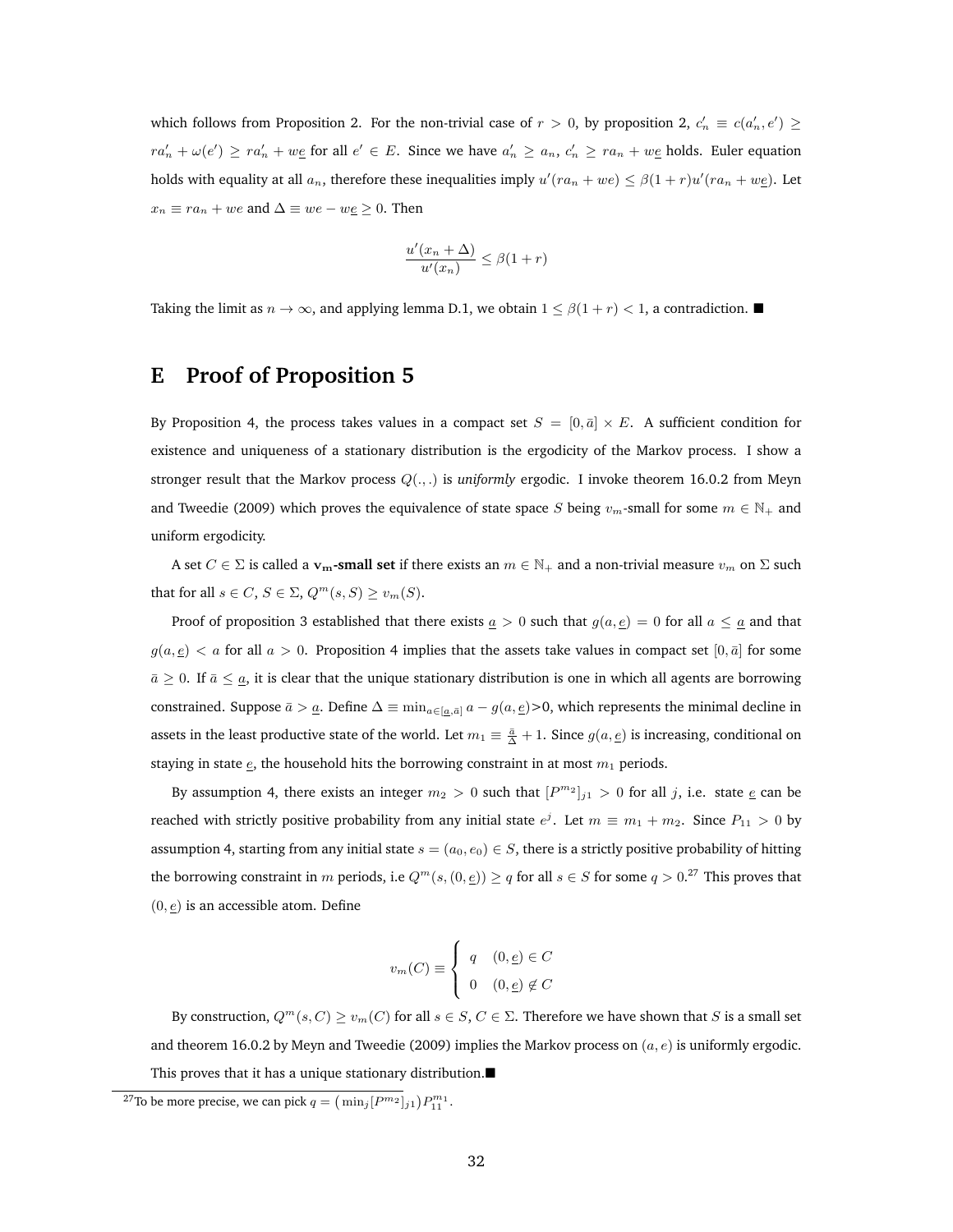### **F Proof of Lemma 1**

**Lemma F.1** Let  $\theta(a, e) \ge 0$  represent the value of the Lagrange multiplier for the borrowing constraint  $a' \ge 0$ *in state*  $(a, e)$ *. Define*  $\underline{\theta} \equiv u'(w\underline{e}) - \mathbb{E}[u'(\omega(e'))|e]$ *. When*  $r > 0$  *and*  $\beta(1+r) \leq 1$ *,*  $\theta(0, \underline{e}) \geq \underline{\theta} > 0$ *.* 

*Proof.* By Proposition 3,  $g(0, \underline{e}) = 0$  since  $g(\underline{a}, \underline{e}) = 0$  for some  $\underline{a} > 0$ , and  $g(., \underline{e})$  is weakly increasing in a due to proposition 2. Then, first-order necessary condition for optimality reads

$$
\theta(0, \underline{e}) = u'(w\underline{e}) - \beta(1+r)\mathbb{E}[u'(c')|\underline{e}] \ge u'(w\underline{e}) - \mathbb{E}[u'(c')|\underline{e}] \ge u'(w\underline{e}) - \mathbb{E}[u'(\omega(e'))|\underline{e}] = \underline{\theta} > 0
$$

where the first inequality follows from  $\beta(1+r) \leq 1$  and the second inequality follows from  $c' \geq ra' + \omega(e')$ due to proposition 2. The last inequality  $\underline{\theta} > 0$  follows from the fact that there is at least one state  $e^j > \underline{e}$ accessible from  $\epsilon$  by assumption 4.

**Lemma F.2** *For any*  $\underline{r} \in (0, \overline{r})$  *and any*  $L > 0$ *, there exists an integer*  $m > 0$  *and*  $q \in (0, 1]$  *such that any household with asset level* a ≤ L *reaches state* (0, e) *in* m *periods with probability of at least* q*, uniformly over all*  $[\underline{r}, \overline{r})$ *.* 

*Proof.* For any  $r > 0$  and for any given asset level a, budget constraint implies, in T periods, assets can reach a maximal value of  $(1+r)^{T}a + \sum_{j=0}^{T-1}(1+r)^{j}w\bar{e} \leq \frac{a}{\beta^{T}} + \sum_{j=0}^{T-1}\frac{1}{\beta^{j}}w\bar{e}$ . This upper bound is obtained by assuming that the agent receives the highest value  $\bar{e}$  in all  $T$  periods and using the fact that  $(1+r) \leq \frac{1}{\beta}$ . By assumption 4, there is an integer  $m_1 > 0$  that satisfies  $[P^{m_1}]_{j_1} > 0$  for all j. Hence, for any  $r > 0$  and any  $a \leq L$ , the maximal assets by the time an agent reaches the lowest labor productivity  $\epsilon$ , is uniformly bounded from above by  $\bar{a} \equiv \frac{L}{\beta^{m_1}} + \sum_{j=0}^{m_1-1} \frac{1}{\beta^j} w \bar{e}$ .

By Lemma C.1, there exists  $\underline{a}(r) > 0$  such that  $g(a, \underline{e}) = 0$  for all  $a \leq \underline{a}(r)$ . Since  $\underline{a}(r)$  is continuous in r, we can define  $\underline{a} = \min_{r \in [r, \bar{r}]} \underline{a}(r) > 0$ . By Lemma C.2, there exists  $\Delta(a, r)$  such that  $a-g(a, e) \geq \Delta(a, r) > 0$ for all  $a > 0$  and  $r > 0$ . Define  $\Delta \equiv \min_{a \in [a,\bar{a}], r \in [\underline{r},\bar{r}]} \Delta(a,r) > 0$ . Let  $m_2 \equiv \frac{\bar{a}}{\Delta} + 1$ . Observe that any agent with  $a \leq L$  reaches state  $(0, \underline{e})$  with strictly positive probability in at most  $m \equiv m_1 + m_2$  periods since  $P_{11} > 0$  by assumption 4. Let  $q \equiv \left(\min_j [P^{m_1}]_{j1}\right) \left(P^{m_2}_{11}\right) > 0$ . Since  $\Delta$  and  $\underline{a}$  do not depend on  $r$ , this property is uniform over all  $r \in [r, \bar{r})$ .

**Proof of Lemma 1:** Choose  $L > 0$  and  $\underline{r} \in (0, \overline{r})$ . Let  $p(r) \equiv \mu([0, L] \times E; r)$ , we want to show that  $\lim_{r\uparrow\bar{r}}p(r)=0$ . By Lemma F.2, there exists m and  $q\in(0,1]$  such that every household with asset level  $a \leq L$  reaches state  $(0, \underline{e})$  in m periods with probability of at least q, uniformly over all  $r \in [\underline{r}, \overline{r})$ . This implies transition function satisfies  $Q^m((a, e), \{(0, \underline{e})\}; r) \geq q$  for all  $r \in [r, \overline{r})$ , all  $a \leq L$  and  $e \in E$ . Then for all such  $r$ , the stationary distribution satisfies,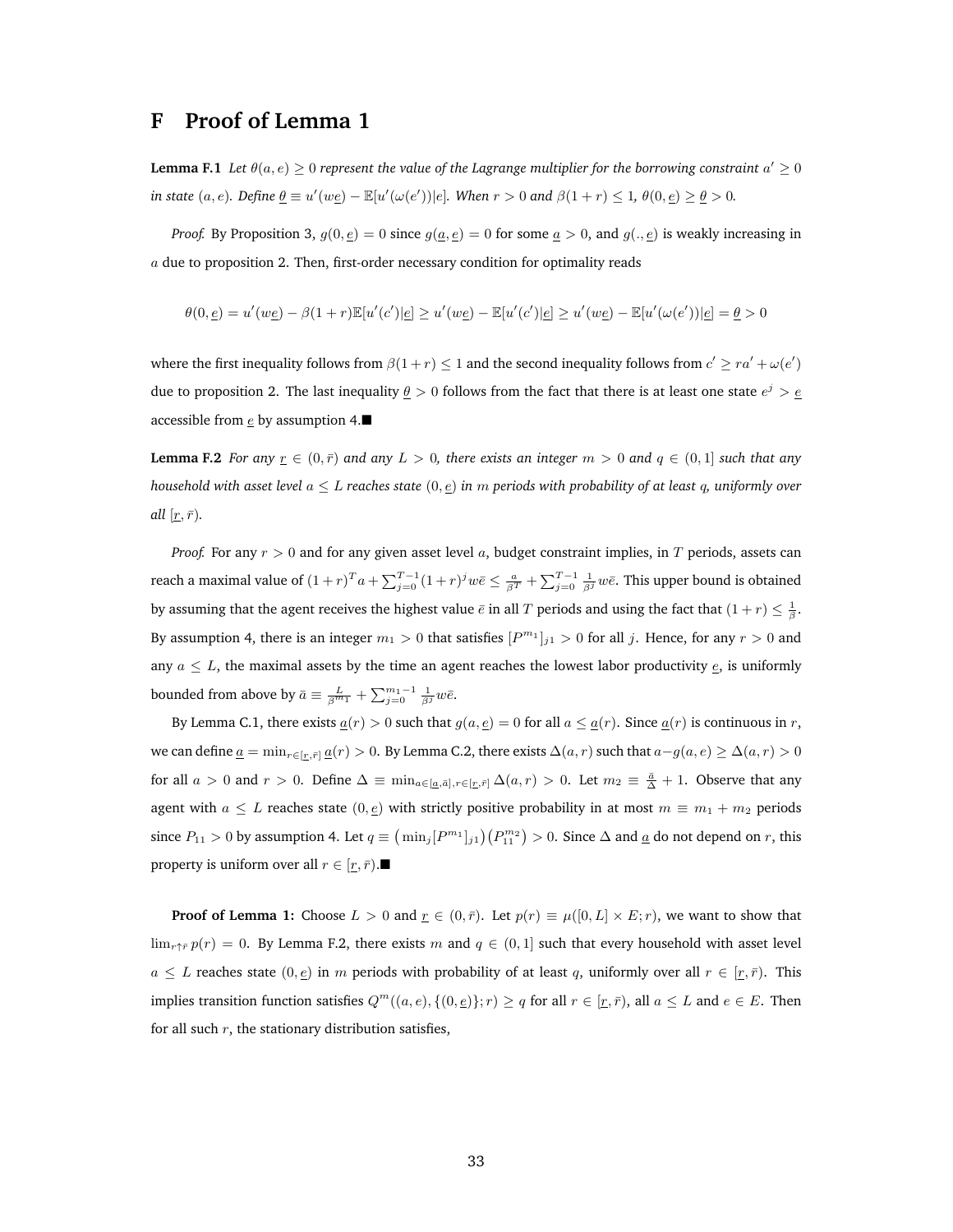$$
\mu(\{(0,\underline{e})\};r) = \int Q((a,e),\{(0,\underline{e})\};r)d\mu(:,r) = \int Q^m((a,e),\{(0,\underline{e})\};r)d\mu(:,r)
$$
  
\n
$$
= \int \mathbf{1}_{a \le L} Q^m((a,e),\{(0,\underline{e})\};r)d\mu(:,r) + \int \mathbf{1}_{a > L} Q^m((a,e),\{(0,\underline{e})\};r)d\mu(:,r)
$$
  
\n
$$
\ge p(r)q + \int \mathbf{1}_{a > L} Q^m((a,e),\{(0,\underline{e})\};r)d\mu(:,r)
$$
  
\n
$$
\ge p(r)q
$$

By Lemma F.1, there exists  $\underline{\theta} \equiv \min_{r \in [\underline{r}, \bar{r}]} u'(w \underline{e}) - \mathbb{E}[u'(\omega(e'))|e] > 0$  such that  $\theta(0, \underline{e}; r) \geq \underline{\theta}$  for all  $r \in [\underline{r}, \bar{r})$ . Hence, we have

$$
\int \theta(a, e; r) d\mu(.; r) \ge \mu(\{(0, \underline{e})\}; r) \theta(0, \underline{e}; r) \ge p(r) q \underline{\theta} \text{ for all } r \in [\underline{r}, \overline{r})
$$

Since  $u'(c)$  is bounded, integrating both sides of the Euler equation with respect to the stationary distribution, we obtain

$$
\int u'(c(a,e;r))d\mu(.;r) = \beta(1+r)\int \sum_{e' \in E} P_{ee'}u'(c(g(a,e),e';r))d\mu(.;r) + \int \theta(a,e;r)d\mu(.;r)
$$
 for all  $r \in [r,\bar{r})$ 

The integrals for marginal utility are strictly positive and finite since the support of  $\mu(.; r)$  is compact for all  $r \in [r, \bar{r}]$  and  $c \geq w_{\mathcal{L}}$ . Then, stationarity of the distribution allows us to simplify this expression as

$$
\int u'(c(a,e);r)d\mu(.;r) = \frac{\int \theta(a,e;r)d\mu(.;r)}{1-\beta(1+r)} \ge \frac{p(r)q\theta}{1-\beta(1+r)}
$$

Since  $c \geq w e$ , we have

$$
(1 - \beta(1+r))u'(w\underline{e}) \ge p(r)q\underline{\theta} \ge 0 \text{ for all } r \in [\underline{r}, \overline{r})
$$

Taking the limit as  $r \uparrow \bar{r}$ , we have  $\lim_{r \uparrow \bar{r}} p(r) = 0$  as we wanted to show.

# **G Proof of Theorem 1**

**Lemma G.1** *Value function for the sequential problem, i.e.*  $V(a, e)$  *in equation* (1) *satisfies the Bellman equation*

$$
V(a, e) = \max_{a' \in \Gamma(a, e)} u(a(1+r) + we - a') + \beta \mathbb{E}[V(a', e')|e]
$$
(12)

*where*  $\Gamma(a, e) \equiv \{a'|a' \in [0, a(1+r) + we]\}$ *. Hence, the unique solution to this problem is*  $a' = g(a, e)$ *.* 

*Proof.* Re-write the household's sequential problem (1) as follows:

$$
V(a,e) = \sup_{\{a_{t+1}\}_{t=0}^{\infty} \in \Pi(a,e)} \sum_{t=0}^{\infty} \beta^t \sum_{e_t \in E} [P^t]_{e,e_t} u(a_t(1+r) + we_t - a_{t+1})
$$
(13)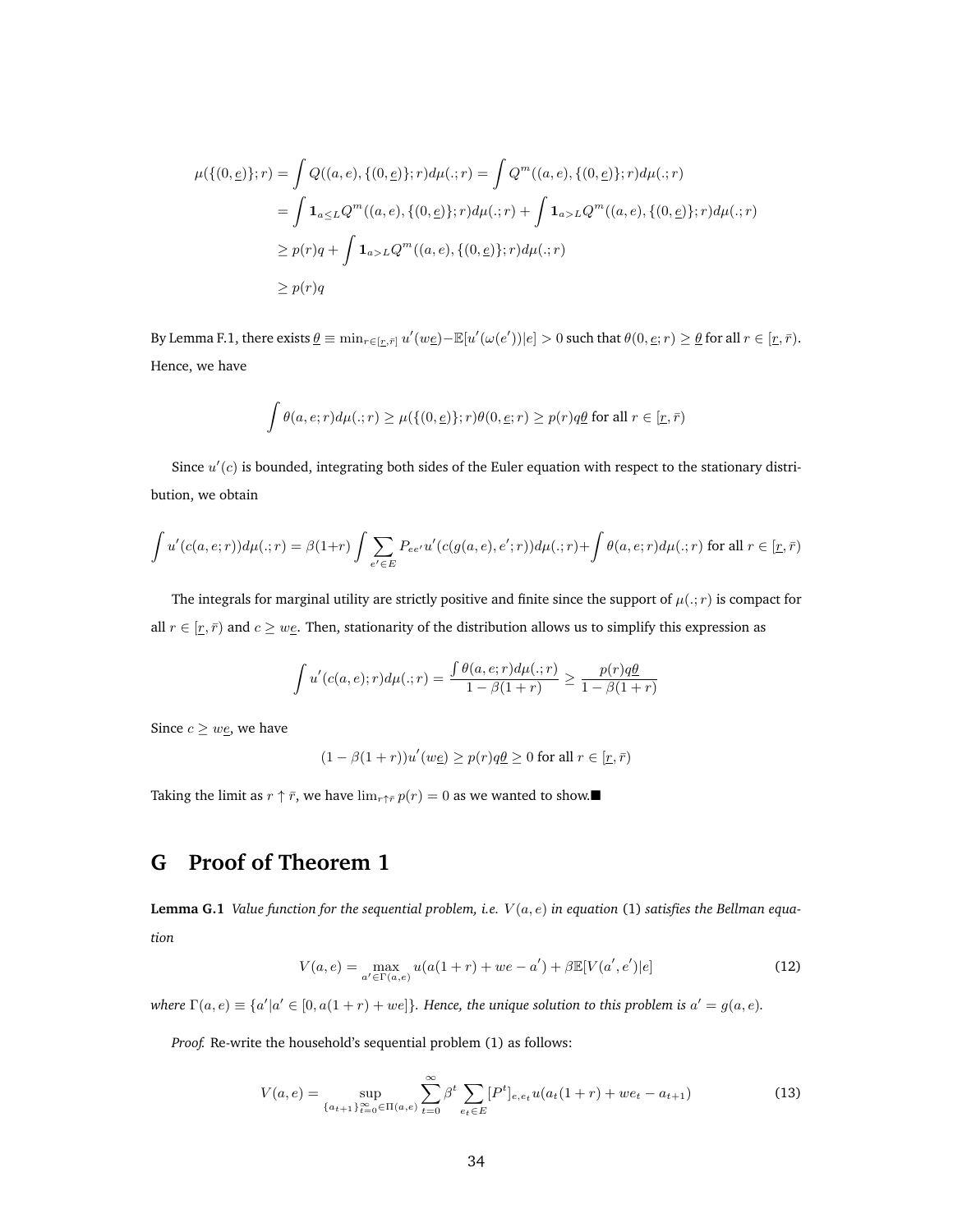where  $\Pi(a, e)$  is the set of feasible allocations for initial state  $(a, e)$ :

$$
\Pi(a, e) \equiv \left\{ \{a_{t+1}\}_{t=0}^{\infty} | a_{t+1} \in [0, a_t(1+r) + we_t], a_{t+1} \text{ is } \mathcal{E}^t \text{-measurable, given } a_0 = a, e_0 = e \right\}
$$
 (14)

Starting from this notation, the proof of the fact that  $V(a, e)$  satisfies Bellman equation (12) follows from standard arguments in Stokey, Lucas, and Prescott (1989) and more recently in Miao (2014) (See Lemma 7.1.1 and Theorem 7.1.1, pg 144-145) and the proof is omitted. Uniqueness of the optimal policy and its equivalence to  $g(a, e)$  follows from Proposition 1. $\blacksquare$ .

**Lemma G.2** *Let*  $\Theta$  *be any compact subset of*  $\{(r, w, \beta) | \beta \in [0, 1), \beta(1+r) \in [0, 1), w > 0\}$ *. There exists*  $\overline{a} \geq 0$ *such that*  $g(a, e; \theta) < a$  *for all*  $a > \bar{a}$ *, all*  $e \in E$ *, and all*  $\theta \equiv (r, w, \beta) \in \Theta$ *.* 

*Proof.* Suppose the claim were not true. Then, there exist  $e \in E$ , and a sequence  $(a_n, \theta_n)$ , where  $a_n \to \infty$ ,  $\theta_n \in \Theta$ , for which  $a'_n \equiv g(a_n, e; \theta_n) \ge a_n$  for all  $n$ . Let  $\underline{w} \equiv \min_w \Theta > 0$  and  $\overline{w} \equiv \max_w \Theta < \infty$ . There are two cases to consider:

1. Case of  $r_{n}a_{n} \to \infty$ : Since  $a_{n} \geq 0$ , taking a subsequence if necessary, assume without loss of generality that  $r_n \geq 0$ . Following the same steps as in the proof of proposition 4, it is straightforward to derive  $u'(r_na_n+w_ne) \leq \beta_n(1+r_n)u'(r_na_n+w_ne)$ . Since  $\underline{w} \leq w_n \leq \overline{w}$  and marginal utility is decreasing, we have  $u'(r_na_n+\bar{w}e) \leq \beta_n(1+r_n)u'(r_na_n+\underline{w}e)$ . Let  $x_n \equiv r_na_n+\underline{w}e$  and  $\Delta \equiv \bar{w}e - \underline{w}e$ . Then we have

$$
\beta_n(1+r_n) \ge \frac{u'(x_n + \Delta)}{u'(x_n)}
$$

By assumption, we have  $x_n \to \infty$ . Taking the limit as  $n \to \infty$  and applying lemma D.1, we get lim inf $_{n\rightarrow\infty}$   $\beta_n(1+r_n)\geq 1$ , a contradiction.

2. Case of  $\liminf_{n\to\infty}r_na_n=L<\infty$ : As in the proof of proposition 4, we can write  $c_n\equiv c(a_n,\epsilon;\theta_n)\leq$  $r_na_n+w_ne$ , therefore  $\limsup_{n\to\infty}c(a_n,e;\theta_n)\leq L+\bar{w}e<\infty$  must hold. However, it is easy to show that  $\lim_{n\to\infty} c(a_n, e; \theta_n) = \lim_{n\to\infty} g(a_n, e; \theta_n) = \infty$ , which achieves the desired contradiction. The proof of these limits essentially follows the same steps in the proof of Proposition 2 item 3, where I show that  $\lim_{a\to\infty} c(a, e; \theta) = \lim_{a\to\infty} g(a, e; \theta) = \infty$  for constant  $\theta = (r, w, \beta)$ . Therefore, I omit the details.

**Lemma G.3** *Policy function*  $a' = g(a, e; \theta)$  *(and therefore*  $c = c(a, e; \theta)$ ) *is continuous in*  $\theta \equiv (r, w, \beta)$  *over any compact subset*  $\Theta$  *of*  $\{(r, w, \beta) | \beta \in [0, 1), \beta(1 + r) \in [0, 1), w > 0\}.$ 

*Proof.* By lemma G.2, state space can be chosen to be bounded uniformly over the compact parameter space Θ. Let  $\bar{a} \geq 0$  be such an upper bound for assets and  $A = [0, \bar{a}]$  represent the space for assets. Next, we show that the value function for the household's sequential problem,  $V(a, e; \theta)$  is continuous over the domain  $A \times E \times \Theta$ .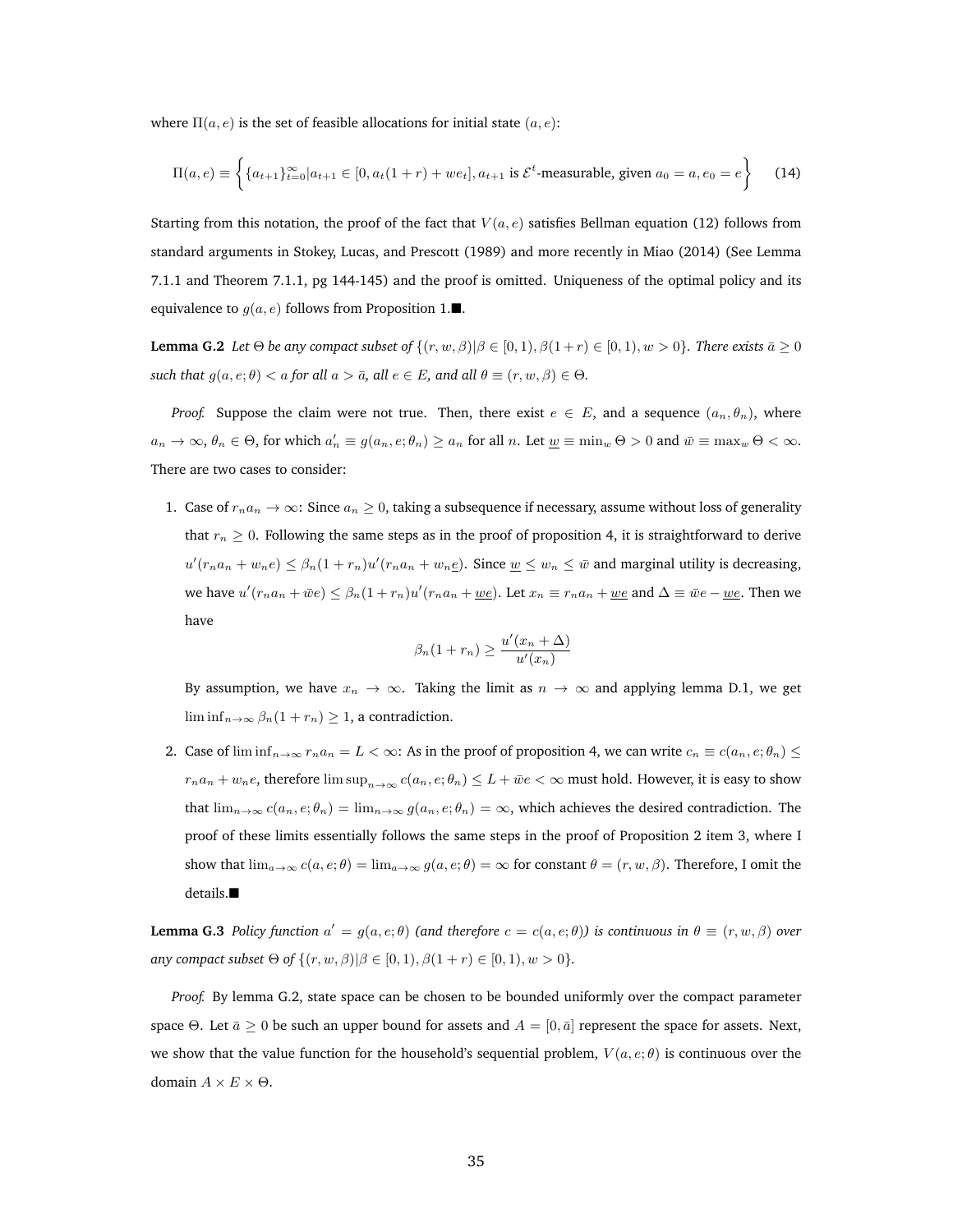By Proposition 1, the solution to the household's sequential problem is unique and  $V(a, e; \theta)$  is welldefined for all  $(a, e, \theta) \in A \times E \times \Theta$ . Consider the restricted choice set for the sequential problem

$$
\tilde{\Pi}(a,e;\theta) \equiv \left\{ \{a_{t+1}\}_{t=0}^{\infty} | a_{t+1} \in [0, \min\{\bar{a}, a_t(1+r) + we_t\}], a_{t+1} \text{ is } \mathcal{E}^t\text{-measurable, given } a_0 = a, e_0 = e \right\}
$$

Clearly  $\tilde{\Pi}(a, e; \theta) \subset \Pi(a, e; \theta)$ , where  $\Pi(a, e; \theta)$  is the unrestricted choice set as defined in equation (14). Since optimal solution features  $a_{t+1}^* \in [0, \bar{a}]$  for all  $t \ge 0$ , initial states  $(a, e) \in A \times E$  and all  $\theta \in \Theta$  by lemma G.2, we have

$$
V(a, e; \theta) = \sup_{\{a_{t+1}\}_{t=0}^{\infty} \in \tilde{\Pi}(a, e; \theta)} \sum_{t=0}^{\infty} \beta^t \sum_{e_t \in E} [P^t]_{e, e_t} u(a_t(1+r) + we_t - a_{t+1})
$$

Observe that  $\Pi(a, e; \theta)$  is a countable Cartesian product of compact sets, and is therefore compact in the product topology by Tychonoff's Theorem. The constraint set and the objective function are continuous in  $(a, e, \theta)$ , and the solution  $\{a_{t+1}^*\}_{t=0}^\infty$  exists and is unique for all  $(a, e, \theta) \in A \times E \times \Theta$  due to Proposition 1. By Maximum Theorem,  $V(a, e; \theta)$  is continuous in all of its arguments.

Next, we proceed with the continuity of the policy functions. By lemma G.1, the value function satisfies the Bellman equation

$$
V(a, e; \theta) = \max_{a' \in \Gamma(a, e; \theta)} u(a(1+r) + we - a') + \beta \mathbb{E}[V(a', e'; \theta)|e]
$$

where  $\Gamma(a, e; \theta) \equiv [a' \in [0, \bar{a}] | a' \leq a(1+r) + we\}$ . Invoking Maximum Theorem a second time on the "max" problem above and using the fact that the objective is continuous in  $(a, e, \theta)$ , the constraint set is compact, and that the solution is unique, we obtain the desired conclusion that the policy function  $g(a, e; \theta)$ is continuous in  $\theta$  over  $\Theta$ .

**Proof of Theorem 1:** Let  $K(r) \equiv F_1^{-1}(r,1)$  represent the demand for capital when the interest rate equals r and let  $w(r) \equiv F_2(K(r), 1)$  represent the corresponding wage level. For the rest of the proof, to save on notation, I will suppress the dependence of  $w(r)$  on r. This function is continuous and strictly decreasing by lemma 2 and all properties stated below apply both to case in which  $w$  is constant, and the case in which it depends on r.

Define excess demand function  $XD(r) \equiv K(r) - A(r)$ . We proceed in 3 steps:

- 1. *There exists*  $\bar{\rho} > 0$  *such that*  $XD(\bar{\rho}) < 0$ : Since the state for assets are bounded for all  $r < \bar{r}$ ,  $A(r) < \infty$ must hold for all  $r < \bar{r}$ , moreover  $K(r) < \infty$  for all  $0 \le r \le \bar{r}$  by lemma 2. Proposition 6 implies  $\lim_{r \to \bar{r}} A(r) = \infty$ . Hence, there exists  $\bar{\rho} \in [0, \bar{r})$  such that  $A(\bar{\rho}) > K(0)$ . Since  $K(r)$  is strictly decreasing by lemma 2,  $XD(\bar{\rho}) < 0$ .
- 2. *There exists*  $\rho < 0$  *such that*  $XD(\rho) > 0$ : By lemma 2, there exists  $r \in [-\delta, 0)$  such that  $\lim_{r \to r} K(r) =$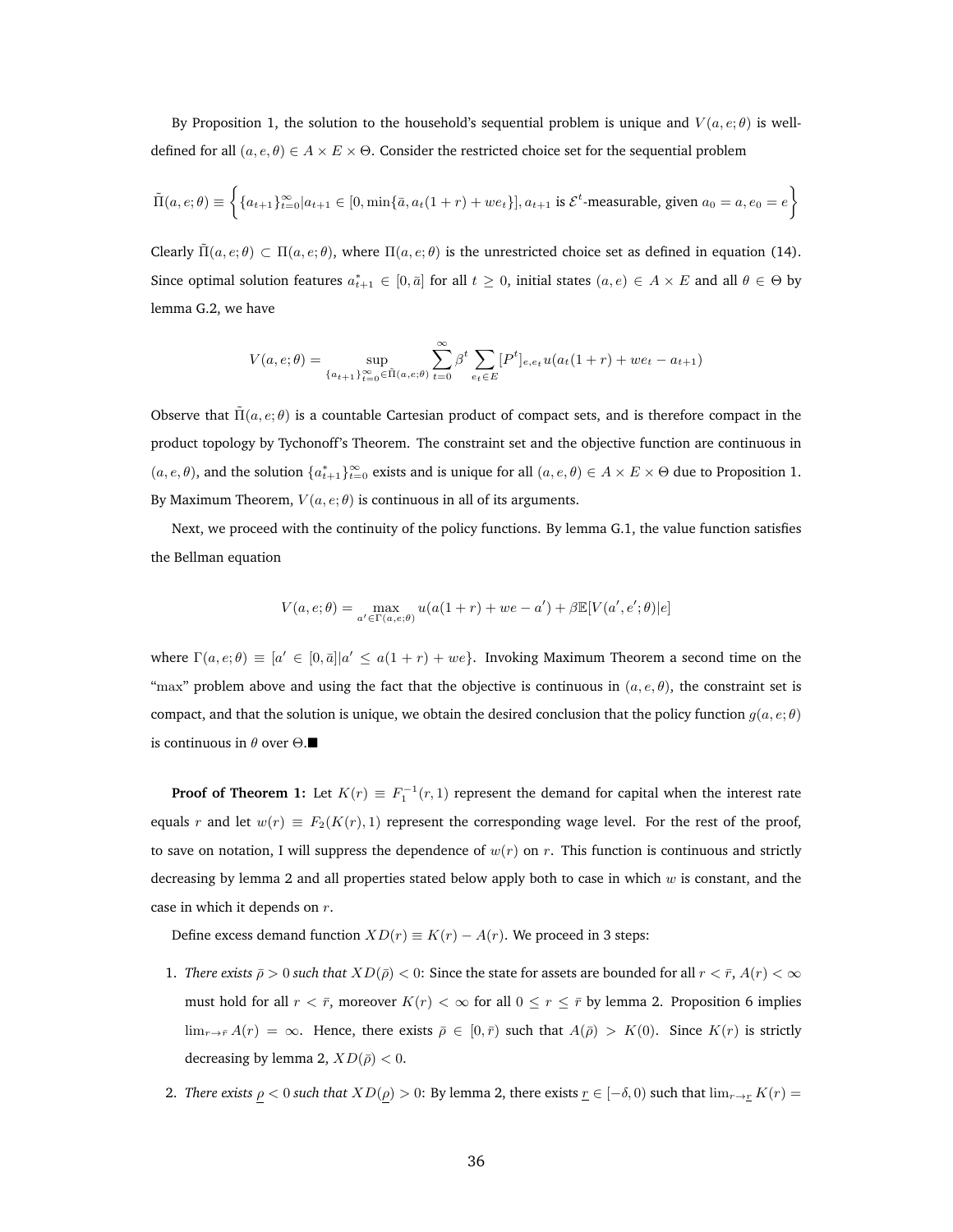∞. For  $r < 0$ , budget constraint implies  $g(a, e) \le -\frac{w\bar{e}}{r}$  for all  $a \le -\frac{w\bar{e}}{r}$ . Hence, the support of the stationary distribution/state space is contained in  $[0, -\frac{w\bar{e}}{r}] \times E$ . Therefore, we have  $A(r) \le -\frac{w(r)\bar{e}}{r}$ for all  $r \in (0, -\delta)$ . For all  $r < 0$ ,

$$
XD(r) \ge K(r) + \frac{w(r)\bar{e}}{r} = K(r)\left[1 + \frac{w(r)}{K(r)}\frac{\bar{e}}{r}\right] = K(r)\left[1 + \frac{F_2(K(r), 1)}{K(r)}\frac{\bar{e}}{r}\right]
$$
(15)

Using the CRS assumption for the production function, continuity of  $K(r)$ , and  $\lim_{r \downarrow r} K(r) = \infty$  by lemma 2, we obtain  $\lim_{r\to\pm} \frac{F_2(K(r),1)}{K(r)} = \lim_{K\to\infty} \frac{F_2(K,1)}{K} = \lim_{K\to\infty} \left\{ \frac{F(K,1)}{K} - F_1(K,1) \right\} = 0.28$ This implies, the right-hand side of (15), and therefore  $XD(r)$  diverges to infinity as  $r \downarrow r$ . Since  $XD(r) < \infty$  for all  $r \in (-\delta, 0)$ , there exists  $\rho < 0$  such that  $0 < XD(\rho) < \infty$ .

3. *There exists*  $r^* \in [\rho, \bar{\rho}]$  *such that*  $XD(r^*) = 0$ : Lemma G.2 implies, there exists a uniform upper bound on the assets for all interest rates in the compact set  $[\rho, \bar{\rho}]$ , i.e. the state space is uniformly compact. Moreover, policy functions are continuous in  $(r, w)$  over the set of prices  $[\rho, \bar{\rho}] \times [w(\bar{\rho}), w(\rho)]$  by lemma G.3. Then transition function  $Q(:, r, w)$  varies continuously with respect to  $(r, w)$  in this set. Applying Theorem 12.13 (pg 384) by Stokey, Lucas, and Prescott (1989), the stationary distribution  $\mu(.; r)$  is continuous in weak\* sense over  $[\rho, \bar{\rho}]$ . Since the support of the distributions are uniformly bounded, weak\* continuity implies continuity of the means, i.e.  $A(r)$ . Then,  $XD(r)$  is continuous in r over  $[\rho, \bar{\rho}]$ .<sup>29</sup> We have also established  $XD(\bar{\rho}) < 0$  and  $XD(\rho) > 0$ . By intermediate value theorem, there exists an equilibrium interest rate  $r^* \in [\rho, \bar{\rho}]$  that satisfies  $XD(r^*) = 0$ .

I have just shown that there exists  $r^*$  that clears the capital market. Let  $w^* \equiv w(r^*)$ . It is easy to check that prices  $(r^*, w^*)$ , the corresponding value and policy functions, and the stationary distribution  $\mu(r^*)$ satisfy all requirements in definition 1.

### **H Proof of Proposition 7**

**Lemma H.1** *Consumption and saving policy are homogeneous of degree 1 in*  $(a, w)$ *, i.e.,*  $g(ta, e; r, tw)$  =  $tg(a, e; r, w)$ , and  $c(ta, e; r, tw) = tc(a, e; r, w)$  *holds for all*  $t > 0$ , all  $a \ge 0$ , all  $e \in E$ , all  $w > 0$  and all  $r < \frac{1}{\beta} - 1.$ 

*Proof.* Take any  $t > 0$ . Below, I show that  $tc(\frac{\tilde{a}}{t}, e; r, w) = c(\tilde{a}, e; r, tw)$  holds for all  $(\tilde{a}, e)$ . More specifically, I show that function  $tc(\frac{\tilde{a}}{t},e;r,w)$  is a fixed point of the Coleman operator under prices  $(r,tw)$ . By construction, policy  $c(a, e; r, w)$  is weakly increasing and is less than  $(1 + r)a + we$  for all  $(a, e)$ , therefore candidate  $tc(\frac{\tilde{a}}{t}, e; r, w)$  is weakly increasing in  $\tilde{a}$  and is less than  $(1 + r)\tilde{a} + twe$  for all  $(\tilde{a}, e)$ . Hence it belongs in

<sup>&</sup>lt;sup>28</sup>Note that this follows regardless of whether  $\lim_{K\to\infty} F(K, 1)$  is finite.

<sup>&</sup>lt;sup>29</sup>This property is not true in general. Weak\*-continuity implies  $\int f(a, e)d\mu(:, r_n) \to \int f(a, e)d\mu(:, r^*)$  for all bounded continuous functions  $f(a, e)$  for any sequence  $r_n \to r^*$ . We have  $A(r) = \int a d\mu(:, r)$ , even though the integrand is not bounded in general, it is bounded over the compact state space S in our case when  $r \in [\rho, \bar{\rho}]$ .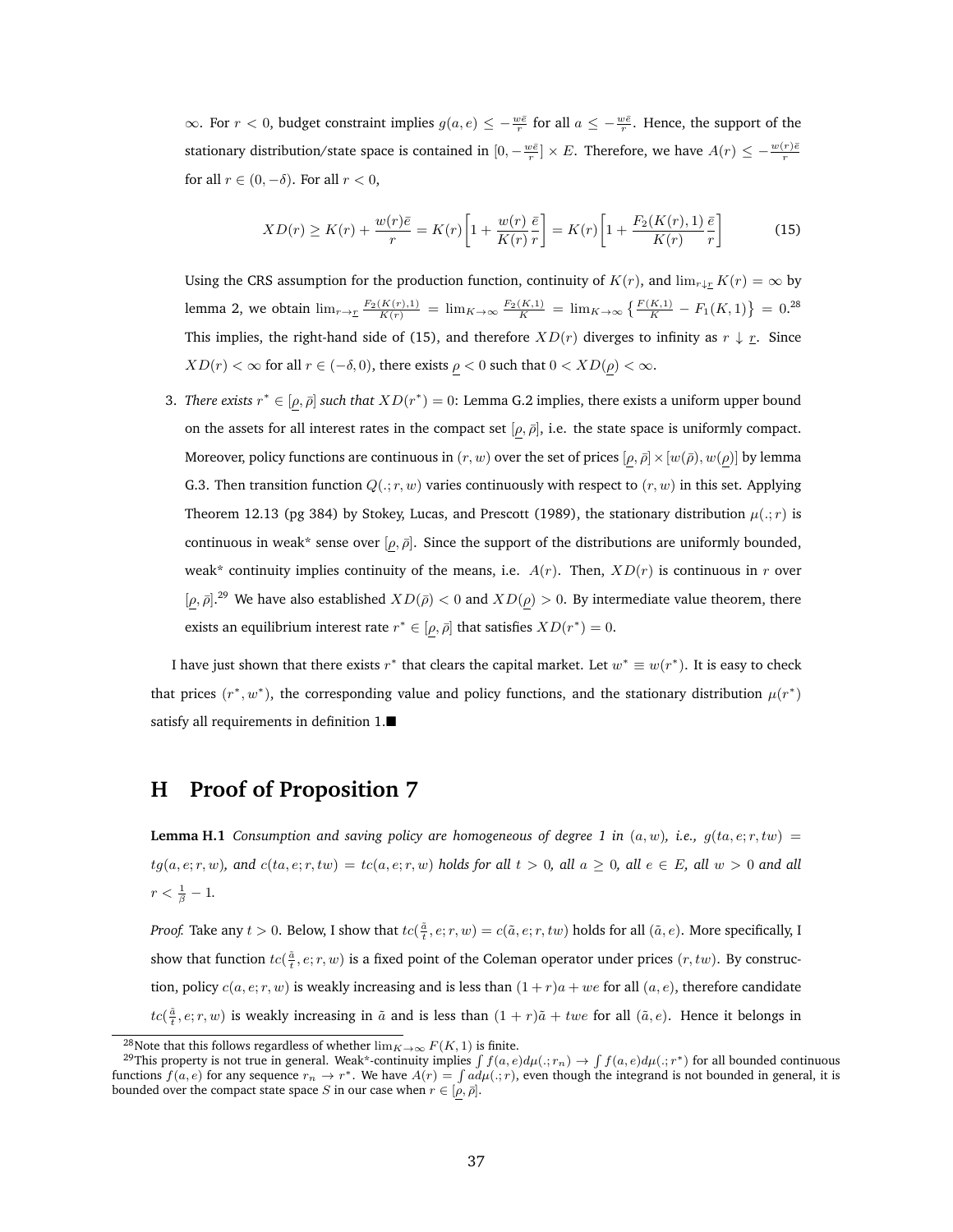the functional space C over which Coleman operator is defined when prices equal  $(r, tw)$ . For all  $(\tilde{a}, e)$ ,  $K(tc(.)) \equiv K(tc(\frac{\tilde{a}}{t},e;r,w))$  satisfies

$$
u'(K(tc(.)) = \max\left\{\beta(1+r)\mathbb{E}\left\{u'\left(tc\left(\frac{\tilde{a}(1+r)+twe-K(tc(.))}{t},e;r,w\right)\right)\right\}, u'((1+r)\tilde{a}+twe)\right\}
$$

$$
u'\left(\frac{K(tc(.))}{t}\right) = \max\left\{\beta(1+r)\mathbb{E}\left\{u'\left(c\left(\frac{\tilde{a}}{t}(1+r)+we-\frac{K(tc(.))}{t},e;r,w\right)\right)\right\}, u'((1+r)\frac{\tilde{a}}{t}+we)\right\}
$$

where the second expression is obtained by using the CRRA property and dividing both sides of the first expression above by  $t^{-\sigma}$ . Under prices  $(r, w)$  and state  $(\frac{\tilde{a}}{t}, e)$ , policy function satisfies

$$
u'\big(c(\frac{\tilde{a}}{t},e;r,w)\big)=\max\bigg\{\beta(1+r)\mathbb{E}\bigg\{u'\bigg(c\big(\frac{\tilde{a}}{t}(1+r)+we-c(\frac{\tilde{a}}{t},e;r,w),e;r,w\big)\bigg)\bigg\},\\ u'\big((1+r)\,\frac{\tilde{a}}{t}+we\big)\bigg\}
$$

Comparing the last two expressions, we find that  $\frac{K(tc(\frac{\tilde{a}}{t}, e; r, w))}{t} = c(\frac{\tilde{a}}{t}, e; r, w)$  satisfies the first equality (uniquely by Lemma A.1), and hence  $K(tc(\frac{\tilde{a}}{t}, e; r, w)) = tc(\frac{\tilde{a}}{t}, e; r, w)$  must hold for all  $(\tilde{a}, e)$ . This proves  $tc(\frac{\tilde{a}}{t},e;r,w)$  is a fixed point of the Coleman operator under prices  $(r,tw)$  and since the fixed point is unique by Proposition 1,  $tc(\frac{\tilde{a}}{t}, e; r, w) = c(\tilde{a}, e; r; tw)$  holds for all  $\tilde{a}$ . The claim in the lemma follows from the change of variables  $\tilde{a} = ta$ . This property also holds for the saving policy:  $tg(a, e; r, w) = (1 + r)ta + twe$  $tc(a, e; r, w) = (1 + r)ta + twe - c(ta, e; r, tw) = g(ta, e; r, tw)$ .

The following lemma establishes asymptotic linearity of the policy functions under CRRA utility assumption. This result is not new, for an alternative proof in a slightly different environment, see Benhabib, Bisin, and Zhu (2015).

**Lemma H.2** *Saving policy satisfies* 
$$
\lim_{a\to\infty} \frac{g(a,e)}{a} = [\beta(1+r)]^{1/\sigma}
$$
 *for all*  $e \in E$  *when*  $r > 0$ .

*Proof.* Suppose  $r > 0$  holds. Define  $\bar{\kappa}(e) \equiv \limsup_{a \to \infty} \frac{g(a,e)}{a}$ . By proposition 2, when  $r > 0$ ,  $c(a,e) \ge$  $ra + we$  and therefore  $g(a, e) \le a + we - we$ . This implies  $\bar{\kappa}(e) \le 1$  for all  $e \in E$ . Let  $\bar{\kappa}^* \equiv \max_{e} \bar{\kappa}(e)$  and  $e_M \in \arg \max_e \bar{\kappa}(e)$ . By proposition 2, for large enough a,  $g(a, e) > 0$  and Euler equality holds. By dividing and multiplying by relevant quantities, the Euler equality for  $e_M$  can be written as

$$
\left(\frac{c(a,e_M)}{a}\right)^{-\sigma} \left(\frac{g(a,e_M)}{a}\right)^{\sigma} = \beta(1+r)\mathbb{E}\left[\left(\frac{c(g(a,e_M),e')}{g(a,e_M)}\right)^{-\sigma}\middle|e\right]
$$
(16)

By proposition 2,  $r \leq \liminf_{a \to \infty} \frac{c(a,e_M)}{a} = 1 + r - \bar{\kappa}^* \leq 1 + r$  since  $ra + w\underline{e} \leq c(a,e) \leq (1+r)a + we$ . Similarly, due to proposition 2,  $\lim_{a\to\infty}g(a,e)=\infty$ , therefore  $r\leq \liminf_{a\to\infty}\frac{c(g(a,e_M),e')}{g(a,e_M)}=1+r-\bar{\kappa}(e')\leq$  $1 + r$  holds for all  $e' \in E$ . These limits jointly imply

$$
0 < \limsup_{a \to \infty} \beta(1+r) \mathbb{E}\left[ \left( \frac{c(g(a, e_M), e')}{g(a, e_M)} \right)^{-\sigma} \middle| e \right] = \beta(1+r) \mathbb{E}[(1+r - \bar{\kappa}(e'))^{-\sigma} \middle| e \right] < \infty
$$
\nwhere we used the property that

\n
$$
\limsup \left( \frac{c(g(a, e_M), e')}{g(a, e_M)} \right)^{-\sigma} = \left( \liminf \frac{c(g(a, e_M), e')}{g(a, e_M)} \right)^{-\sigma}.
$$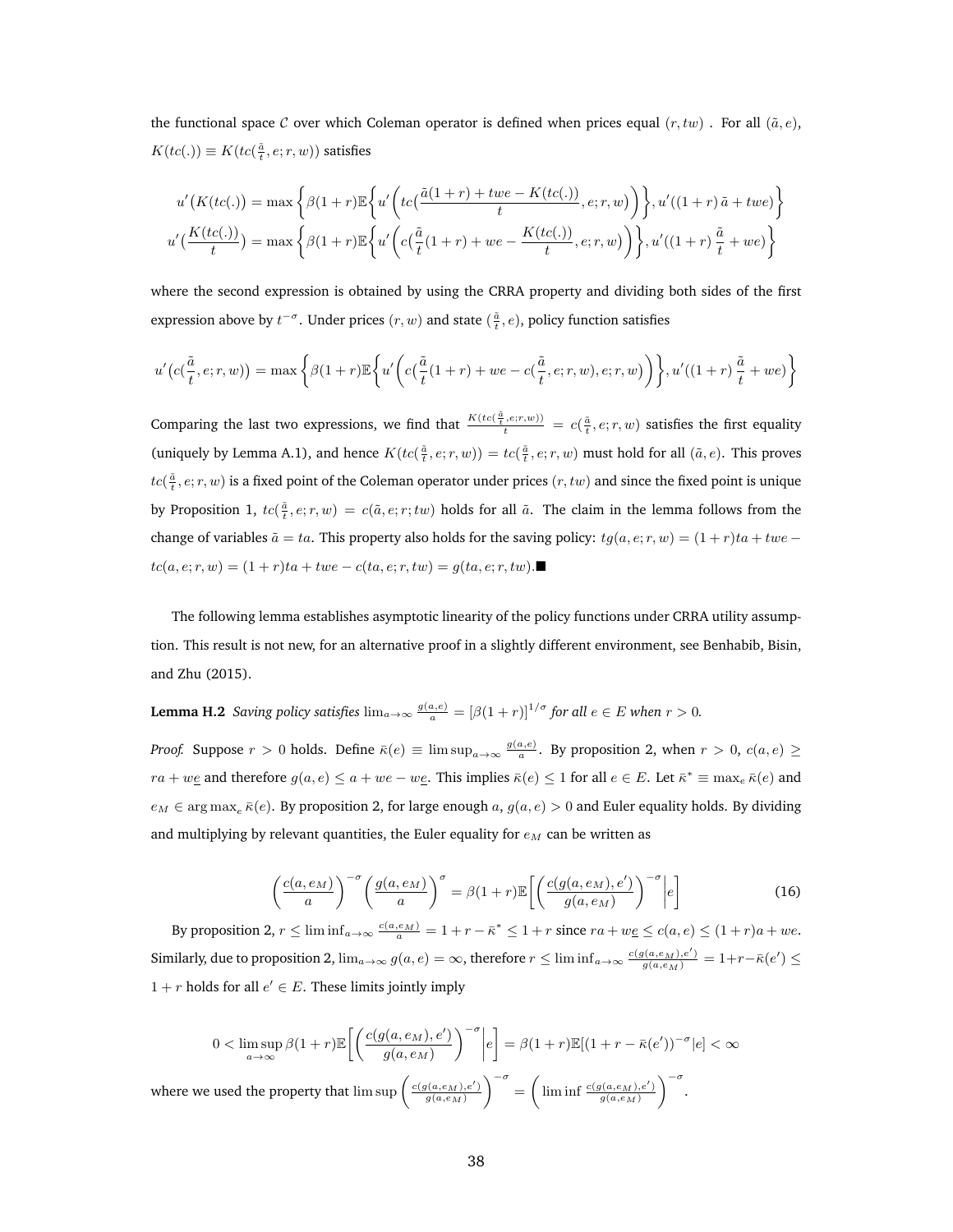Since equality (16) holds for all large  $a$ , this limit result implies the left-hand side in (16) also has a positive finite limit superior, moreover,

$$
0 < \limsup_{a \to \infty} \left( \frac{c(a, e_M)}{a} \right)^{-\sigma} \left( \frac{g(a, e_M)}{a} \right)^{\sigma} \le (1 + r - \bar{\kappa}^*)^{-\sigma} \bar{\kappa}^{*\sigma} < \infty
$$

where the second inequality follows from the property  $\limsup f_1(x)f_2(x) \leq (\limsup f_1(x))(\limsup f_2(x))$ for any two functions that satisfy  $f_1, f_2 \geq 0$ . Observe that this result implies  $\bar{\kappa}^* > 0$ . Hence, we have the following limit inequality

$$
(1+r-\bar{\kappa}^*)^{-\sigma}\bar{\kappa}^{*\sigma} \geq \beta(1+r)\mathbb{E}[(1+r-\bar{\kappa}(e'))^{-\sigma}|e]
$$

Rearranging this expression, we get

$$
\bar{\kappa}^* \leq \left[\beta(1+r)\right]^{1/\sigma} \left\{ \mathbb{E}\left[\left(\frac{1+r-\bar{\kappa}'}{1+r-\bar{\kappa}^*}\right)^{-\sigma} \middle| e\right] \right\}^{1/\sigma} \leq \left[\beta(1+r)\right]^{1/\sigma} \tag{17}
$$

where the second inequality follows from  $\bar{\kappa}' \leq \bar{\kappa}^*$ .

Now define  $\underline{\kappa}(e)=\liminf_{a\to\infty}\frac{g(a,e)}{a},$  let  $\underline{\kappa}^*\equiv\min_{e\in E}\underline{\kappa}(e),$  and  $e_m\in\argmin_{e\in E}\underline{\kappa}(e).$  The steps above can be repeated by taking the lim inf of the Euler equality for  $e<sub>m</sub>$  to get

$$
\underline{\kappa}^* \geq [\beta(1+r)]^{1/\sigma} \left\{ \mathbb{E} \left[ \left( \frac{1+r-\underline{\kappa}'}{1+r-\underline{\kappa}^*} \right)^{-\sigma} \middle| e \right] \right\}^{1/\sigma} \geq [\beta(1+r)]^{1/\sigma} \tag{18}
$$

where the second inequality follows from  $\underline{\kappa}' \geq \underline{\kappa}^*$ . Then, (17) and (18) jointly imply

$$
\underline{\kappa}^* \geq [\beta(1+r)]^{1/\sigma} \geq \bar{\kappa}^* \geq \underline{\kappa}^*
$$

Then  $\bar{\kappa}(e) = \underline{\kappa}(e) = \lim_{a \to \infty} \frac{g(a,e)}{a} = [\beta(1+r)]^{1/\sigma} < 1$  must hold for all  $e \in E$ .

#### **Proof of Proposition 7:**

1) Fix some  $t > 0$  and r. Let A be the Borel  $\sigma$ -algebra on  $\mathbb{R}_+$ , let  $S = \mathbb{R}_+ \times E$  denote the state space, and define  $\Sigma \equiv A \times E$  to be the product  $\sigma$ -algebra on S.

Lemma H.1 shows that saving policy satisfies  $tg(a, e; w) = g(ta, e; tw)$  for all  $t > 0$  and all  $(a, e) \in S$ . Let  $\mu(.; w)$  and  $\mu(.; tw)$  be joint stationary distributions of assets and labor efficiency under prices  $(r, w)$ and  $(r, tw)$  respectively. These distributions exist and are unique by proposition 5. Due to homogeneity of the policy functions, the transition functions satisfy the following property which follows trivially from its definition in expression 5:

$$
Q((ta, e), \tilde{C}; tw) = Q((a, e), C; w) \text{ for all } (a, e) \in S, \text{ and all } C \in \Sigma \text{ where } \tilde{C} \equiv tC_A \times C_E \tag{19}
$$